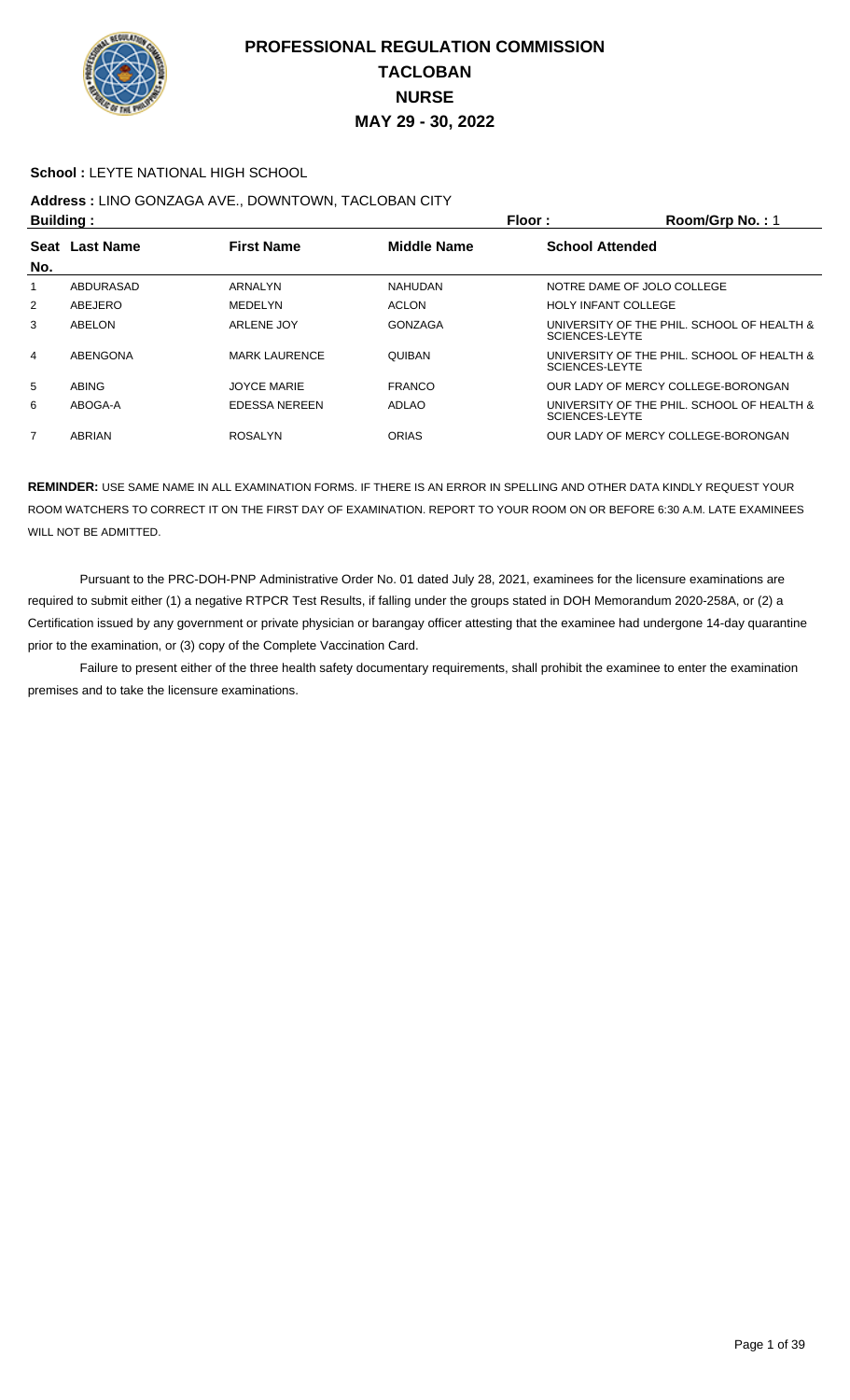

#### **School : LEYTE NATIONAL HIGH SCHOOL**

# **Address :** LINO GONZAGA AVE., DOWNTOWN, TACLOBAN CITY

| <b>Building:</b> |                  |                   | Floor :<br>Room/Grp No.: 2                   |                      |                                             |
|------------------|------------------|-------------------|----------------------------------------------|----------------------|---------------------------------------------|
| <b>Seat</b>      | <b>Last Name</b> | <b>First Name</b> | <b>Middle Name</b><br><b>School Attended</b> |                      |                                             |
| No.              |                  |                   |                                              |                      |                                             |
|                  | ABUYEN           | <b>DORIAN</b>     | <b>CABACANG</b>                              |                      | SOUTHWESTERN UNIVERSITY                     |
| $\overline{2}$   | <b>ABUYOG</b>    | LIDA              | <b>TAMIDLES</b>                              |                      | OLIVAREZ COLLEGE-PARAÑAQUE                  |
| 3                | <b>ACAYEN</b>    | <b>GLADYS</b>     | <b>DERATAS</b>                               | DALTA-LAS PINAS      | UNIVERSITY OF PERPETUAL HELP SYSTEM         |
| 4                | <b>ACUIN</b>     | <b>RITCHEL</b>    | <b>ROCHE</b>                                 |                      | SAN LORENZO RUIZ COLLEGE OF ORMOC           |
| 5                | <b>ADORA</b>     | <b>JOCELYN</b>    | <b>LOBESTO</b>                               |                      | COLEGIO DE SAN LORENZO RUIZ DE MANILA. INC. |
| 6                | <b>AGRAVANTE</b> | LEAH LHYN         | <b>MONTALLANA</b>                            | UNIVERSITY OF MAKATI |                                             |
| 7                | AGUNOD           | <b>RIKKA</b>      | AÑORA                                        |                      | WESTERN LEYTE COLLEGE-ORMOC                 |

**REMINDER:** USE SAME NAME IN ALL EXAMINATION FORMS. IF THERE IS AN ERROR IN SPELLING AND OTHER DATA KINDLY REQUEST YOUR ROOM WATCHERS TO CORRECT IT ON THE FIRST DAY OF EXAMINATION. REPORT TO YOUR ROOM ON OR BEFORE 6:30 A.M. LATE EXAMINEES WILL NOT BE ADMITTED.

 Pursuant to the PRC-DOH-PNP Administrative Order No. 01 dated July 28, 2021, examinees for the licensure examinations are required to submit either (1) a negative RTPCR Test Results, if falling under the groups stated in DOH Memorandum 2020-258A, or (2) a Certification issued by any government or private physician or barangay officer attesting that the examinee had undergone 14-day quarantine prior to the examination, or (3) copy of the Complete Vaccination Card.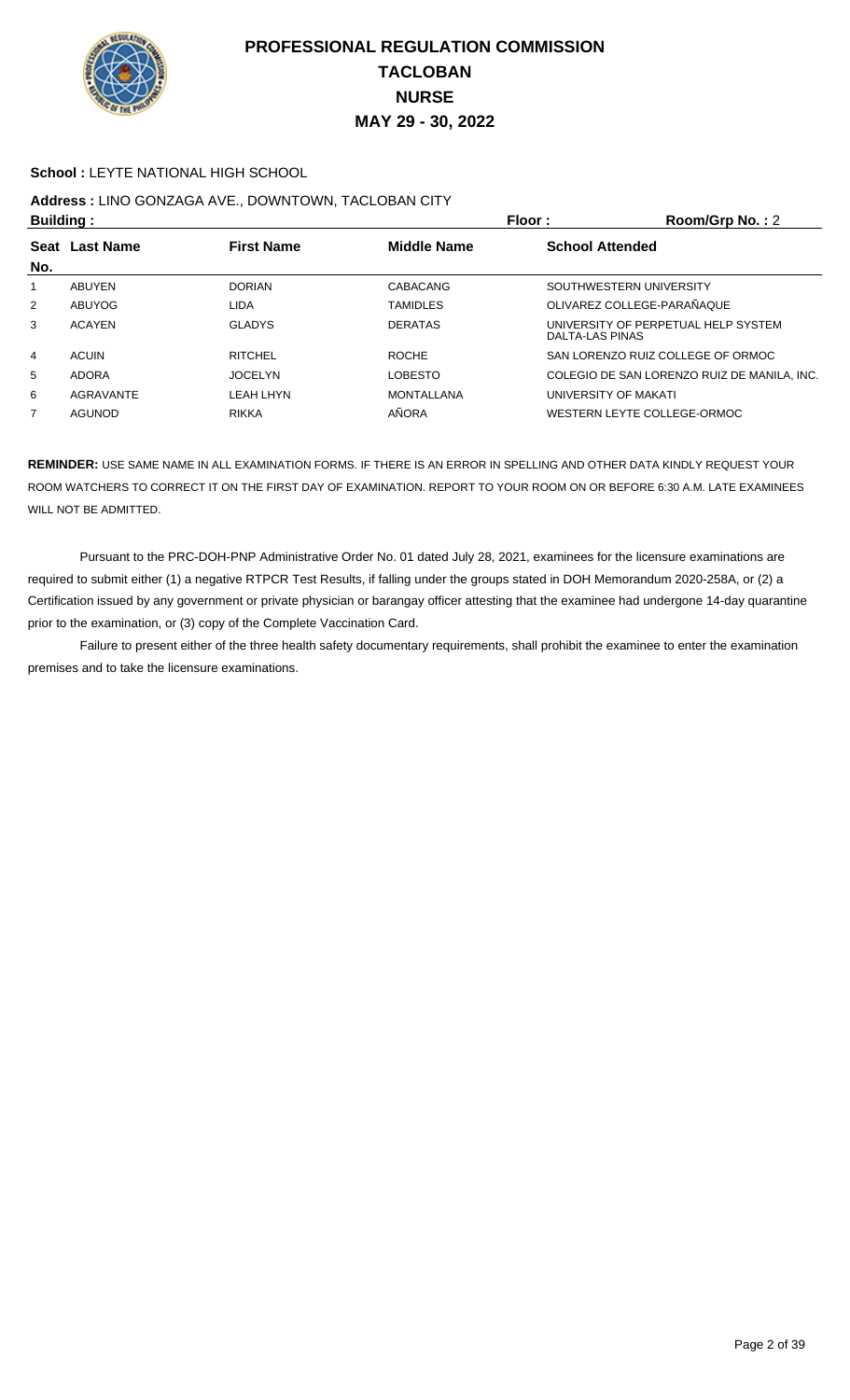

#### **School : LEYTE NATIONAL HIGH SCHOOL**

## **Address :** LINO GONZAGA AVE., DOWNTOWN, TACLOBAN CITY

| <b>Building:</b> |                 |                   | Floor:             | Room/Grp No.: $3$                                         |
|------------------|-----------------|-------------------|--------------------|-----------------------------------------------------------|
|                  | Seat Last Name  | <b>First Name</b> | <b>Middle Name</b> | <b>School Attended</b>                                    |
| No.              |                 |                   |                    |                                                           |
|                  | AHARUDDIN       | <b>AZILLE</b>     | SABUNGAN           | NAVAL STATE UNIVERSITY (for. NAVAL INST)-<br><b>NAVAL</b> |
| 2                | ALAMBRA         | <b>JEANETE</b>    | ECALDRE            | ARELLANO UNIVERSITY-PASIG                                 |
| 3                | <b>ALANDINO</b> | MA, NATIVIDAD     | CAGOMOC            | CHRIST THE KING COLLEGE OF CALBAYOG                       |
| 4                | ALCANTARA       | <b>KENETH</b>     | <b>REBUCAS</b>     | CHRIST THE KING COLLEGE OF CALBAYOG                       |
| 5                | <b>ALMADIN</b>  | <b>MANILYN</b>    | <b>LUBIANO</b>     | WESTERN LEYTE COLLEGE-ORMOC                               |
| 6                | ALMOGUERRA      | <b>JONAHVILLE</b> | EBUÑA              | SURIGAO EDUCATION CENTER                                  |
| $\overline{7}$   | <b>ALPEZ</b>    | <b>JERALD</b>     | CORADO             | <b>HOLY INFANT COLLEGE</b>                                |

**REMINDER:** USE SAME NAME IN ALL EXAMINATION FORMS. IF THERE IS AN ERROR IN SPELLING AND OTHER DATA KINDLY REQUEST YOUR ROOM WATCHERS TO CORRECT IT ON THE FIRST DAY OF EXAMINATION. REPORT TO YOUR ROOM ON OR BEFORE 6:30 A.M. LATE EXAMINEES WILL NOT BE ADMITTED.

 Pursuant to the PRC-DOH-PNP Administrative Order No. 01 dated July 28, 2021, examinees for the licensure examinations are required to submit either (1) a negative RTPCR Test Results, if falling under the groups stated in DOH Memorandum 2020-258A, or (2) a Certification issued by any government or private physician or barangay officer attesting that the examinee had undergone 14-day quarantine prior to the examination, or (3) copy of the Complete Vaccination Card.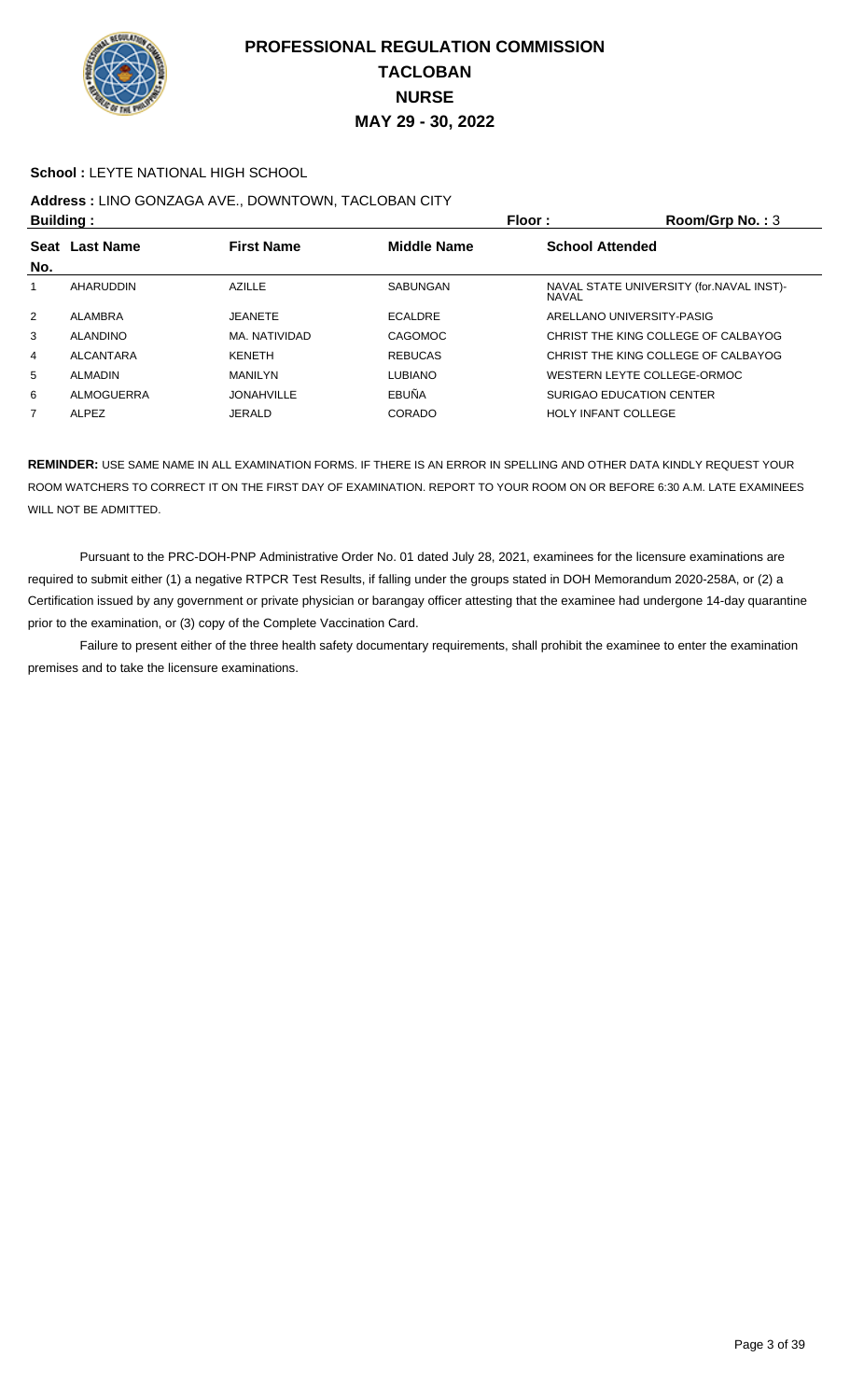

#### **School : LEYTE NATIONAL HIGH SCHOOL**

# **Address :** LINO GONZAGA AVE., DOWNTOWN, TACLOBAN CITY

| <b>Building:</b> |                  |                      | Floor:<br>Room/Grp No.: 4                    |                                                      |                                     |
|------------------|------------------|----------------------|----------------------------------------------|------------------------------------------------------|-------------------------------------|
| <b>Seat</b>      | <b>Last Name</b> | <b>First Name</b>    | <b>Middle Name</b><br><b>School Attended</b> |                                                      |                                     |
| No.              |                  |                      |                                              |                                                      |                                     |
|                  | <b>ALTRES</b>    | LORNA MITZ           | <b>TAGHOY</b>                                |                                                      | WESTERN LEYTE COLLEGE-ORMOC         |
| 2                | ALVARADO         | <b>ENAJ KAMEL</b>    | <b>TAGRA</b>                                 |                                                      | WESTERN LEYTE COLLEGE-ORMOC         |
| 3                | ALVAREZ          | RAINIELA MAE         | <b>TAKEDA</b>                                | COLEGIO DE STA. LOURDES OF LEYTE<br>FOUNDATION, INC. |                                     |
| 4                | <b>AMENODING</b> | <b>ROSNIYA</b>       | <b>BAGUINDA</b>                              |                                                      | SAINT MICHAEL'S COLLEGE-ILIGAN CITY |
| 5                | <b>AMOYAN</b>    | <b>JESICA</b>        | <b>DELMONTE</b>                              |                                                      | OUR LADY OF MERCY COLLEGE-BORONGAN  |
| 6                | <b>AMPONG</b>    | MICHELLE ANNE        | <b>PONFERRADA</b>                            | <b>HOLY INFANT COLLEGE</b>                           |                                     |
| 7                | AÑOSA            | <b>OPHELIA MARIA</b> | <b>MANGUPIT</b>                              |                                                      | OUR LADY OF MERCY COLLEGE-BORONGAN  |

**REMINDER:** USE SAME NAME IN ALL EXAMINATION FORMS. IF THERE IS AN ERROR IN SPELLING AND OTHER DATA KINDLY REQUEST YOUR ROOM WATCHERS TO CORRECT IT ON THE FIRST DAY OF EXAMINATION. REPORT TO YOUR ROOM ON OR BEFORE 6:30 A.M. LATE EXAMINEES WILL NOT BE ADMITTED.

 Pursuant to the PRC-DOH-PNP Administrative Order No. 01 dated July 28, 2021, examinees for the licensure examinations are required to submit either (1) a negative RTPCR Test Results, if falling under the groups stated in DOH Memorandum 2020-258A, or (2) a Certification issued by any government or private physician or barangay officer attesting that the examinee had undergone 14-day quarantine prior to the examination, or (3) copy of the Complete Vaccination Card.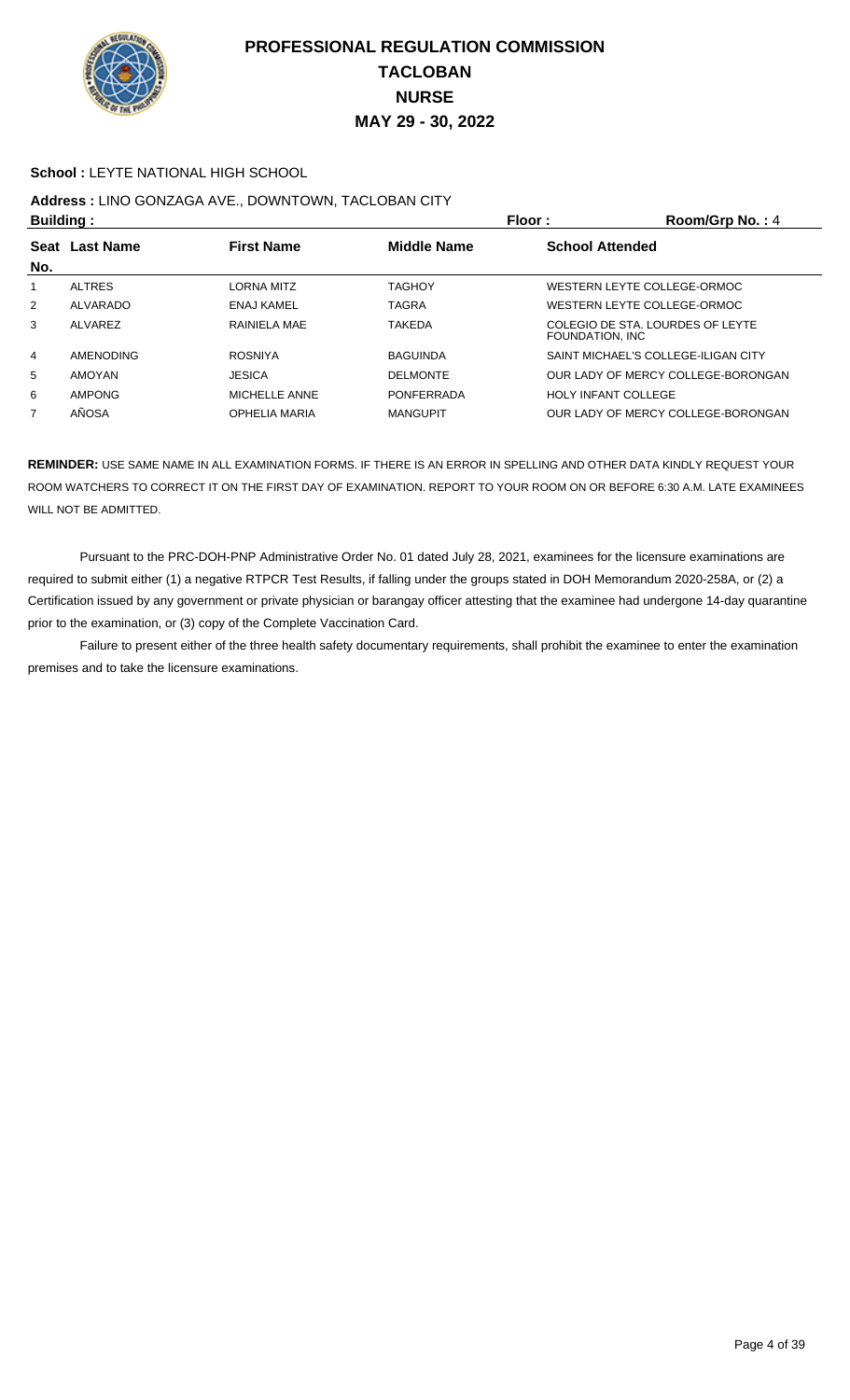

#### **School :** LEYTE NATIONAL HIGH SCHOOL

## **Address :** LINO GONZAGA AVE., DOWNTOWN, TACLOBAN CITY

| <b>Building:</b>                    |                |                     |                        | Floor:<br>Room/Grp No.: 5           |
|-------------------------------------|----------------|---------------------|------------------------|-------------------------------------|
| <b>First Name</b><br>Seat Last Name |                | <b>Middle Name</b>  | <b>School Attended</b> |                                     |
| No.                                 |                |                     |                        |                                     |
|                                     | ARALAN         | LARISSA EUDA ANGELA | <b>ROSAL</b>           | UNIVERSITY OF THE VISAYAS-CEBU CITY |
| $\overline{2}$                      | ARAÑO          | <b>ELLJUNE</b>      | <b>DELA CERNA</b>      | WESTERN LEYTE COLLEGE-ORMOC         |
| 3                                   | ARCHE          | <b>JAYSON</b>       | <b>BUSA</b>            | OUR LADY OF MERCY COLLEGE-BORONGAN  |
| 4                                   | ARING          | LUCILLE ANN         | <b>MARTINEZ</b>        | WESTERN LEYTE COLLEGE-ORMOC         |
| 5                                   | <b>ATENCIO</b> | <b>RAQUEL</b>       | <b>OBIADO</b>          | EASTERN VISAYAS CENTRAL COLLEGE     |
| 6                                   | AVELLANA       | CASSANDRA           | <b>DAVID</b>           | WESTERN LEYTE COLLEGE-ORMOC         |
| $\overline{7}$                      | <b>BABAEL</b>  | <b>MELANIE</b>      | <b>DAVANTES</b>        | UNIVERSITY OF SOUTHERN PHILIPPINES  |
|                                     |                |                     |                        |                                     |

**REMINDER:** USE SAME NAME IN ALL EXAMINATION FORMS. IF THERE IS AN ERROR IN SPELLING AND OTHER DATA KINDLY REQUEST YOUR ROOM WATCHERS TO CORRECT IT ON THE FIRST DAY OF EXAMINATION. REPORT TO YOUR ROOM ON OR BEFORE 6:30 A.M. LATE EXAMINEES WILL NOT BE ADMITTED.

 Pursuant to the PRC-DOH-PNP Administrative Order No. 01 dated July 28, 2021, examinees for the licensure examinations are required to submit either (1) a negative RTPCR Test Results, if falling under the groups stated in DOH Memorandum 2020-258A, or (2) a Certification issued by any government or private physician or barangay officer attesting that the examinee had undergone 14-day quarantine prior to the examination, or (3) copy of the Complete Vaccination Card.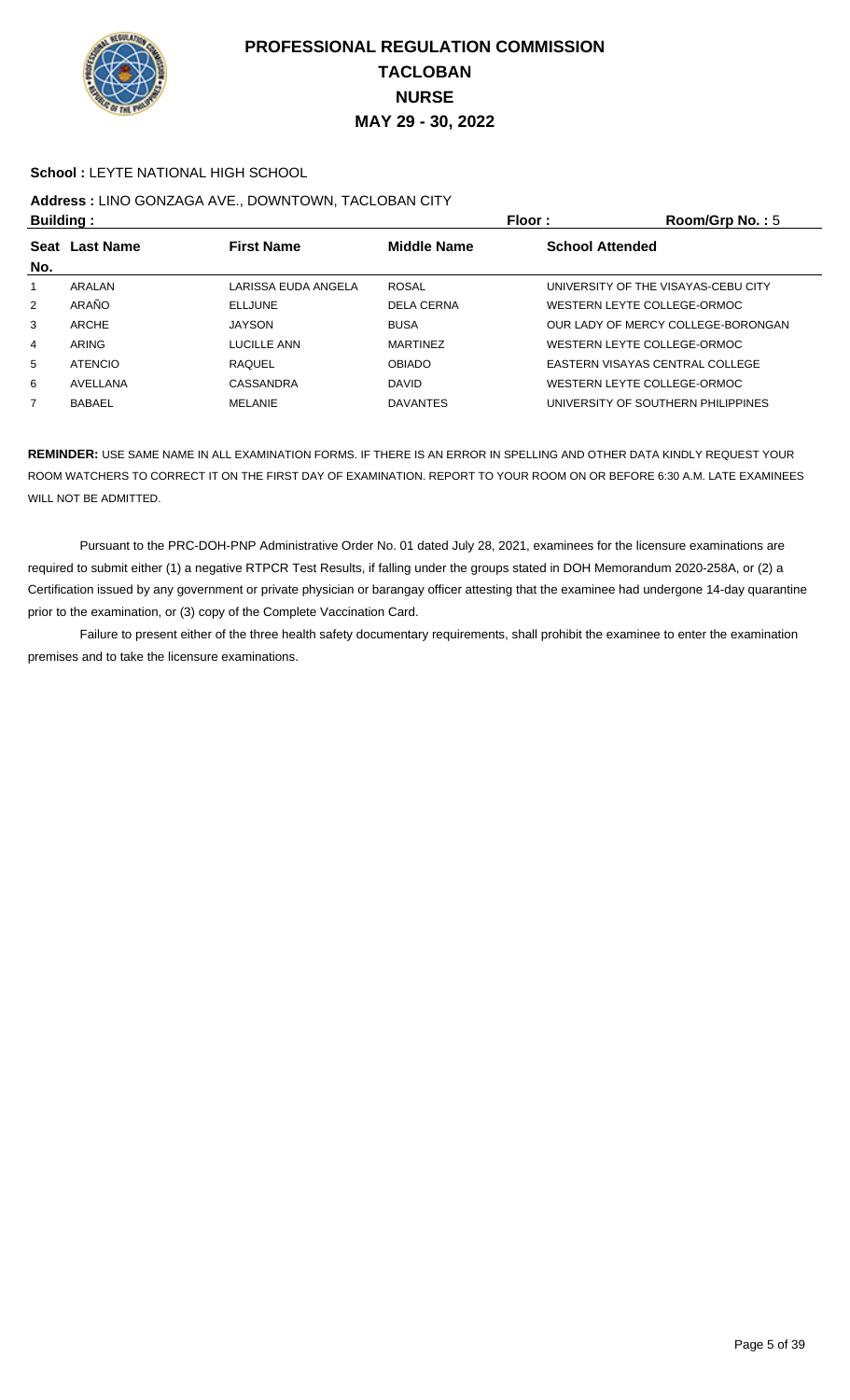

#### **School :** LEYTE NATIONAL HIGH SCHOOL

## **Address :** LINO GONZAGA AVE., DOWNTOWN, TACLOBAN CITY

| <b>Building:</b> |                  |                      | Floor:             | Room/Grp No.: $6$                                            |
|------------------|------------------|----------------------|--------------------|--------------------------------------------------------------|
| Seat<br>No.      | <b>Last Name</b> | <b>First Name</b>    | <b>Middle Name</b> | <b>School Attended</b>                                       |
|                  | <b>BABON</b>     | <b>MARJORIE</b>      | MABAG              | UNIVERSITY OF THE PHIL. SCHOOL OF HEALTH &<br>SCIENCES-LEYTE |
| $\overline{2}$   | <b>BABULA</b>    | <b>MARIA CRIS</b>    | ARUTA              | UNIVERSITY OF THE PHIL. SCHOOL OF HEALTH &<br>SCIENCES-LEYTE |
| 3                | BACLEA-AN        | MARY JEAN            | ALAIN              | <b>HOLY INFANT COLLEGE</b>                                   |
| 4                | <b>BADILLO</b>   | <b>IRINA PAULINE</b> | <b>TUAZON</b>      | OUR LADY OF FATIMA UNIVERSITY-VALENZUELA                     |
| 5                | <b>BAGARES</b>   | PHELIA               | <b>OBA</b>         | SOUTHWESTERN UNIVERSITY                                      |
| 6                | <b>BAJAS</b>     | <b>JOSEFA</b>        | <b>LERIOS</b>      | DE OCAMPO MEMORIAL COLLEGE                                   |
| $\overline{7}$   | <b>BAJASAN</b>   | MARY JOY             | <b>BAJADO</b>      | OUR LADY OF MERCY COLLEGE-BORONGAN                           |

**REMINDER:** USE SAME NAME IN ALL EXAMINATION FORMS. IF THERE IS AN ERROR IN SPELLING AND OTHER DATA KINDLY REQUEST YOUR ROOM WATCHERS TO CORRECT IT ON THE FIRST DAY OF EXAMINATION. REPORT TO YOUR ROOM ON OR BEFORE 6:30 A.M. LATE EXAMINEES WILL NOT BE ADMITTED.

 Pursuant to the PRC-DOH-PNP Administrative Order No. 01 dated July 28, 2021, examinees for the licensure examinations are required to submit either (1) a negative RTPCR Test Results, if falling under the groups stated in DOH Memorandum 2020-258A, or (2) a Certification issued by any government or private physician or barangay officer attesting that the examinee had undergone 14-day quarantine prior to the examination, or (3) copy of the Complete Vaccination Card.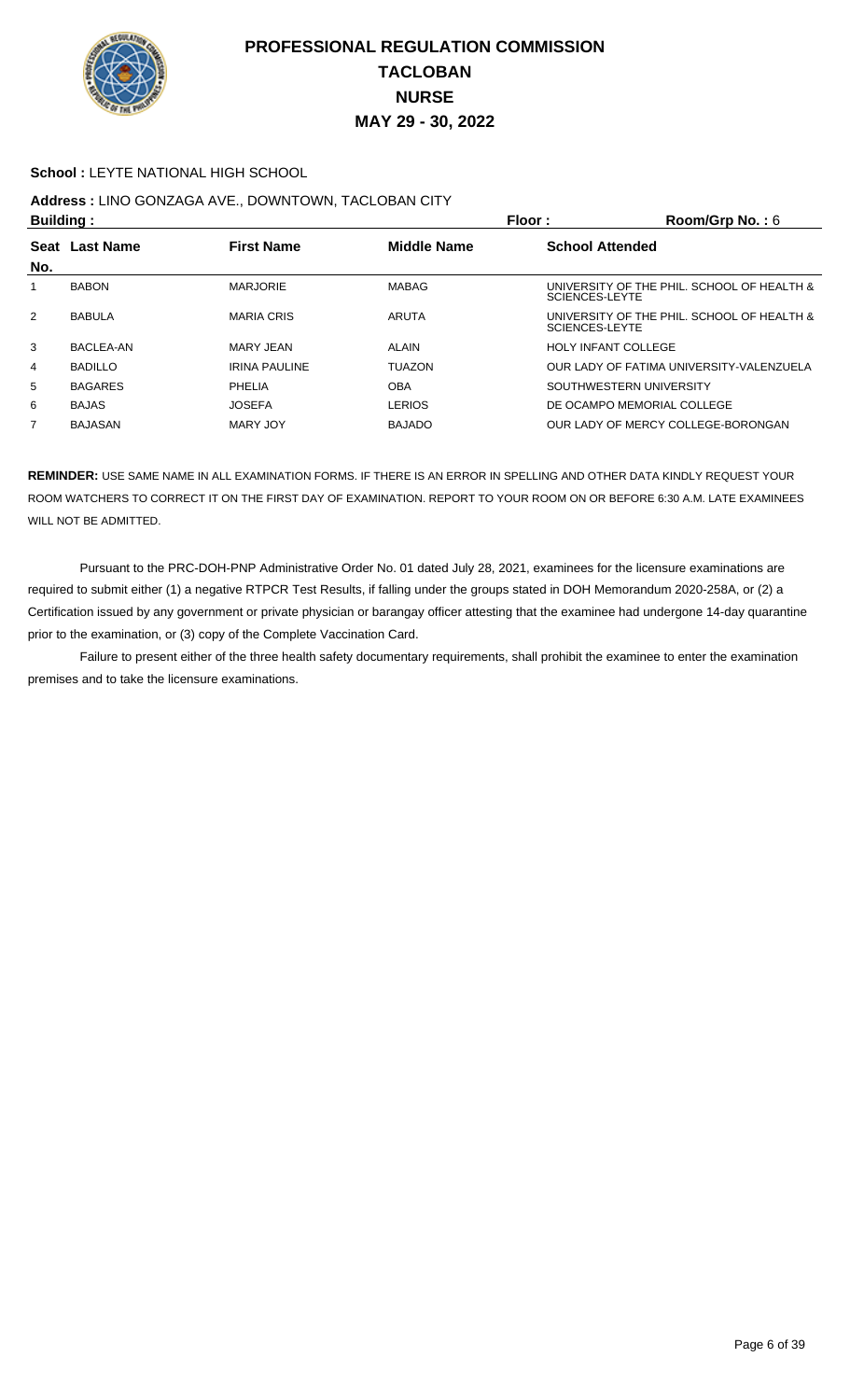

#### **School :** LEYTE NATIONAL HIGH SCHOOL

# **Address :** LINO GONZAGA AVE., DOWNTOWN, TACLOBAN CITY

| <b>Building:</b> |                                                           |                        | Floor :<br>Room/Grp No.: 7 |                        |                                             |  |
|------------------|-----------------------------------------------------------|------------------------|----------------------------|------------------------|---------------------------------------------|--|
|                  | <b>Middle Name</b><br>Seat Last Name<br><b>First Name</b> |                        |                            | <b>School Attended</b> |                                             |  |
| No.              |                                                           |                        |                            |                        |                                             |  |
| 1.               | <b>BALBUENA</b>                                           | <b>MARIA CATHERINE</b> | DALA                       |                        | OUR LADY OF MERCY COLLEGE-BORONGAN          |  |
| $\overline{2}$   | <b>BALERO</b>                                             | <b>SHIRLY</b>          | SORIO                      |                        | COLEGIO DE SAN LORENZO RUIZ DE MANILA. INC. |  |
| 3                | <b>BALIERBARE</b>                                         | <b>JENNY</b>           | CARIG-ON                   |                        | COLEGIO DE SAN LORENZO RUIZ DE MANILA, INC. |  |
| 4                | <b>BALLETA</b>                                            | MAY                    | CARANZO                    | CATARMAN               | UNIVERSITY OF EASTERN PHILIPPINES-          |  |
| 5                | <b>BALOMA</b>                                             | RANIZA                 | <b>TORNO</b>               |                        | CHRIST THE KING COLLEGE OF CALBAYOG         |  |
| 6                | <b>BALTAZAR</b>                                           | <b>MARY GRACE</b>      | <b>FACUNDO</b>             |                        | WESTERN LEYTE COLLEGE-ORMOC                 |  |
| 7                | <b>BALTAZAR</b>                                           | <b>MITZI MARIE</b>     | SENILLO                    |                        | WESTERN LEYTE COLLEGE-ORMOC                 |  |

**REMINDER:** USE SAME NAME IN ALL EXAMINATION FORMS. IF THERE IS AN ERROR IN SPELLING AND OTHER DATA KINDLY REQUEST YOUR ROOM WATCHERS TO CORRECT IT ON THE FIRST DAY OF EXAMINATION. REPORT TO YOUR ROOM ON OR BEFORE 6:30 A.M. LATE EXAMINEES WILL NOT BE ADMITTED.

 Pursuant to the PRC-DOH-PNP Administrative Order No. 01 dated July 28, 2021, examinees for the licensure examinations are required to submit either (1) a negative RTPCR Test Results, if falling under the groups stated in DOH Memorandum 2020-258A, or (2) a Certification issued by any government or private physician or barangay officer attesting that the examinee had undergone 14-day quarantine prior to the examination, or (3) copy of the Complete Vaccination Card.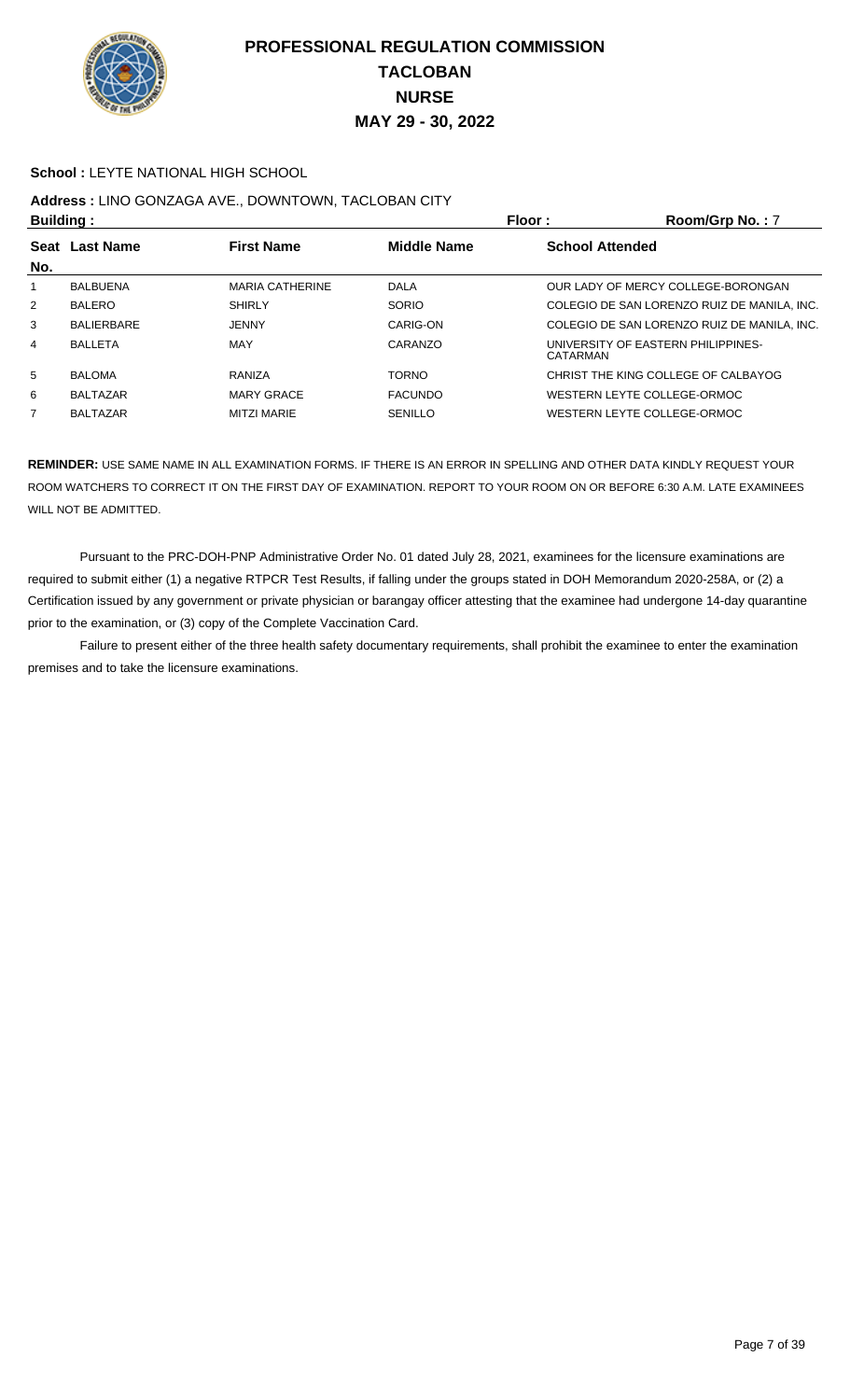

#### **School :** LEYTE NATIONAL HIGH SCHOOL

# **Address :** LINO GONZAGA AVE., DOWNTOWN, TACLOBAN CITY

| <b>Building:</b> |                                                           |                |                        | Floor:                                                       | Room/Grp No.: 8                            |
|------------------|-----------------------------------------------------------|----------------|------------------------|--------------------------------------------------------------|--------------------------------------------|
|                  | <b>First Name</b><br><b>Middle Name</b><br>Seat Last Name |                | <b>School Attended</b> |                                                              |                                            |
| No.              |                                                           |                |                        |                                                              |                                            |
|                  | <b>BAQUILOD</b>                                           | <b>KHARINE</b> | <b>ORCOSE</b>          |                                                              | OUR LADY OF MERCY COLLEGE-BORONGAN         |
| $\overline{2}$   | <b>BARDOS</b>                                             | <b>JODELLE</b> | <b>PAVO</b>            | <b>HOLY INFANT COLLEGE</b>                                   |                                            |
| 3                | <b>BARZALES</b>                                           | <b>BEVERIY</b> | <b>MORENO</b>          |                                                              | CHRIST THE KING COLLEGE OF CALBAYOG        |
| 4                | <b>BASCO</b>                                              | CAMILLE        | <b>MENDIOLA</b>        | <b>HOLY INFANT COLLEGE</b>                                   |                                            |
| 5                | <b>BATO</b>                                               | <b>EUNICE</b>  | <b>SALIMBAGO</b>       | UNIVERSITY OF THE PHIL. SCHOOL OF HEALTH &<br>SCIENCES-LEYTE |                                            |
| 6                | <b>BAUTISTA</b>                                           | <b>NERESSA</b> | <b>LLORAG</b>          |                                                              | ASIAN DEVELOPMENT FOUNDATION COLLEGE       |
| 7                | <b>BAYUDAN</b>                                            | <b>GODFREY</b> | ORTEGA                 | SCIENCES-LEYTE                                               | UNIVERSITY OF THE PHIL. SCHOOL OF HEALTH & |

**REMINDER:** USE SAME NAME IN ALL EXAMINATION FORMS. IF THERE IS AN ERROR IN SPELLING AND OTHER DATA KINDLY REQUEST YOUR ROOM WATCHERS TO CORRECT IT ON THE FIRST DAY OF EXAMINATION. REPORT TO YOUR ROOM ON OR BEFORE 6:30 A.M. LATE EXAMINEES WILL NOT BE ADMITTED.

 Pursuant to the PRC-DOH-PNP Administrative Order No. 01 dated July 28, 2021, examinees for the licensure examinations are required to submit either (1) a negative RTPCR Test Results, if falling under the groups stated in DOH Memorandum 2020-258A, or (2) a Certification issued by any government or private physician or barangay officer attesting that the examinee had undergone 14-day quarantine prior to the examination, or (3) copy of the Complete Vaccination Card.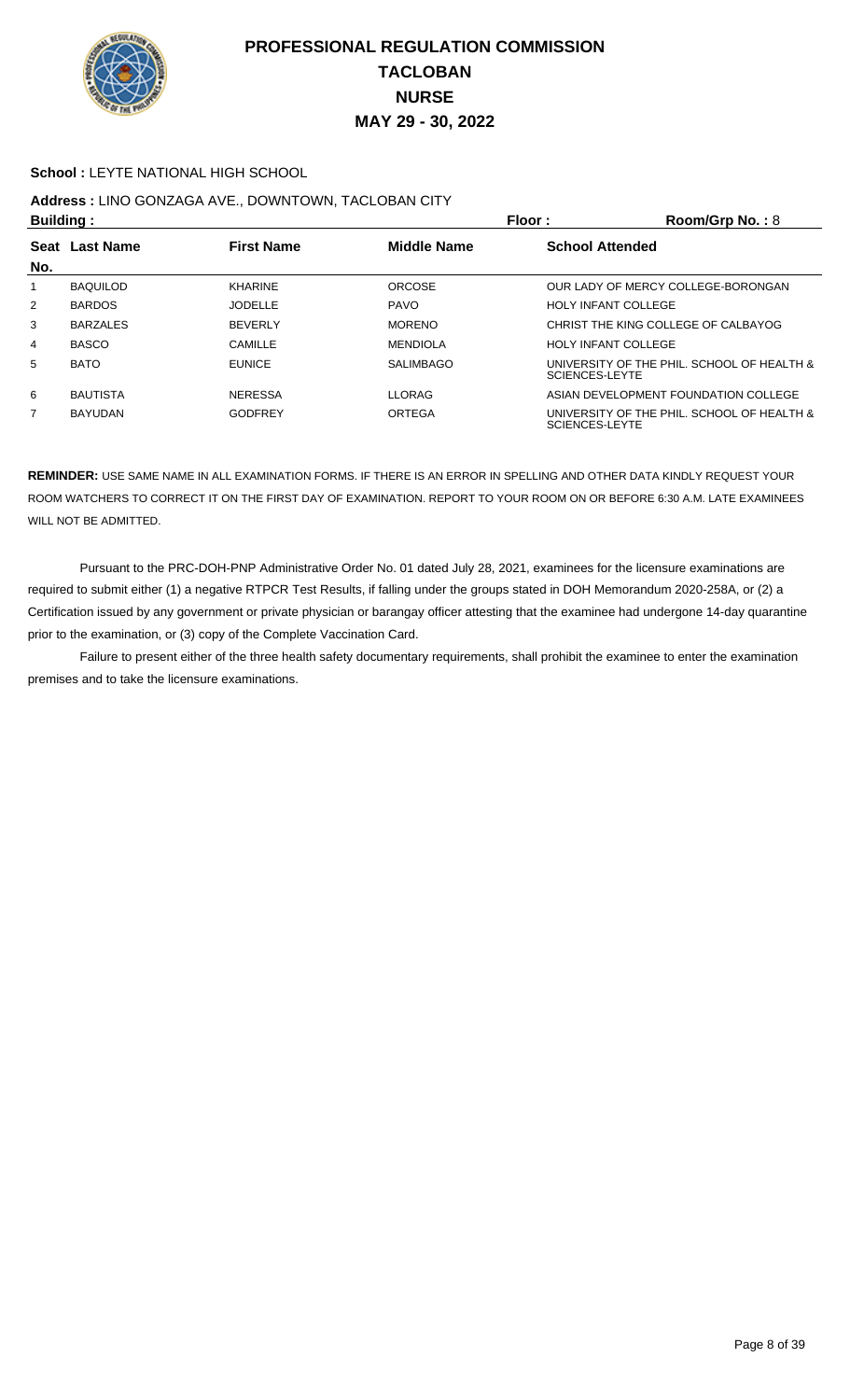

#### **School : LEYTE NATIONAL HIGH SCHOOL**

## **Address :** LINO GONZAGA AVE., DOWNTOWN, TACLOBAN CITY

| <b>Building:</b> |                                                             | Floor :            | Room/Grp No.: 9    |                                                    |
|------------------|-------------------------------------------------------------|--------------------|--------------------|----------------------------------------------------|
| <b>Seat</b>      | <b>First Name</b><br><b>Middle Name</b><br><b>Last Name</b> |                    |                    | <b>School Attended</b>                             |
| No.              |                                                             |                    |                    |                                                    |
|                  | <b>BERNALES</b>                                             | <b>MATERESA</b>    | <b>BENIGLA</b>     | NAVAL STATE UNIVERSITY (for. NAVAL INST)-<br>NAVAL |
| $\overline{2}$   | <b>BERNARDO</b>                                             | DAEZEL RONNA       | <b>ENECIO</b>      | WESTERN LEYTE COLLEGE-ORMOC                        |
| 3                | <b>BESCORO</b>                                              | <b>BINGIE ROSE</b> | <b>ILUSTRECEMO</b> | CHRIST THE KING COLLEGE OF CALBAYOG                |
| 4                | <b>BIÑAS</b>                                                | <b>FLORAMAE</b>    | <b>GIRAY</b>       | OUR LADY OF FATIMA UNIVERSITY-VALENZUELA           |
| 5                | <b>BITAYO</b>                                               | <b>REYGIE</b>      | <b>RUIZ</b>        | WESTERN LEYTE COLLEGE-ORMOC                        |
| 6                | <b>BOBILES</b>                                              | <b>NARISSA</b>     | CALOPE             | <b>HOLY INFANT COLLEGE</b>                         |
| 7                | <b>BORBON</b>                                               | LORANIE            | <b>SURIO</b>       | COLEGIO DE SAN LORENZO RUIZ DE MANILA. INC.        |
|                  |                                                             |                    |                    |                                                    |

**REMINDER:** USE SAME NAME IN ALL EXAMINATION FORMS. IF THERE IS AN ERROR IN SPELLING AND OTHER DATA KINDLY REQUEST YOUR ROOM WATCHERS TO CORRECT IT ON THE FIRST DAY OF EXAMINATION. REPORT TO YOUR ROOM ON OR BEFORE 6:30 A.M. LATE EXAMINEES WILL NOT BE ADMITTED.

 Pursuant to the PRC-DOH-PNP Administrative Order No. 01 dated July 28, 2021, examinees for the licensure examinations are required to submit either (1) a negative RTPCR Test Results, if falling under the groups stated in DOH Memorandum 2020-258A, or (2) a Certification issued by any government or private physician or barangay officer attesting that the examinee had undergone 14-day quarantine prior to the examination, or (3) copy of the Complete Vaccination Card.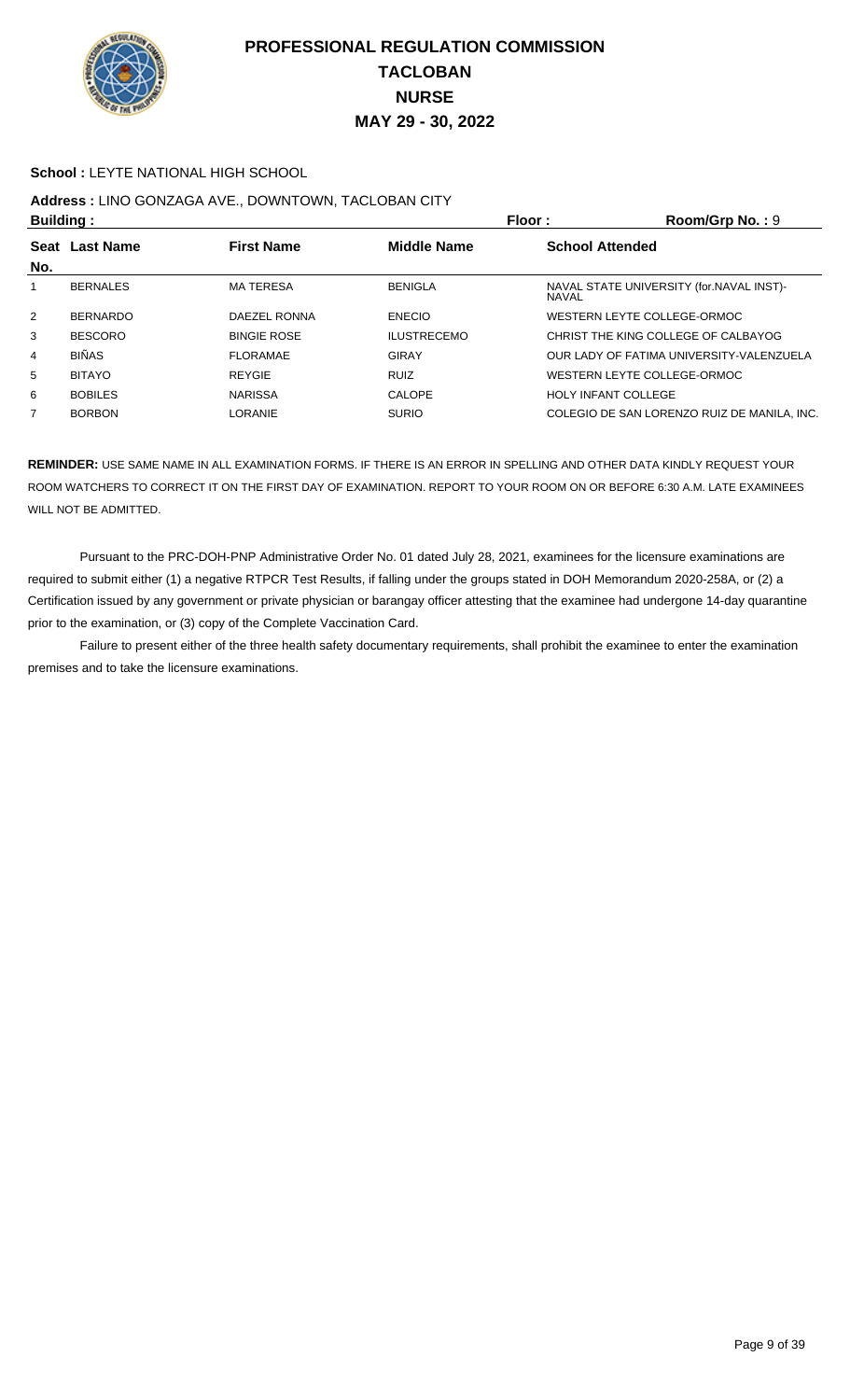

#### **School :** LEYTE NATIONAL HIGH SCHOOL

# **Address :** LINO GONZAGA AVE., DOWNTOWN, TACLOBAN CITY

| <b>Building:</b> |                                                           |                | Floor:           | Room/Grp No.: 10                            |
|------------------|-----------------------------------------------------------|----------------|------------------|---------------------------------------------|
|                  | <b>First Name</b><br><b>Middle Name</b><br>Seat Last Name |                |                  | <b>School Attended</b>                      |
| No.              |                                                           |                |                  |                                             |
| 1                | <b>BORJA</b>                                              | LEA            | <b>IGOT</b>      | WESTERN LEYTE COLLEGE-ORMOC                 |
| $\overline{2}$   | <b>BOTE</b>                                               | <b>WILMA</b>   | <b>JUBAY</b>     | WESTERN LEYTE COLLEGE-ORMOC                 |
| 3                | <b>BRISO</b>                                              | <b>MYSA</b>    | <b>SILVESTRE</b> | COLEGIO DE SAN LORENZO RUIZ DE MANILA, INC. |
| 4                | <b>BUENDIA</b>                                            | <b>DESIREE</b> | <b>GIRAY</b>     | EASTERN VISAYAS CENTRAL COLLEGE             |
| 5                | <b>BUISER</b>                                             | <b>SHYNE</b>   | <b>LUZON</b>     | COLEGIO DE SAN LORENZO RUIZ DE MANILA, INC. |
| 6                | <b>BUTANAS</b>                                            | <b>NORSIE</b>  | <b>ORTIZ</b>     | OUR LADY OF FATIMA UNIVERSITY-QC            |
| 7                | CAADAN                                                    | <b>DAISY</b>   | <b>BALATO</b>    | COLEGIO DE SAN LORENZO RUIZ DE MANILA, INC. |
|                  |                                                           |                |                  |                                             |

**REMINDER:** USE SAME NAME IN ALL EXAMINATION FORMS. IF THERE IS AN ERROR IN SPELLING AND OTHER DATA KINDLY REQUEST YOUR ROOM WATCHERS TO CORRECT IT ON THE FIRST DAY OF EXAMINATION. REPORT TO YOUR ROOM ON OR BEFORE 6:30 A.M. LATE EXAMINEES WILL NOT BE ADMITTED.

 Pursuant to the PRC-DOH-PNP Administrative Order No. 01 dated July 28, 2021, examinees for the licensure examinations are required to submit either (1) a negative RTPCR Test Results, if falling under the groups stated in DOH Memorandum 2020-258A, or (2) a Certification issued by any government or private physician or barangay officer attesting that the examinee had undergone 14-day quarantine prior to the examination, or (3) copy of the Complete Vaccination Card.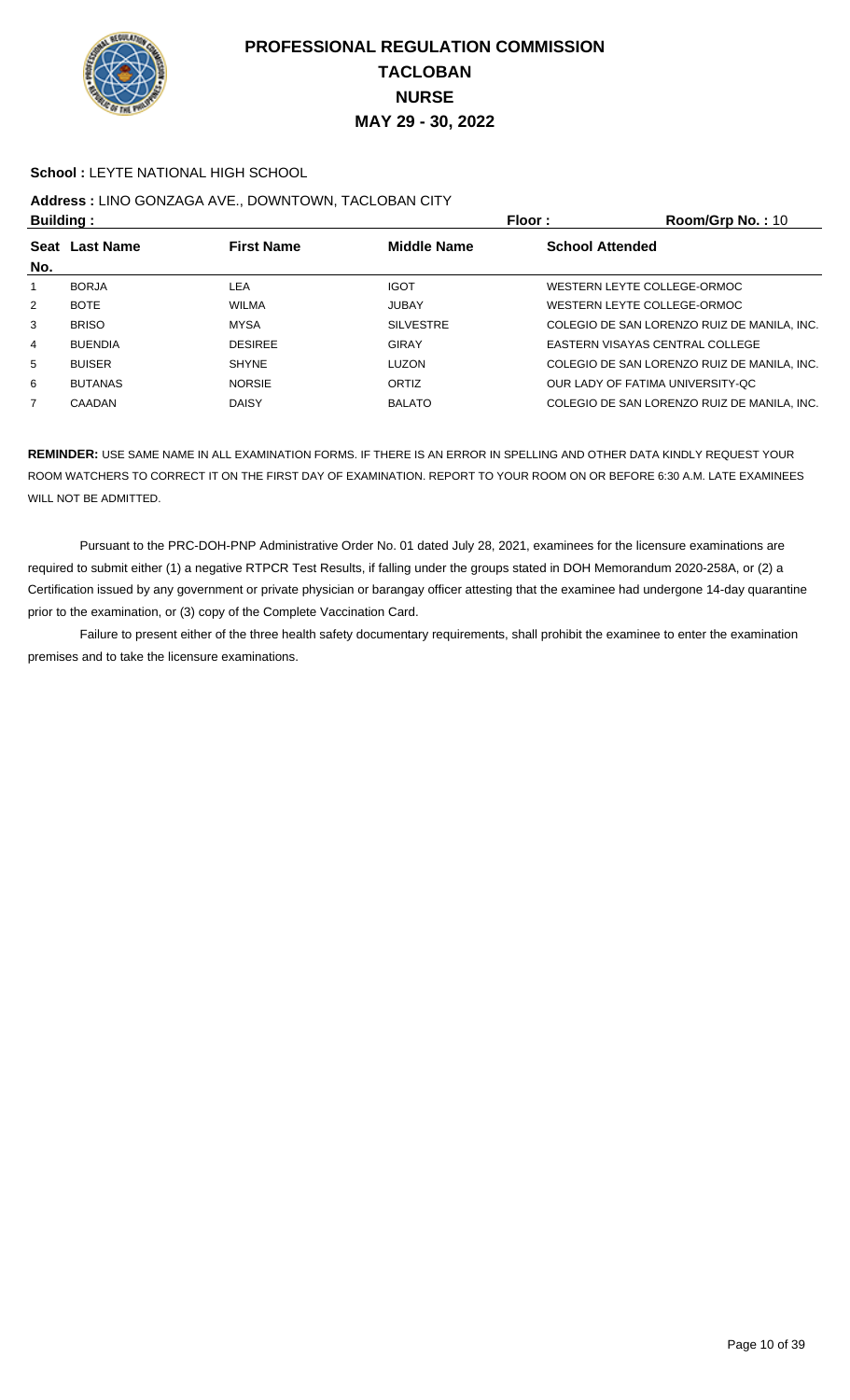

#### **School : LEYTE NATIONAL HIGH SCHOOL**

## **Address :** LINO GONZAGA AVE., DOWNTOWN, TACLOBAN CITY

| <b>Building:</b>                                     |           |                     |                        | Floor:                | Room/Grp No.: 11                           |
|------------------------------------------------------|-----------|---------------------|------------------------|-----------------------|--------------------------------------------|
| <b>Last Name</b><br><b>First Name</b><br><b>Seat</b> |           | Middle Name         | <b>School Attended</b> |                       |                                            |
| No.                                                  |           |                     |                        |                       |                                            |
|                                                      | CABAB     | <b>JOVENCITO JR</b> | <b>MORETO</b>          |                       | ASIAN DEVELOPMENT FOUNDATION COLLEGE       |
| $\overline{2}$                                       | CADALIN   | ARVEN               | <b>AMOYAN</b>          |                       | OUR LADY OF MERCY COLLEGE-BORONGAN         |
| 3                                                    | CADAVOS   | SHARMAINE ANN       | <b>TOMON</b>           | COLLEGE OF MAASIN     |                                            |
| 4                                                    | CADILO    | YELLA AN            | GONZAGA                |                       | WESTERN LEYTE COLLEGE-ORMOC                |
| 5                                                    | CAHANAP   | <b>ROCHELLE</b>     | <b>NAVARRA</b>         |                       | OUR LADY OF MERCY COLLEGE-BORONGAN         |
| 6                                                    | CALDOSA   | CONSUELO            | <b>FALLER</b>          | <b>SCIENCES-LEYTE</b> | UNIVERSITY OF THE PHIL. SCHOOL OF HEALTH & |
| 7                                                    | CALUNGSOD | <b>GELITO</b>       | <b>CERNA</b>           |                       | WESTERN LEYTE COLLEGE-ORMOC                |

**REMINDER:** USE SAME NAME IN ALL EXAMINATION FORMS. IF THERE IS AN ERROR IN SPELLING AND OTHER DATA KINDLY REQUEST YOUR ROOM WATCHERS TO CORRECT IT ON THE FIRST DAY OF EXAMINATION. REPORT TO YOUR ROOM ON OR BEFORE 6:30 A.M. LATE EXAMINEES WILL NOT BE ADMITTED.

 Pursuant to the PRC-DOH-PNP Administrative Order No. 01 dated July 28, 2021, examinees for the licensure examinations are required to submit either (1) a negative RTPCR Test Results, if falling under the groups stated in DOH Memorandum 2020-258A, or (2) a Certification issued by any government or private physician or barangay officer attesting that the examinee had undergone 14-day quarantine prior to the examination, or (3) copy of the Complete Vaccination Card.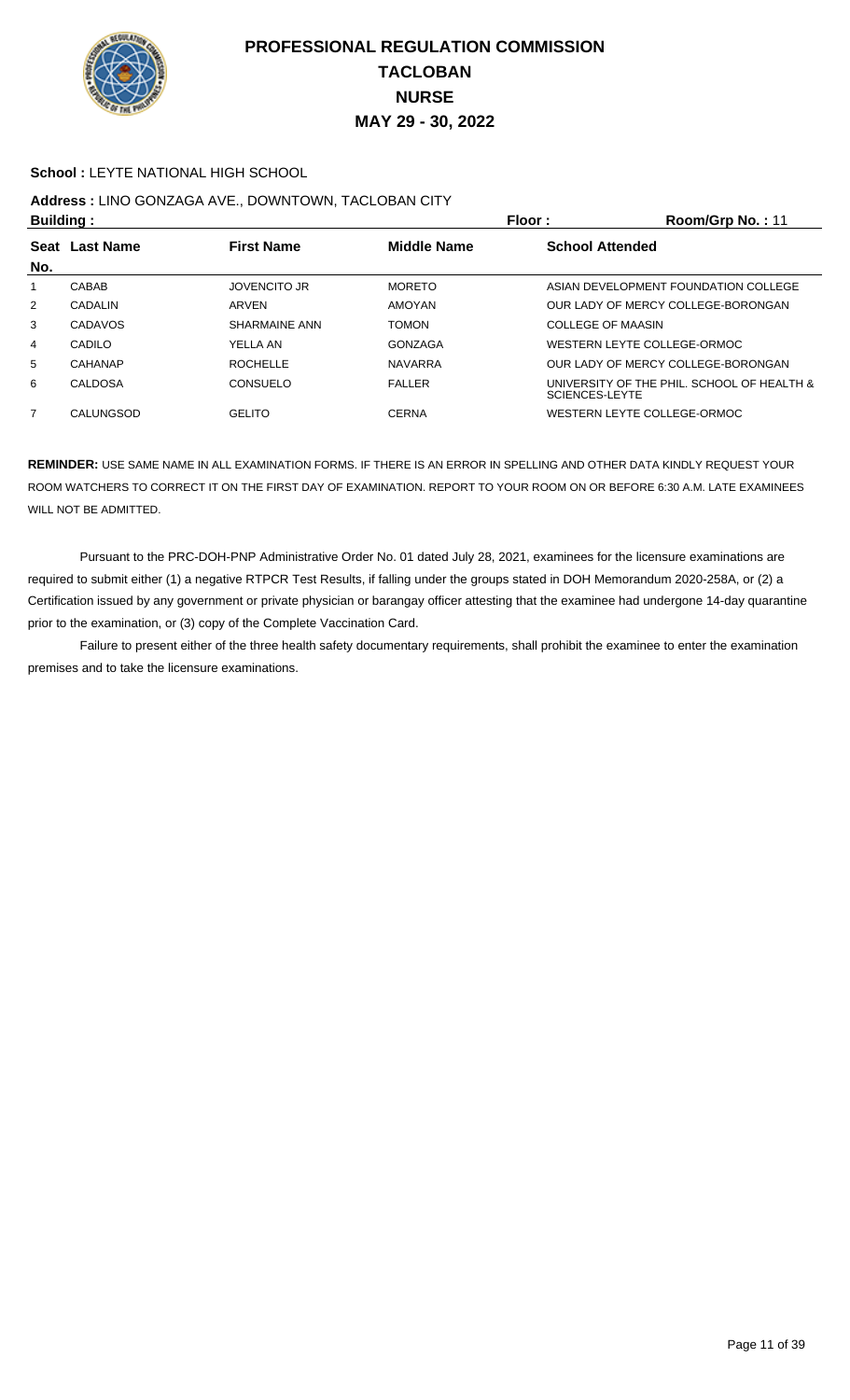

#### **School :** LEYTE NATIONAL HIGH SCHOOL

# **Address :** LINO GONZAGA AVE., DOWNTOWN, TACLOBAN CITY

| <b>Building:</b> |                  |                     | <b>Floor:</b>      | Room/Grp No.: 12           |                                           |
|------------------|------------------|---------------------|--------------------|----------------------------|-------------------------------------------|
| No.              | Seat Last Name   | <b>First Name</b>   | <b>Middle Name</b> | <b>School Attended</b>     |                                           |
| 1                | CANTERO          | <b>JOHN JOSEPH</b>  | <b>ESPINA</b>      | COLLEGE OF MAASIN          |                                           |
| 2                | CAPILI           | <b>LEOPOLDO III</b> | <b>BAROÑA</b>      | <b>HOLY INFANT COLLEGE</b> |                                           |
| 3                | <b>CAPONES</b>   | <b>JENNEIL</b>      | CARVAJAL           |                            | OUR LADY OF MERCY COLLEGE-BORONGAN        |
| 4                | <b>CAPUYAN</b>   | <b>LIZAFE</b>       | <b>DEJON</b>       |                            | WESTERN LEYTE COLLEGE-ORMOC               |
| 5                | CARSONETI        | SHIELA MAE          | <b>NOVAL</b>       |                            | WESTERN LEYTE COLLEGE-ORMOC               |
| 6                | CASALJAY         | <b>ROTCHELLE</b>    | <b>CALAGOS</b>     |                            | CHRIST THE KING COLLEGE OF CALBAYOG       |
| $\overline{7}$   | <b>CASAÑARES</b> | <b>KARL ANTHONY</b> | CALINAWAN          |                            | JOSE RIZAL UNIVERSITY (for.JRC)           |
| 8                | CASCAÑO          | <b>SHEILA</b>       | ALMASCO            |                            | ST. JUDE COLLEGE-DASMARIÑAS, CAVITE, INC. |

**REMINDER:** USE SAME NAME IN ALL EXAMINATION FORMS. IF THERE IS AN ERROR IN SPELLING AND OTHER DATA KINDLY REQUEST YOUR ROOM WATCHERS TO CORRECT IT ON THE FIRST DAY OF EXAMINATION. REPORT TO YOUR ROOM ON OR BEFORE 6:30 A.M. LATE EXAMINEES WILL NOT BE ADMITTED.

 Pursuant to the PRC-DOH-PNP Administrative Order No. 01 dated July 28, 2021, examinees for the licensure examinations are required to submit either (1) a negative RTPCR Test Results, if falling under the groups stated in DOH Memorandum 2020-258A, or (2) a Certification issued by any government or private physician or barangay officer attesting that the examinee had undergone 14-day quarantine prior to the examination, or (3) copy of the Complete Vaccination Card.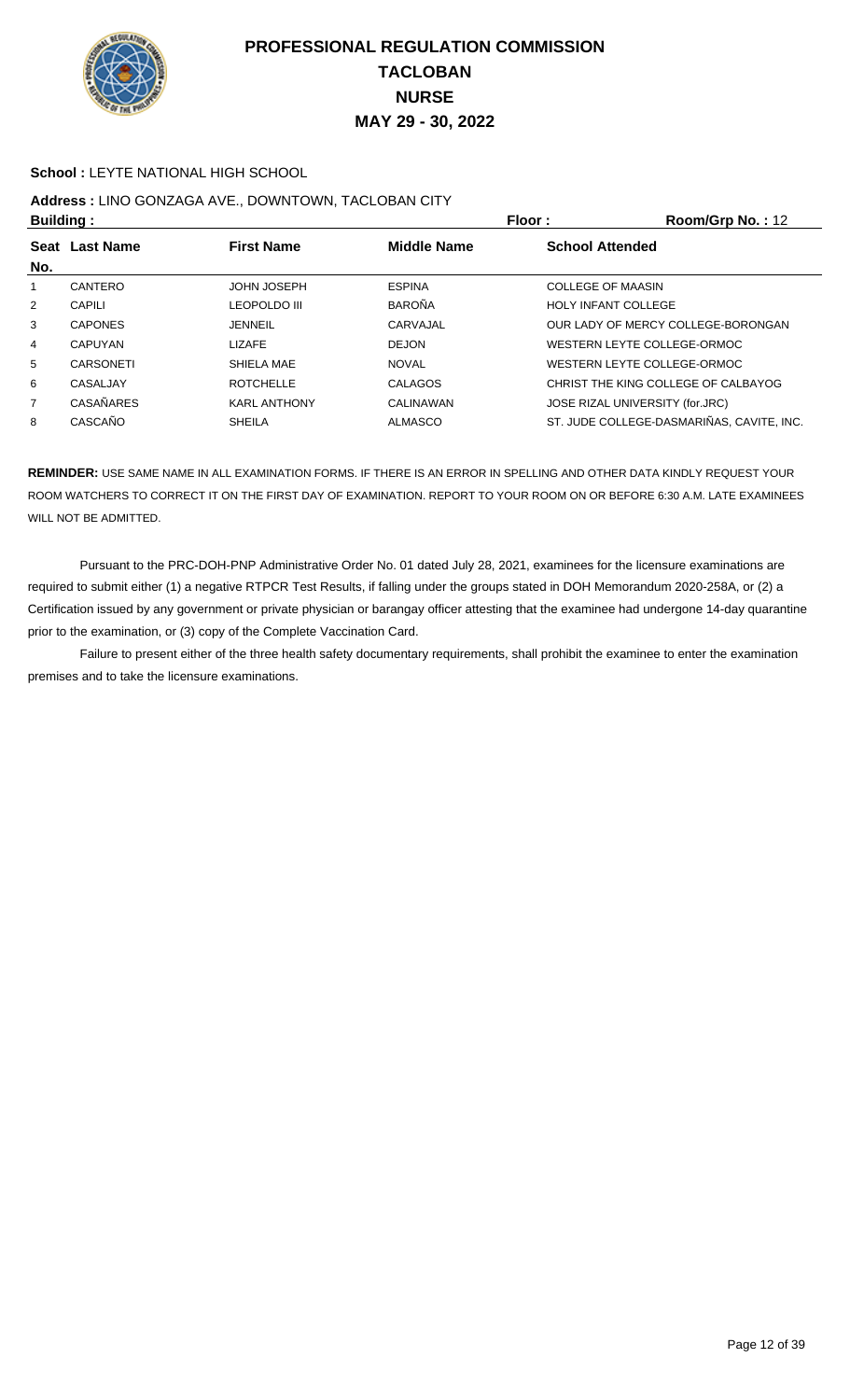

#### **School :** LEYTE NATIONAL HIGH SCHOOL

## **Address :** LINO GONZAGA AVE., DOWNTOWN, TACLOBAN CITY

| <b>Building:</b> |                  |                       | <b>Floor:</b>      | Room/Grp No.: $13$                 |
|------------------|------------------|-----------------------|--------------------|------------------------------------|
| <b>Seat</b>      | <b>Last Name</b> | <b>First Name</b>     | <b>Middle Name</b> | <b>School Attended</b>             |
| No.              |                  |                       |                    |                                    |
|                  | <b>CATUBAY</b>   | <b>KENNETH</b>        | APURA              | OUR LADY OF MERCY COLLEGE-BORONGAN |
| $\overline{2}$   | CATURAN          | <b>ALDRIN</b>         | <b>EDILLO</b>      | MEDINA COLLEGE-OZAMIS CITY         |
| 3                | CAYANONG         | <b>MERRY GEN</b>      | <b>COMPACION</b>   | WESTERN LEYTE COLLEGE-ORMOC        |
| 4                | CELADA           | <b>ROBINA</b>         | <b>CAJEGAS</b>     | OUR LADY OF MERCY COLLEGE-BORONGAN |
| 5                | <b>CELESPARA</b> | <b>EUSTOQUIO</b>      | <b>TOLITOL</b>     | EASTERN VISAYAS CENTRAL COLLEGE    |
| 6                | CERO             | PAOLA MARIZ           | <b>PANAL</b>       | COLLEGE OF MAASIN                  |
| $\overline{7}$   | CHU              | <b>ERIC CHRISTIAN</b> | MANGLE             | UNIVERSITY OF SOUTHERN PHILIPPINES |
| 8                | <b>CHUA</b>      | MAHARLIKA             | <b>GARCES</b>      | WESTERN LEYTE COLLEGE-ORMOC        |

**REMINDER:** USE SAME NAME IN ALL EXAMINATION FORMS. IF THERE IS AN ERROR IN SPELLING AND OTHER DATA KINDLY REQUEST YOUR ROOM WATCHERS TO CORRECT IT ON THE FIRST DAY OF EXAMINATION. REPORT TO YOUR ROOM ON OR BEFORE 6:30 A.M. LATE EXAMINEES WILL NOT BE ADMITTED.

 Pursuant to the PRC-DOH-PNP Administrative Order No. 01 dated July 28, 2021, examinees for the licensure examinations are required to submit either (1) a negative RTPCR Test Results, if falling under the groups stated in DOH Memorandum 2020-258A, or (2) a Certification issued by any government or private physician or barangay officer attesting that the examinee had undergone 14-day quarantine prior to the examination, or (3) copy of the Complete Vaccination Card.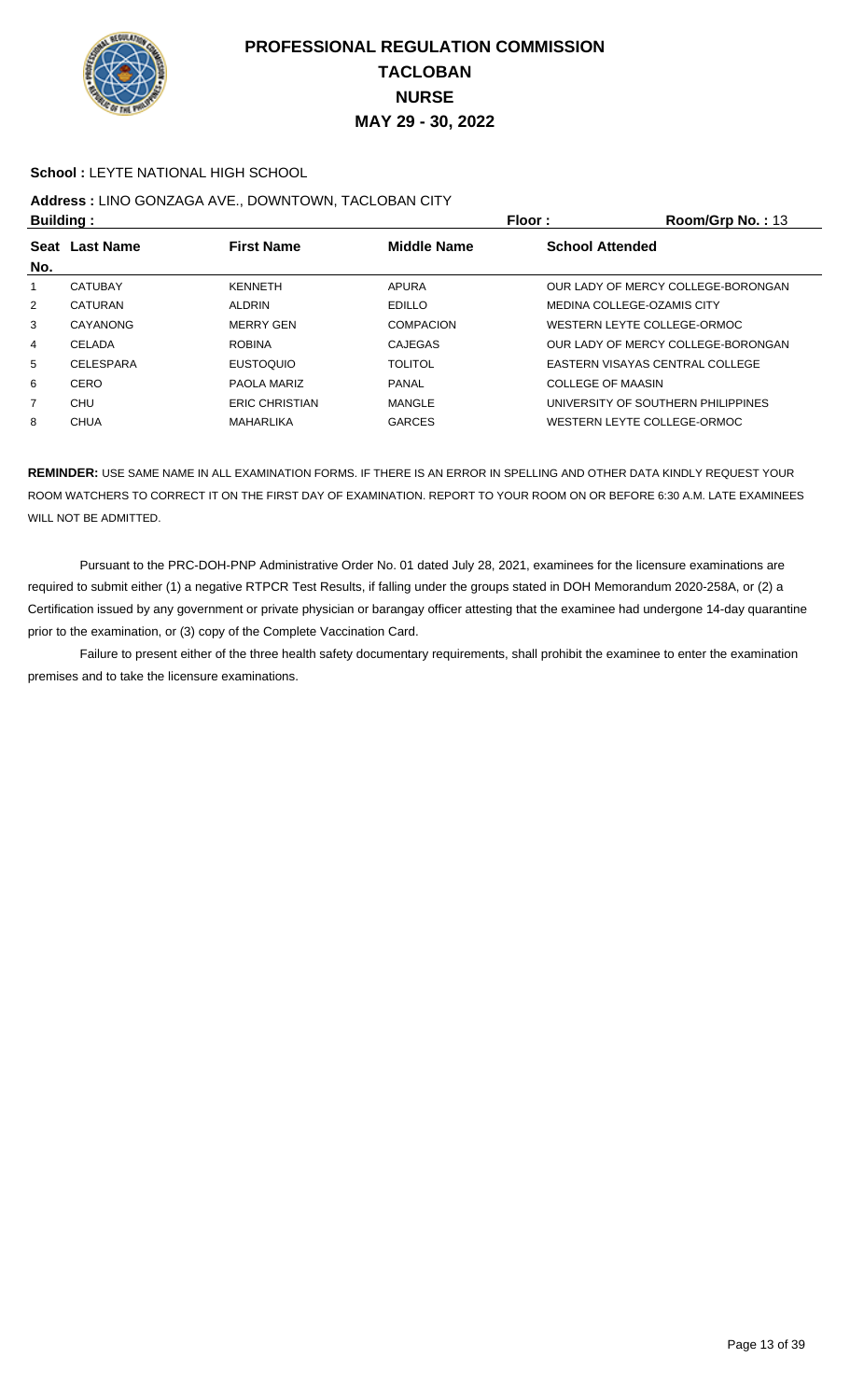

#### **School :** LEYTE NATIONAL HIGH SCHOOL

## **Address :** LINO GONZAGA AVE., DOWNTOWN, TACLOBAN CITY

| <b>Building:</b> |                   |                        | Floor:             | Room/Grp No.: 14                    |
|------------------|-------------------|------------------------|--------------------|-------------------------------------|
| <b>Seat</b>      | <b>Last Name</b>  | <b>First Name</b>      | <b>Middle Name</b> | <b>School Attended</b>              |
| No.              |                   |                        |                    |                                     |
|                  | <b>COBACHA</b>    | MA, EMILY              | <b>MENDIGO</b>     | <b>HOLY INFANT COLLEGE</b>          |
| $\overline{2}$   | <b>COLICO</b>     | MA. PAULA              | <b>COLONGON</b>    | OUR LADY OF MERCY COLLEGE-BORONGAN  |
| 3                | <b>CONCEPCION</b> | SHARA LYN MAE          | <b>SUMALINOG</b>   | <b>HOLY INFANT COLLEGE</b>          |
| 4                | <b>CORRIDOR</b>   | <b>MARIA KARENA</b>    | <b>MAGLINTE</b>    | <b>HOLY INFANT COLLEGE</b>          |
| 5                | COSTAN            | ROSE ANN               | TEGERERO           | OUR LADY OF MERCY COLLEGE-BORONGAN  |
| 6                | COSTILLAS         | <b>CHELSEA</b>         | <b>GAAS</b>        | WESTERN LEYTE COLLEGE-ORMOC         |
| $\overline{7}$   | CUI               | <b>JOHANNA ANTONET</b> | <b>GATULAN</b>     | CHRIST THE KING COLLEGE OF CALBAYOG |
| 8                | <b>DAPITAN</b>    | HARLENE                | <b>TRASMONTE</b>   | WESTERN LEYTE COLLEGE-ORMOC         |

**REMINDER:** USE SAME NAME IN ALL EXAMINATION FORMS. IF THERE IS AN ERROR IN SPELLING AND OTHER DATA KINDLY REQUEST YOUR ROOM WATCHERS TO CORRECT IT ON THE FIRST DAY OF EXAMINATION. REPORT TO YOUR ROOM ON OR BEFORE 6:30 A.M. LATE EXAMINEES WILL NOT BE ADMITTED.

 Pursuant to the PRC-DOH-PNP Administrative Order No. 01 dated July 28, 2021, examinees for the licensure examinations are required to submit either (1) a negative RTPCR Test Results, if falling under the groups stated in DOH Memorandum 2020-258A, or (2) a Certification issued by any government or private physician or barangay officer attesting that the examinee had undergone 14-day quarantine prior to the examination, or (3) copy of the Complete Vaccination Card.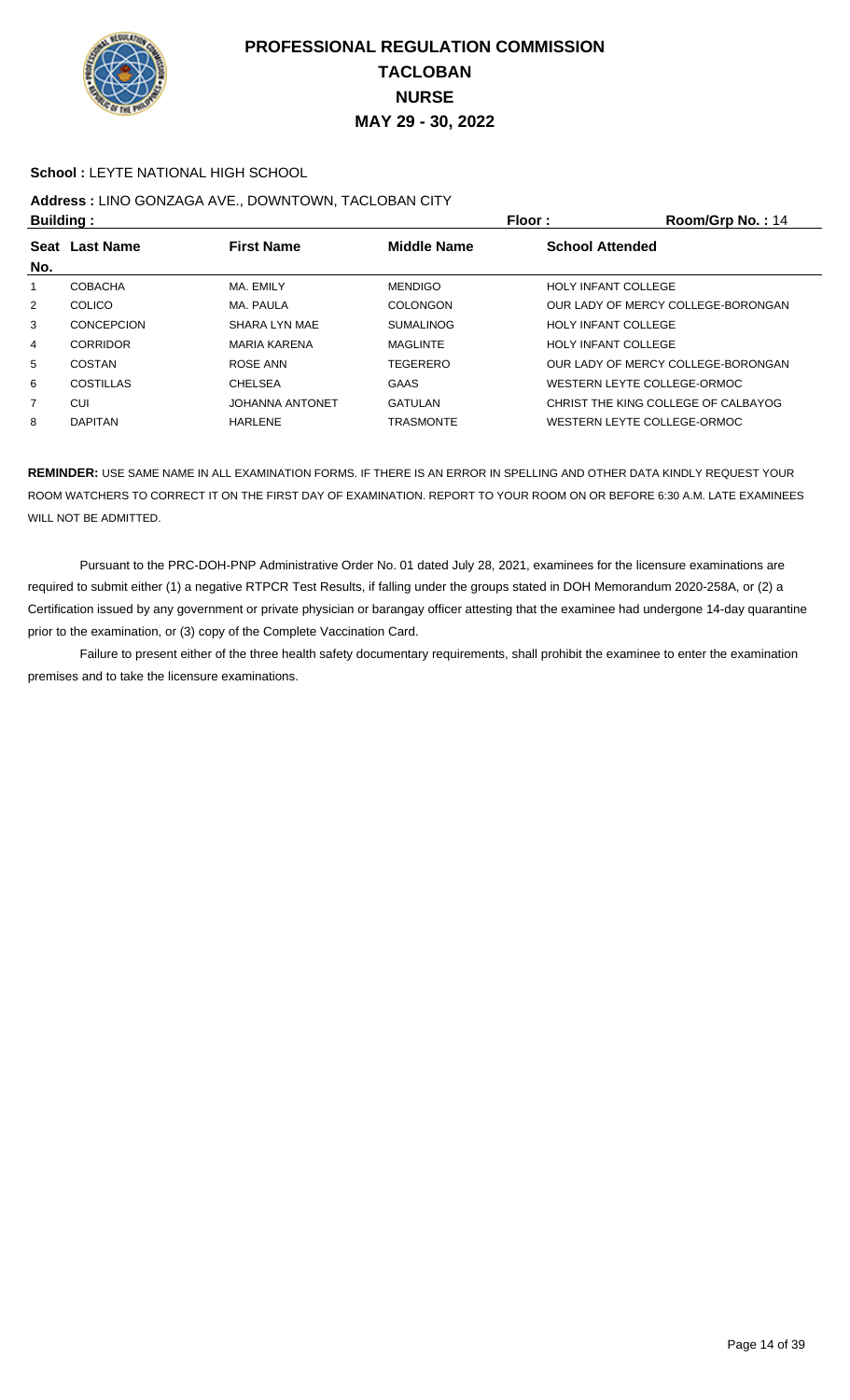

#### **School :** LEYTE NATIONAL HIGH SCHOOL

# **Address :** LINO GONZAGA AVE., DOWNTOWN, TACLOBAN CITY

| <b>Building:</b> |                 |                   |                                              | Floor:                     | Room/Grp No.: 15                            |
|------------------|-----------------|-------------------|----------------------------------------------|----------------------------|---------------------------------------------|
|                  | Seat Last Name  | <b>First Name</b> | <b>Middle Name</b><br><b>School Attended</b> |                            |                                             |
| No.              |                 |                   |                                              |                            |                                             |
|                  | <b>DAROLE</b>   | DARYL             | <b>EMBODO</b>                                | <b>HOLY INFANT COLLEGE</b> |                                             |
| 2                | <b>DAZO</b>     | <b>JAYRIC</b>     | <b>DAPITAN</b>                               | <b>CITY</b>                | OUR LADY OF FATIMA UNIVERSITY-ANTIPOLO      |
| 3                | DE PAZ          | DOROTHY NOREEN    | <b>ROBERTO</b>                               |                            | COLEGIO DE SAN LORENZO RUIZ DE MANILA, INC. |
| 4                | <b>DEJAÑO</b>   | ANGEL INAH        | <b>GALLARDO</b>                              |                            | WESTERN LEYTE COLLEGE-ORMOC                 |
| 5                | <b>DELORINO</b> | K-AMLETH          |                                              |                            | CHRIST THE KING COLLEGE OF CALBAYOG         |
| 6                | <b>DEMATE</b>   | <b>EVANGELINE</b> | <b>PANTAS</b>                                | <b>NAVAL</b>               | NAVAL STATE UNIVERSITY (for.NAVAL INST)-    |
| $\overline{7}$   | <b>DEVORA</b>   | <b>JOMALYN</b>    | <b>CENTENO</b>                               |                            | COLEGIO DE SAN LORENZO RUIZ DE MANILA, INC. |
| 8                | <b>DEVORA</b>   | <b>JORGE</b>      | <b>ALFONSO</b>                               |                            | COLEGIO DE SAN LORENZO RUIZ DE MANILA, INC. |

**REMINDER:** USE SAME NAME IN ALL EXAMINATION FORMS. IF THERE IS AN ERROR IN SPELLING AND OTHER DATA KINDLY REQUEST YOUR ROOM WATCHERS TO CORRECT IT ON THE FIRST DAY OF EXAMINATION. REPORT TO YOUR ROOM ON OR BEFORE 6:30 A.M. LATE EXAMINEES WILL NOT BE ADMITTED.

 Pursuant to the PRC-DOH-PNP Administrative Order No. 01 dated July 28, 2021, examinees for the licensure examinations are required to submit either (1) a negative RTPCR Test Results, if falling under the groups stated in DOH Memorandum 2020-258A, or (2) a Certification issued by any government or private physician or barangay officer attesting that the examinee had undergone 14-day quarantine prior to the examination, or (3) copy of the Complete Vaccination Card.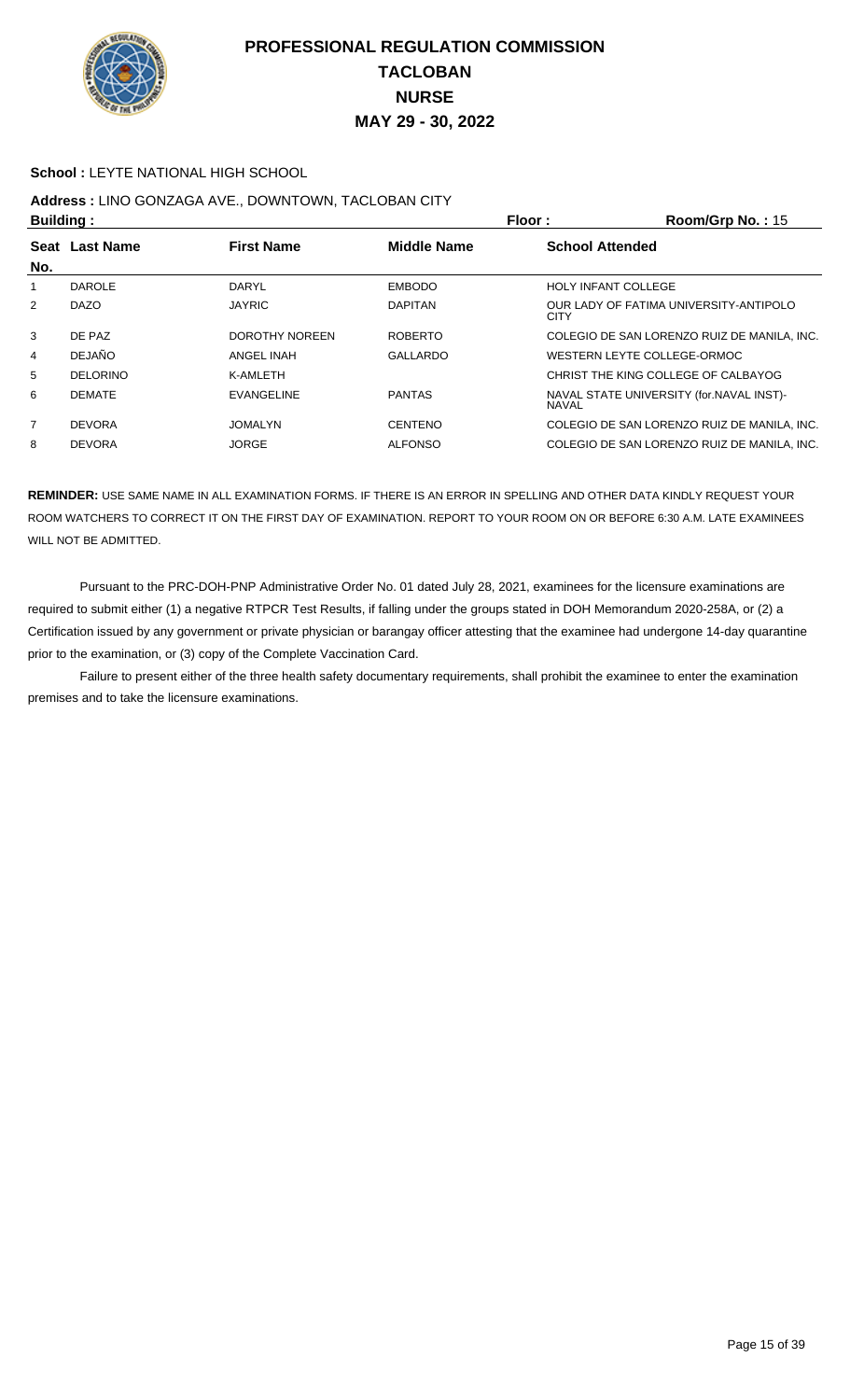

#### **School :** LEYTE NATIONAL HIGH SCHOOL

## **Address :** LINO GONZAGA AVE., DOWNTOWN, TACLOBAN CITY

| <b>Building:</b> |                  |                         |                                       | Floor:                     | Room/Grp No.: 16                            |
|------------------|------------------|-------------------------|---------------------------------------|----------------------------|---------------------------------------------|
| Seat             | <b>Last Name</b> | <b>First Name</b>       | <b>School Attended</b><br>Middle Name |                            |                                             |
| No.              |                  |                         |                                       |                            |                                             |
|                  | <b>DIATE</b>     | <b>MARY ANN</b>         | <b>GERSANO</b>                        | <b>CITY</b>                | SALAZAR INSTITUTE OF TECHNOLOGY-CEBU        |
| $\overline{2}$   | <b>DIAZ</b>      | <b>NADGIEL</b>          | <b>MORILLO</b>                        |                            | COLEGIO DE SAN LORENZO RUIZ DE MANILA, INC. |
| 3                | <b>DOLORZO</b>   | <b>RICHYL</b>           | <b>FUA</b>                            |                            | COLEGIO DE SAN LORENZO RUIZ DE MANILA. INC. |
| 4                | <b>DORON</b>     | <b>RONNIE</b>           | <b>SABALO</b>                         | COLLEGE OF MAASIN          |                                             |
| 5                | <b>DULAY</b>     | <b>MELANIE</b>          | <b>LUCBAN</b>                         |                            | COLEGIO DE SAN LORENZO RUIZ DE MANILA. INC. |
| 6                | DY               | <b>RYAN DAVE</b>        | SOLEDAD                               |                            | ST. SCHOLASTICA'S COLLEGE-TACLOBAN          |
| 7                | <b>ELCARTE</b>   | <b>KRISHNA VLADIMIR</b> | <b>CINCO</b>                          | <b>HOLY INFANT COLLEGE</b> |                                             |
| 8                | <b>ELIAS</b>     | CARMILO                 | <b>GIVA</b>                           |                            | SAN LORENZO RUIZ COLLEGE OF ORMOC           |

**REMINDER:** USE SAME NAME IN ALL EXAMINATION FORMS. IF THERE IS AN ERROR IN SPELLING AND OTHER DATA KINDLY REQUEST YOUR ROOM WATCHERS TO CORRECT IT ON THE FIRST DAY OF EXAMINATION. REPORT TO YOUR ROOM ON OR BEFORE 6:30 A.M. LATE EXAMINEES WILL NOT BE ADMITTED.

 Pursuant to the PRC-DOH-PNP Administrative Order No. 01 dated July 28, 2021, examinees for the licensure examinations are required to submit either (1) a negative RTPCR Test Results, if falling under the groups stated in DOH Memorandum 2020-258A, or (2) a Certification issued by any government or private physician or barangay officer attesting that the examinee had undergone 14-day quarantine prior to the examination, or (3) copy of the Complete Vaccination Card.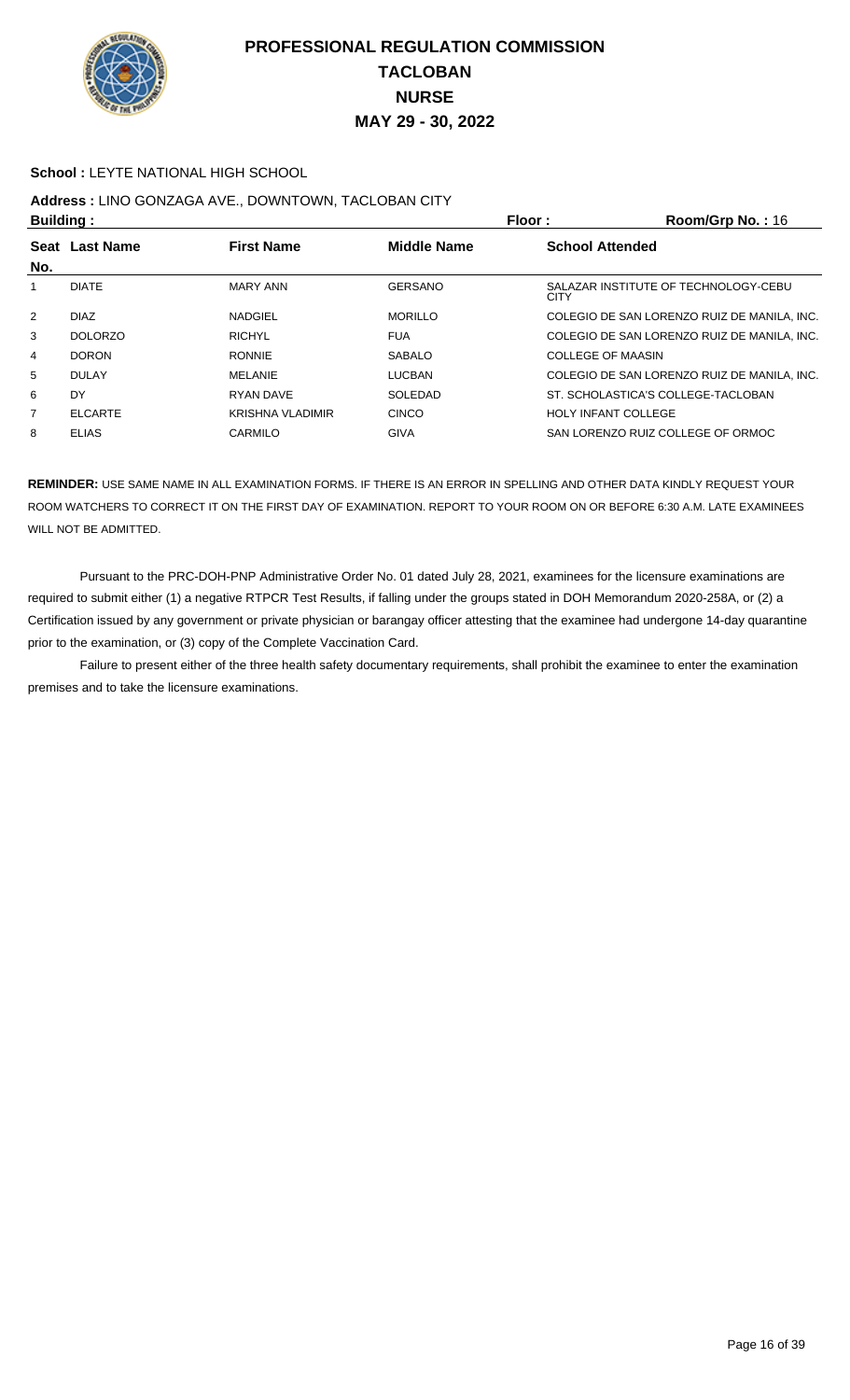

#### **School :** LEYTE NATIONAL HIGH SCHOOL

# **Address :** LINO GONZAGA AVE., DOWNTOWN, TACLOBAN CITY

| <b>Building:</b>   |                  |                        | Floor :            | Room/Grp No.: 17                                             |
|--------------------|------------------|------------------------|--------------------|--------------------------------------------------------------|
| <b>Seat</b><br>No. | <b>Last Name</b> | <b>First Name</b>      | <b>Middle Name</b> | <b>School Attended</b>                                       |
|                    | <b>ENCIO</b>     | <b>LLOYD</b>           | <b>TORRES</b>      | SALAZAR INSTITUTE OF TECHNOLOGY-CEBU<br><b>CITY</b>          |
| $\overline{2}$     | <b>ENDICO</b>    | DARLENE SHEILA         | <b>BADANDO</b>     | OUR LADY OF MERCY COLLEGE-BORONGAN                           |
| 3                  | ERO              | <b>JACKIELYN</b>       | <b>MABUNA</b>      | <b>HOLY INFANT COLLEGE</b>                                   |
| 4                  | ESCALAÑA         | JOHN VON               | <b>TAGUD</b>       | UNIVERSITY OF THE PHIL. SCHOOL OF HEALTH &<br>SCIENCES-LEYTE |
| 5                  | <b>ESCOLANO</b>  | ARVIN                  | <b>LIGALIG</b>     | UNIVERSITY OF THE VISAYAS-MANDAUE CITY                       |
| 6                  | <b>ESCORO</b>    | <b>REJINA</b>          | <b>SAZ</b>         | <b>COLLEGE OF MAASIN</b>                                     |
| 7                  | <b>ESPIÑA</b>    | <b>KEZIAH MICHELLE</b> | COLANGAN           | EASTERN VISAYAS CENTRAL COLLEGE                              |
| 8                  | <b>ESPIÑA</b>    | <b>SHEINA MAE</b>      | <b>SINTOS</b>      | CHRIST THE KING COLLEGE OF CALBAYOG                          |
|                    |                  |                        |                    |                                                              |

**REMINDER:** USE SAME NAME IN ALL EXAMINATION FORMS. IF THERE IS AN ERROR IN SPELLING AND OTHER DATA KINDLY REQUEST YOUR ROOM WATCHERS TO CORRECT IT ON THE FIRST DAY OF EXAMINATION. REPORT TO YOUR ROOM ON OR BEFORE 6:30 A.M. LATE EXAMINEES WILL NOT BE ADMITTED.

 Pursuant to the PRC-DOH-PNP Administrative Order No. 01 dated July 28, 2021, examinees for the licensure examinations are required to submit either (1) a negative RTPCR Test Results, if falling under the groups stated in DOH Memorandum 2020-258A, or (2) a Certification issued by any government or private physician or barangay officer attesting that the examinee had undergone 14-day quarantine prior to the examination, or (3) copy of the Complete Vaccination Card.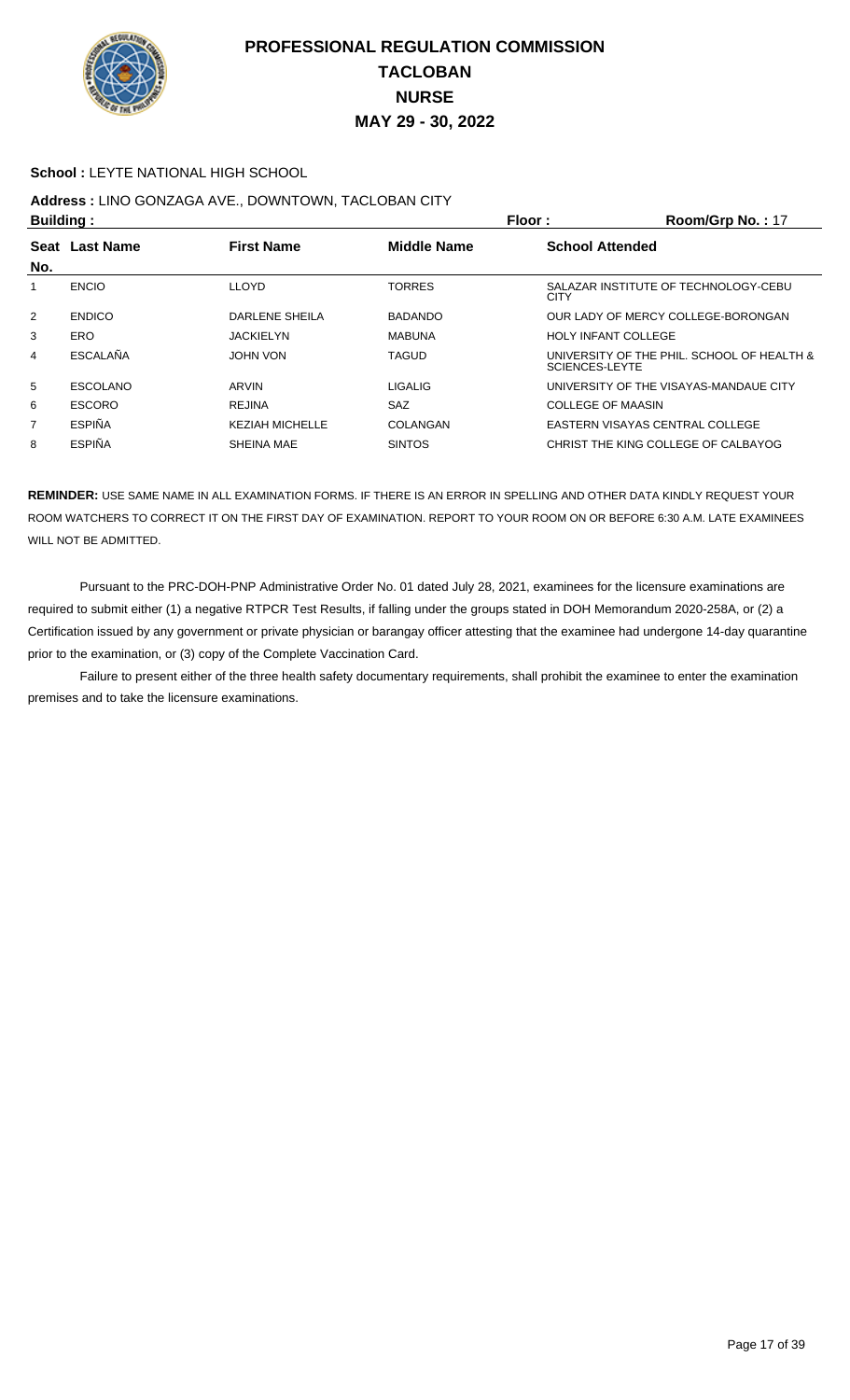

#### **School :** LEYTE NATIONAL HIGH SCHOOL

# **Address :** LINO GONZAGA AVE., DOWNTOWN, TACLOBAN CITY

| <b>Building:</b> |                  |                   |                    | Floor:<br>Room/Grp No.: 18                                          |
|------------------|------------------|-------------------|--------------------|---------------------------------------------------------------------|
| No.              | Seat Last Name   | <b>First Name</b> | <b>Middle Name</b> | <b>School Attended</b>                                              |
|                  | <b>ESPIÑA</b>    | SHERRY MAE        | COLANGAN           | COLEGIO DE SAN LORENZO RUIZ DE MANILA, INC.                         |
| 2                | <b>ESQUIERDO</b> | <b>JESSA</b>      | CAPAL              | EASTERN VISAYAS CENTRAL COLLEGE                                     |
| 3                | <b>FELICEN</b>   | RUTHARA RUBEA     | <b>DUMALI</b>      | <b>HOLY INFANT COLLEGE</b>                                          |
| 4                | <b>FELIPE</b>    | MA MYREN          | ATO                | OUR LADY OF MERCY COLLEGE-BORONGAN                                  |
| 5                | <b>FEROLINO</b>  | <b>KARL JACON</b> | MATIGA             | UNIVERSITY OF THE PHIL. SCHOOL OF HEALTH &<br><b>SCIENCES-LEYTE</b> |
| 6                | <b>FERRER</b>    | FELIPE JR         | <b>NUEVA</b>       | COLEGIO DE SAN LORENZO RUIZ DE MANILA, INC.                         |
| $\overline{7}$   | <b>FIAN</b>      | MICHAEL JAMES     | QUIERO             | <b>HOLY INFANT COLLEGE</b>                                          |
| 8                | <b>FILLER</b>    | <b>ROGIE</b>      | ABELIDO            | ASIAN DEVELOPMENT FOUNDATION COLLEGE                                |

**REMINDER:** USE SAME NAME IN ALL EXAMINATION FORMS. IF THERE IS AN ERROR IN SPELLING AND OTHER DATA KINDLY REQUEST YOUR ROOM WATCHERS TO CORRECT IT ON THE FIRST DAY OF EXAMINATION. REPORT TO YOUR ROOM ON OR BEFORE 6:30 A.M. LATE EXAMINEES WILL NOT BE ADMITTED.

 Pursuant to the PRC-DOH-PNP Administrative Order No. 01 dated July 28, 2021, examinees for the licensure examinations are required to submit either (1) a negative RTPCR Test Results, if falling under the groups stated in DOH Memorandum 2020-258A, or (2) a Certification issued by any government or private physician or barangay officer attesting that the examinee had undergone 14-day quarantine prior to the examination, or (3) copy of the Complete Vaccination Card.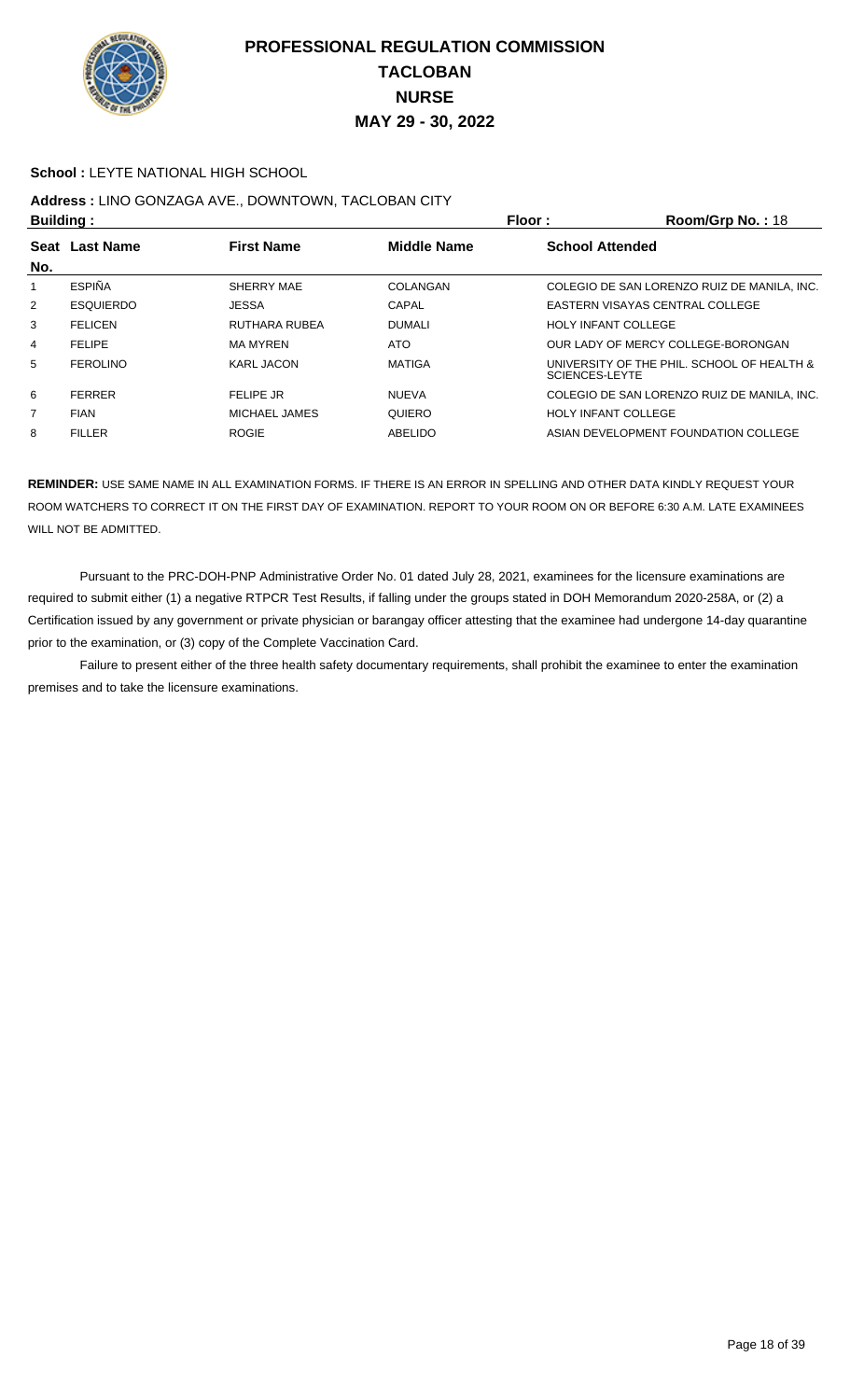

#### **School :** LEYTE NATIONAL HIGH SCHOOL

## **Address :** LINO GONZAGA AVE., DOWNTOWN, TACLOBAN CITY

| <b>Building:</b> |                  |                   | Floor:             | Room/Grp No.: 19                                                             |
|------------------|------------------|-------------------|--------------------|------------------------------------------------------------------------------|
| Seat<br>No.      | <b>Last Name</b> | <b>First Name</b> | <b>Middle Name</b> | <b>School Attended</b>                                                       |
|                  | <b>FRANCISCO</b> | AMABELLE          | <b>BACSAL</b>      | CHRIST THE KING COLLEGE OF CALBAYOG                                          |
| $\overline{2}$   | FRANZUELA        | <b>JANICE</b>     | <b>DELORINO</b>    | COLEGIO DE SAN LORENZO RUIZ DE MANILA, INC.                                  |
| 3                | <b>FRENCH</b>    | ANN-ANN           | <b>VILLA</b>       | CHRIST THE KING COLLEGE OF CALBAYOG                                          |
| 4                | <b>FUENTES</b>   | <b>MERAFLOR</b>   | <b>EKONG</b>       | SAN LORENZO RUIZ COLLEGE OF ORMOC                                            |
| 5                | <b>FULMINAR</b>  | <b>MARICRIS</b>   | <b>TUAZON</b>      | OUR LADY OF FATIMA UNIVERSITY-VALENZUELA                                     |
| 6                | GARMA            | <b>BRIAN</b>      | <b>RESTOR</b>      | MANILA ADVENTIST COLLEGE (for. MANILA<br>ADVENTIST MED. CENTTER & COLL. INC) |
| $\overline{7}$   | GATELA           | MARVIN JAMES      | <b>PEDARIA</b>     | <b>HOLY INFANT COLLEGE</b>                                                   |
| 8                | <b>GAVIOLA</b>   | <b>RIVA</b>       | <b>VALENCIANO</b>  | WESTERN LEYTE COLLEGE-ORMOC                                                  |
|                  |                  |                   |                    |                                                                              |

**REMINDER:** USE SAME NAME IN ALL EXAMINATION FORMS. IF THERE IS AN ERROR IN SPELLING AND OTHER DATA KINDLY REQUEST YOUR ROOM WATCHERS TO CORRECT IT ON THE FIRST DAY OF EXAMINATION. REPORT TO YOUR ROOM ON OR BEFORE 6:30 A.M. LATE EXAMINEES WILL NOT BE ADMITTED.

 Pursuant to the PRC-DOH-PNP Administrative Order No. 01 dated July 28, 2021, examinees for the licensure examinations are required to submit either (1) a negative RTPCR Test Results, if falling under the groups stated in DOH Memorandum 2020-258A, or (2) a Certification issued by any government or private physician or barangay officer attesting that the examinee had undergone 14-day quarantine prior to the examination, or (3) copy of the Complete Vaccination Card.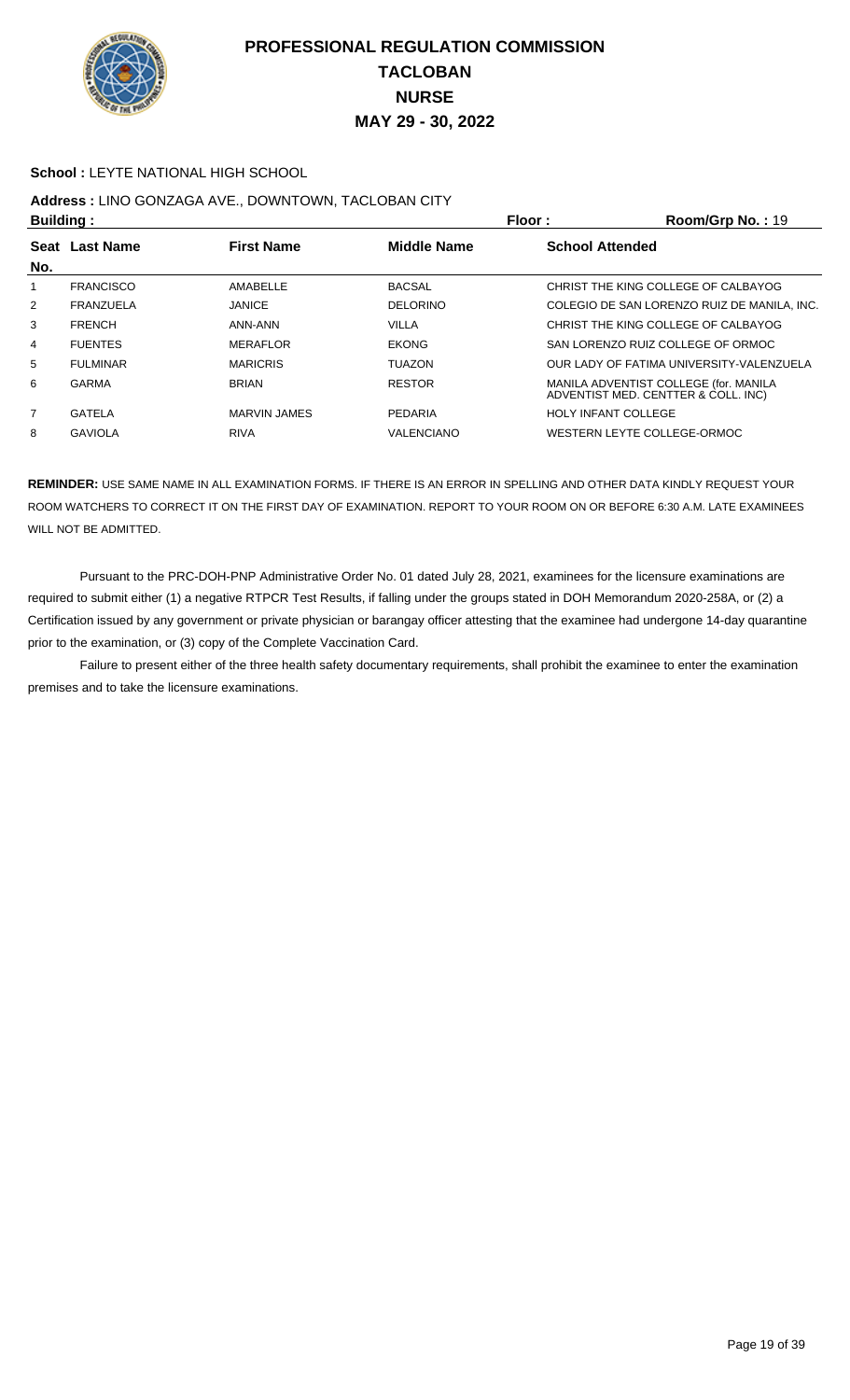

#### **School :** LEYTE NATIONAL HIGH SCHOOL

## **Address :** LINO GONZAGA AVE., DOWNTOWN, TACLOBAN CITY

| <b>Building:</b> |                |                   |                    | Floor:<br>Room/Grp No.: 20                                   |  |
|------------------|----------------|-------------------|--------------------|--------------------------------------------------------------|--|
| No.              | Seat Last Name | <b>First Name</b> | <b>Middle Name</b> | <b>School Attended</b>                                       |  |
|                  | GEPAYO         | <b>JANIRA</b>     | <b>DEJAYCO</b>     | CHRIST THE KING COLLEGE OF CALBAYOG                          |  |
| $\overline{2}$   | <b>GEPOLLO</b> | <b>MYLENE</b>     | <b>DURITAN</b>     | COLEGIO DE SAN LORENZO RUIZ DE MANILA, INC.                  |  |
| 3                | <b>GIPAY</b>   | <b>SHERLY</b>     | <b>NUNGAY</b>      | COLEGIO DE SAN LORENZO RUIZ DE MANILA, INC.                  |  |
| 4                | GO             | <b>EDYANCY</b>    | <b>MACION</b>      | UNIVERSITY OF THE VISAYAS-MANDAUE CITY                       |  |
| 5                | <b>GUDIO</b>   | <b>MARY GRACE</b> | LATO               | WESTERN LEYTE COLLEGE-ORMOC                                  |  |
| 6                | <b>GUIRA</b>   | <b>KATRINA</b>    | ALLADA             | UNIVERSITY OF THE PHIL. SCHOOL OF HEALTH &<br>SCIENCES-LEYTE |  |
| $\overline{7}$   | GULA           | <b>MERA</b>       | GOZON              | COLLEGE OF MAASIN                                            |  |
| 8                | <b>GULANE</b>  | ANARES            | LAMBID             | UNIVERSITY OF SOUTHERN PHILIPPINES                           |  |

**REMINDER:** USE SAME NAME IN ALL EXAMINATION FORMS. IF THERE IS AN ERROR IN SPELLING AND OTHER DATA KINDLY REQUEST YOUR ROOM WATCHERS TO CORRECT IT ON THE FIRST DAY OF EXAMINATION. REPORT TO YOUR ROOM ON OR BEFORE 6:30 A.M. LATE EXAMINEES WILL NOT BE ADMITTED.

 Pursuant to the PRC-DOH-PNP Administrative Order No. 01 dated July 28, 2021, examinees for the licensure examinations are required to submit either (1) a negative RTPCR Test Results, if falling under the groups stated in DOH Memorandum 2020-258A, or (2) a Certification issued by any government or private physician or barangay officer attesting that the examinee had undergone 14-day quarantine prior to the examination, or (3) copy of the Complete Vaccination Card.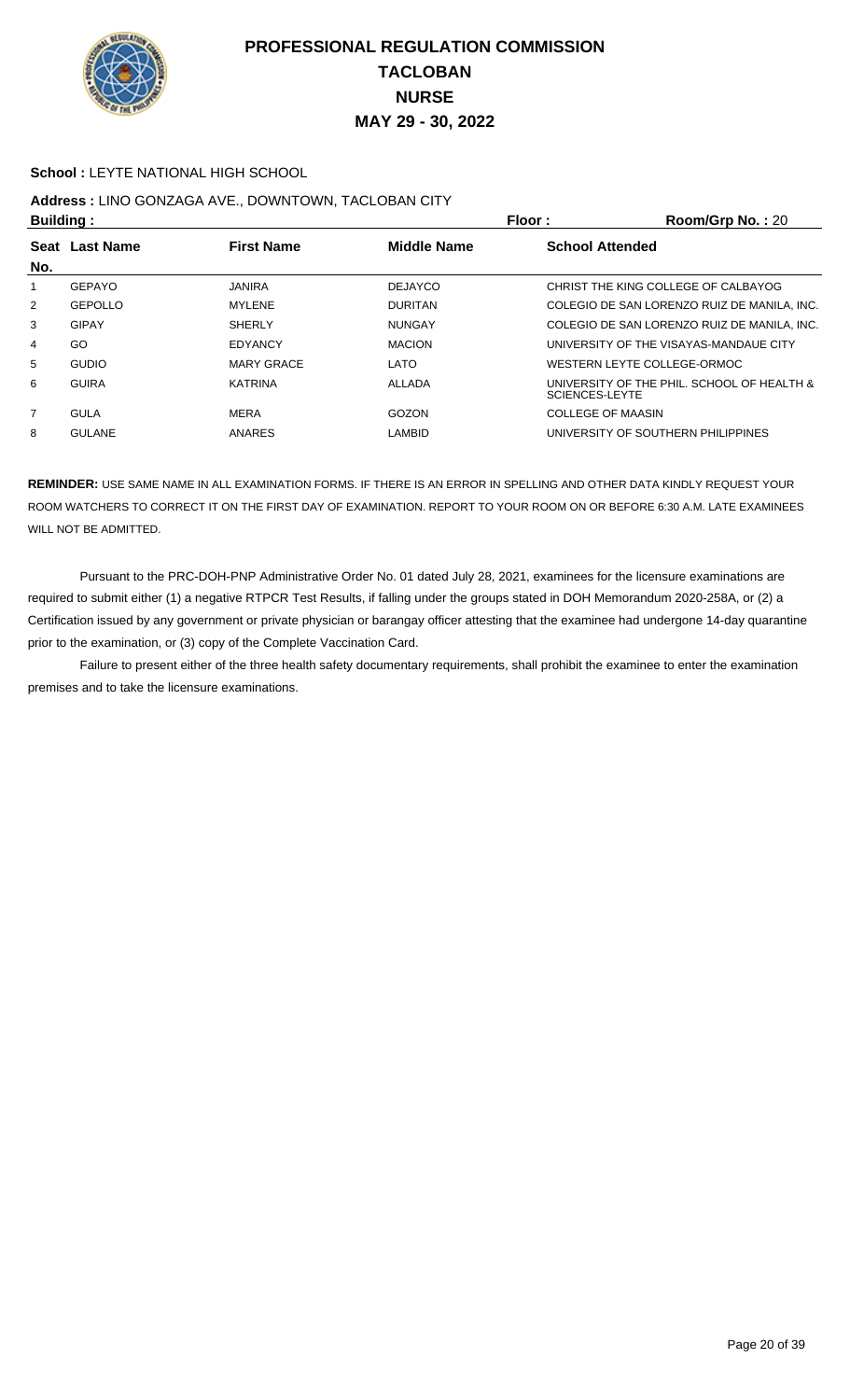

#### **School :** LEYTE NATIONAL HIGH SCHOOL

## **Address :** LINO GONZAGA AVE., DOWNTOWN, TACLOBAN CITY

| <b>Building:</b> |                |                     |                    | Floor:                     | Room/Grp No.: 21                            |  |
|------------------|----------------|---------------------|--------------------|----------------------------|---------------------------------------------|--|
| No.              | Seat Last Name | <b>First Name</b>   | <b>Middle Name</b> | <b>School Attended</b>     |                                             |  |
|                  | <b>HATUD</b>   | <b>JYZES</b>        | <b>BOHOLST</b>     |                            | WESTERN LEYTE COLLEGE-ORMOC                 |  |
| 2                | <b>HEMBRA</b>  | PAMELA              | MUTYA              | <b>HOLY INFANT COLLEGE</b> |                                             |  |
| 3                | <b>HERAMIL</b> | <b>JOHN MICHAEL</b> | <b>LOBIANO</b>     |                            | CAGAYAN DE ORO COLLEGE                      |  |
| 4                | <b>HERMANO</b> | <b>IVAN JOSEPH</b>  | <b>VILLERO</b>     |                            | EASTERN SAMAR STATE UNIVERSITY-BORONGAN     |  |
| 5                | <b>HERMOSO</b> | <b>JOY MARIE</b>    | <b>ZURITA</b>      |                            | WESTERN LEYTE COLLEGE-ORMOC                 |  |
| 6                | HO             | <b>MAC RAMBON</b>   | FERNANDEZ          |                            | WESTERN LEYTE COLLEGE-ORMOC                 |  |
| $\overline{7}$   | <b>IBAÑEZ</b>  | <b>MAE</b>          | <b>CENTINO</b>     |                            | COLEGIO DE SAN LORENZO RUIZ DE MANILA, INC. |  |
| 8                | <b>JABON</b>   | JEANELYN            | <b>LOMUNTAD</b>    |                            | OUR LADY OF FATIMA UNIVERSITY-VALENZUELA    |  |

**REMINDER:** USE SAME NAME IN ALL EXAMINATION FORMS. IF THERE IS AN ERROR IN SPELLING AND OTHER DATA KINDLY REQUEST YOUR ROOM WATCHERS TO CORRECT IT ON THE FIRST DAY OF EXAMINATION. REPORT TO YOUR ROOM ON OR BEFORE 6:30 A.M. LATE EXAMINEES WILL NOT BE ADMITTED.

 Pursuant to the PRC-DOH-PNP Administrative Order No. 01 dated July 28, 2021, examinees for the licensure examinations are required to submit either (1) a negative RTPCR Test Results, if falling under the groups stated in DOH Memorandum 2020-258A, or (2) a Certification issued by any government or private physician or barangay officer attesting that the examinee had undergone 14-day quarantine prior to the examination, or (3) copy of the Complete Vaccination Card.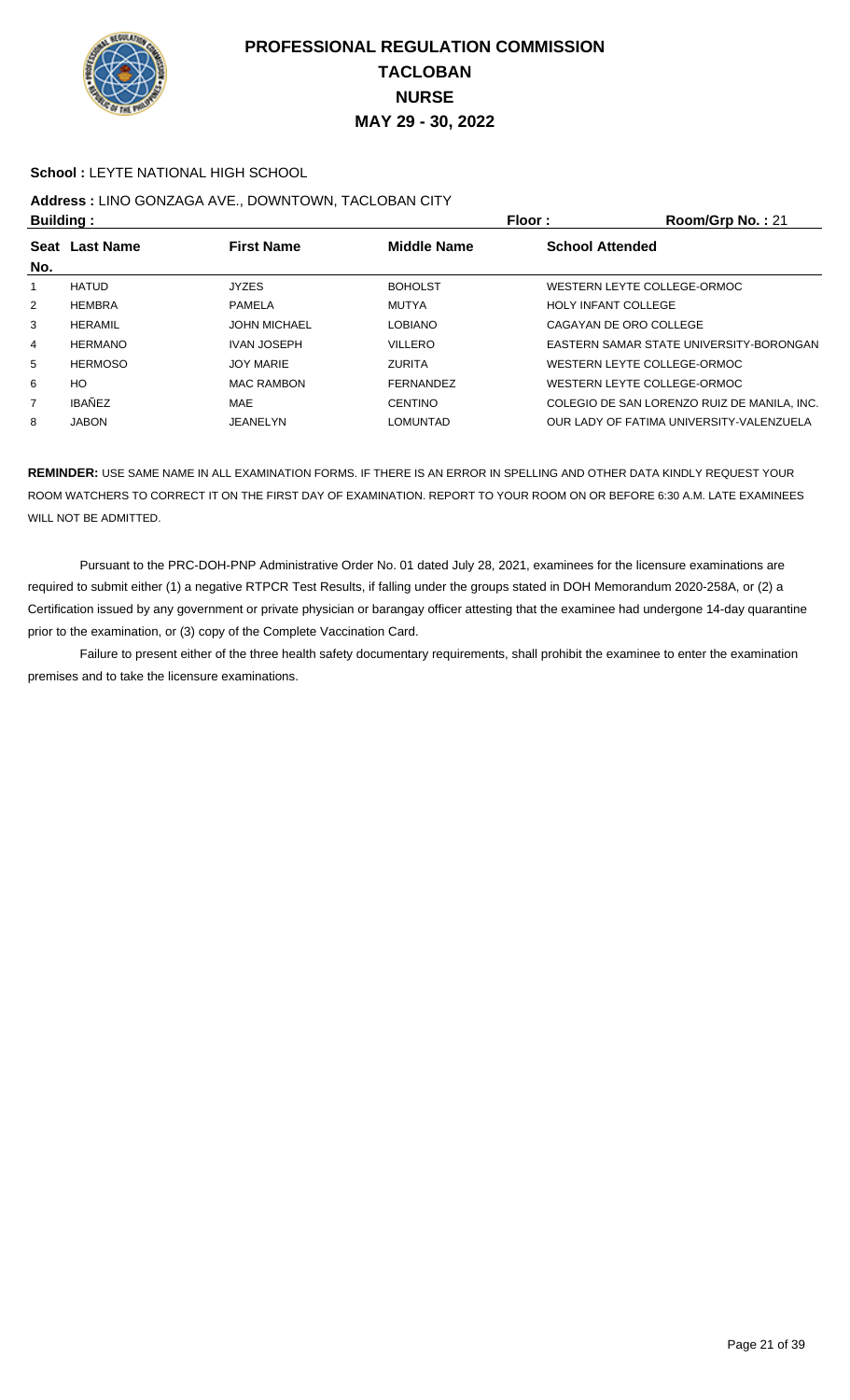

#### **School :** LEYTE NATIONAL HIGH SCHOOL

## **Address :** LINO GONZAGA AVE., DOWNTOWN, TACLOBAN CITY

| <b>Building:</b> |                  |                      |                                              | Floor: | Room/Grp No.: 22                            |
|------------------|------------------|----------------------|----------------------------------------------|--------|---------------------------------------------|
| <b>Seat</b>      | <b>Last Name</b> | <b>First Name</b>    | <b>Middle Name</b><br><b>School Attended</b> |        |                                             |
| No.              |                  |                      |                                              |        |                                             |
|                  | JAMER            | <b>JACKIELYN</b>     | <b>BASILIA</b>                               |        | OUR LADY OF MERCY COLLEGE-BORONGAN          |
| $\overline{2}$   | <b>JANGCO</b>    | JUDY                 | <b>BELWAR</b>                                |        | COLEGIO DE SAN LORENZO RUIZ DE MANILA, INC. |
| 3                | <b>JUANERIO</b>  | <b>MA MARJORIE</b>   | <b>ABRITO</b>                                |        | CHRIST THE KING COLLEGE OF CALBAYOG         |
| 4                | JUMAO-AS         | <b>JAN SHARMAINE</b> | QUIJARDO                                     |        | WESTERN LEYTE COLLEGE-ORMOC                 |
| 5                | LABAO            | <b>VERA ZENIA</b>    | AMOR                                         |        | CHRIST THE KING COLLEGE OF CALBAYOG         |
| 6                | LACANDAZO        | MARETZA JEHAN        | OLEDAN                                       |        | ST. SCHOLASTICA'S COLLEGE-TACLOBAN          |
| $\overline{7}$   | LAGUNZAD         | <b>GYPSY II</b>      | <b>JAVA</b>                                  |        | ASIAN DEVELOPMENT FOUNDATION COLLEGE        |
| 8                | LAGUNZAD         | <b>TIARA VARIANE</b> | YAO                                          |        | WESTERN LEYTE COLLEGE-ORMOC                 |

**REMINDER:** USE SAME NAME IN ALL EXAMINATION FORMS. IF THERE IS AN ERROR IN SPELLING AND OTHER DATA KINDLY REQUEST YOUR ROOM WATCHERS TO CORRECT IT ON THE FIRST DAY OF EXAMINATION. REPORT TO YOUR ROOM ON OR BEFORE 6:30 A.M. LATE EXAMINEES WILL NOT BE ADMITTED.

 Pursuant to the PRC-DOH-PNP Administrative Order No. 01 dated July 28, 2021, examinees for the licensure examinations are required to submit either (1) a negative RTPCR Test Results, if falling under the groups stated in DOH Memorandum 2020-258A, or (2) a Certification issued by any government or private physician or barangay officer attesting that the examinee had undergone 14-day quarantine prior to the examination, or (3) copy of the Complete Vaccination Card.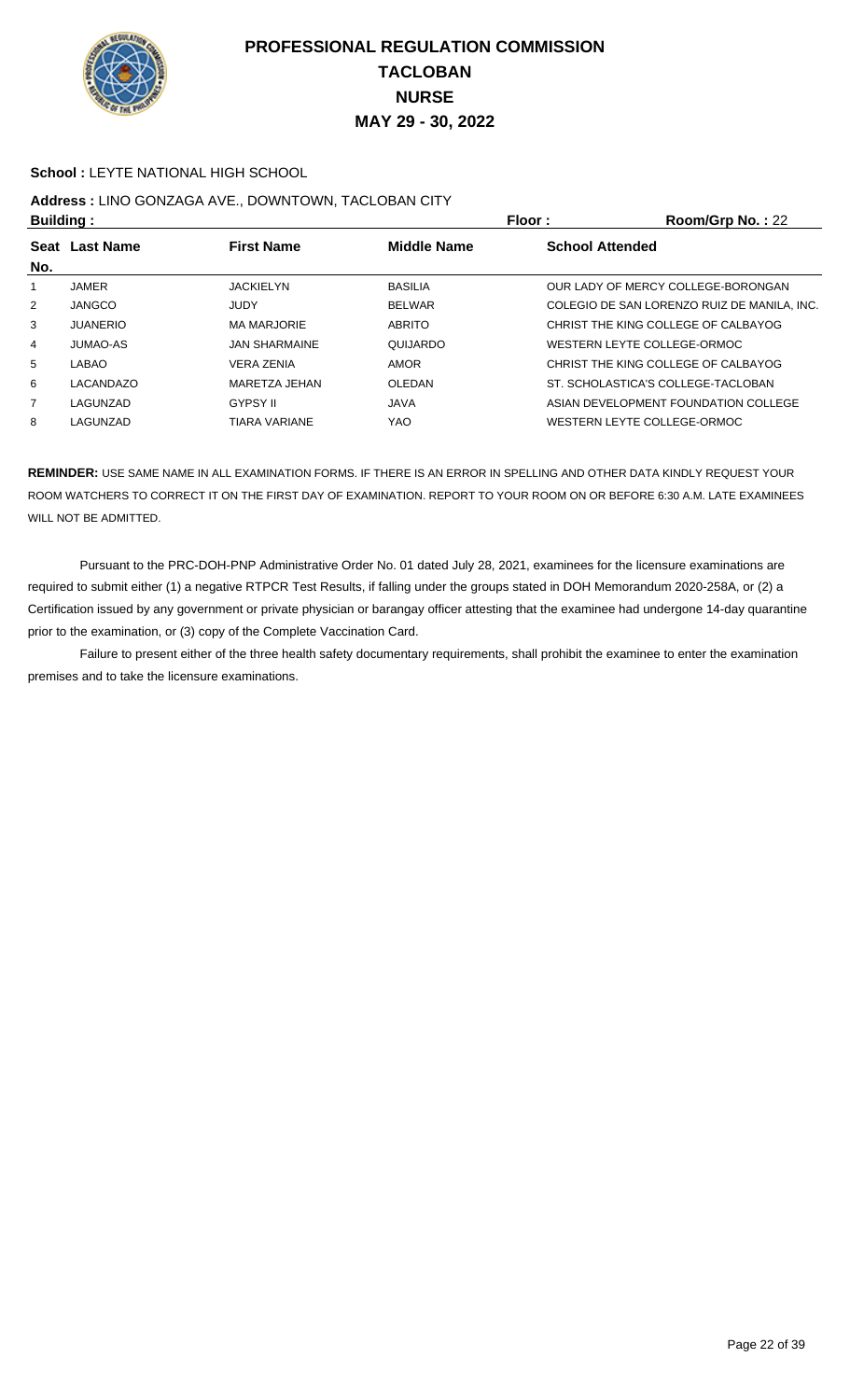

#### **School :** LEYTE NATIONAL HIGH SCHOOL

## **Address :** LINO GONZAGA AVE., DOWNTOWN, TACLOBAN CITY

| <b>Building:</b> |                |                      |                    | Floor:                                                              | Room/Grp No.: 23 |
|------------------|----------------|----------------------|--------------------|---------------------------------------------------------------------|------------------|
|                  | Seat Last Name | <b>First Name</b>    | <b>Middle Name</b> | <b>School Attended</b>                                              |                  |
| No.              |                |                      |                    |                                                                     |                  |
|                  | LAMBERTE       | DANESSA ANN          | <b>FULACHE</b>     | WESTERN LEYTE COLLEGE-ORMOC                                         |                  |
| 2                | LANORIAS       | <b>MARILOU</b>       | <b>LUCAÑAS</b>     | BUTUAN DOCTORS COLLEGE (BUTUAN DR. HSP.<br>SCH. OF NRSNG.)          |                  |
| 3                | LAPEÑA         | <b>APRIL COLLIEN</b> | <b>DINEROS</b>     | CHRIST THE KING COLLEGE OF CALBAYOG                                 |                  |
| 4                | LARGO          | PRIMA DONNA          | <b>GRACIANO</b>    | COLEGIO DE SAN LORENZO RUIZ DE MANILA, INC.                         |                  |
| 5                | LAS-AY         | <b>APRIL ROSE</b>    | <b>SANICO</b>      | CHRIST THE KING COLLEGE OF CALBAYOG                                 |                  |
| 6                | LASGAS         | <b>KENNETH</b>       | PALAÑA             | UNIVERSITY OF THE PHIL. SCHOOL OF HEALTH &<br>SCIENCES-LEYTE        |                  |
| 7                | <b>LEROG</b>   | QUEZON JR            | <b>DEL ROSARIO</b> | UNIVERSITY OF THE PHIL. SCHOOL OF HEALTH &<br><b>SCIENCES-LEYTE</b> |                  |
| 8                | LIM            | <b>DESIREE</b>       | <b>MADREDIJO</b>   | <b>COLLEGE OF MAASIN</b>                                            |                  |

**REMINDER:** USE SAME NAME IN ALL EXAMINATION FORMS. IF THERE IS AN ERROR IN SPELLING AND OTHER DATA KINDLY REQUEST YOUR ROOM WATCHERS TO CORRECT IT ON THE FIRST DAY OF EXAMINATION. REPORT TO YOUR ROOM ON OR BEFORE 6:30 A.M. LATE EXAMINEES WILL NOT BE ADMITTED.

 Pursuant to the PRC-DOH-PNP Administrative Order No. 01 dated July 28, 2021, examinees for the licensure examinations are required to submit either (1) a negative RTPCR Test Results, if falling under the groups stated in DOH Memorandum 2020-258A, or (2) a Certification issued by any government or private physician or barangay officer attesting that the examinee had undergone 14-day quarantine prior to the examination, or (3) copy of the Complete Vaccination Card.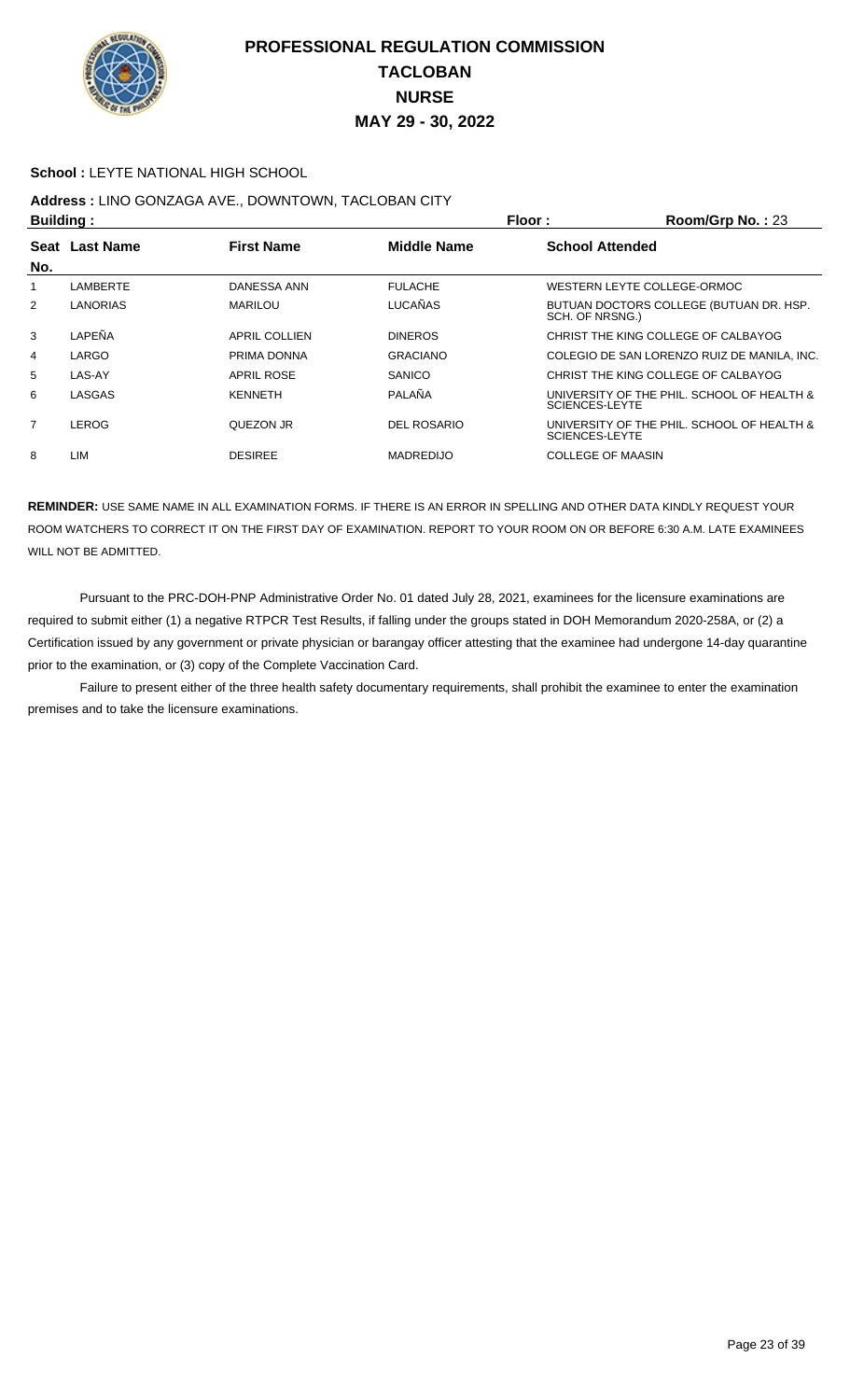

#### **School :** LEYTE NATIONAL HIGH SCHOOL

# **Address :** LINO GONZAGA AVE., DOWNTOWN, TACLOBAN CITY

| <b>Building:</b> |                |                       |                    | Floor:                     | Room/Grp No.: 24                            |
|------------------|----------------|-----------------------|--------------------|----------------------------|---------------------------------------------|
| No.              | Seat Last Name | <b>First Name</b>     | <b>Middle Name</b> | <b>School Attended</b>     |                                             |
|                  | LIM            | <b>REGINE</b>         | <b>GABRITO</b>     |                            | COLEGIO DE SAN LORENZO RUIZ DE MANILA, INC. |
| 2                | <b>LIMBO</b>   | <b>RUBY JEAN KATE</b> | <b>ABIERTAS</b>    | <b>HOLY INFANT COLLEGE</b> |                                             |
| 3                | <b>LINA</b>    | <b>EVANGELINE</b>     | QUINIO             |                            | WESTERN LEYTE COLLEGE-ORMOC                 |
| 4                | LLARENAS       | <b>GRISSEL</b>        | TAN                |                            | PHILIPPINE COLLEGE OF HEALTH & SCIENCES     |
| 5                | LOLAN          | PEARL JADE            | RAPIZA             |                            | CHRIST THE KING COLLEGE OF CALBAYOG         |
| 6                | <b>LONGCOP</b> | AMITH                 | CALAMAY            |                            | COLEGIO DE SAN LORENZO RUIZ DE MANILA. INC. |
| $\overline{7}$   | LOREZO         | <b>CHRISTINE JOY</b>  | <b>LIBRADA</b>     |                            | WESTERN LEYTE COLLEGE-ORMOC                 |
| 8                | <b>LOSTE</b>   | LYNNEVELLE            | <b>NAVARRO</b>     |                            | OUR LADY OF FATIMA UNIVERSITY-VALENZUELA    |

**REMINDER:** USE SAME NAME IN ALL EXAMINATION FORMS. IF THERE IS AN ERROR IN SPELLING AND OTHER DATA KINDLY REQUEST YOUR ROOM WATCHERS TO CORRECT IT ON THE FIRST DAY OF EXAMINATION. REPORT TO YOUR ROOM ON OR BEFORE 6:30 A.M. LATE EXAMINEES WILL NOT BE ADMITTED.

 Pursuant to the PRC-DOH-PNP Administrative Order No. 01 dated July 28, 2021, examinees for the licensure examinations are required to submit either (1) a negative RTPCR Test Results, if falling under the groups stated in DOH Memorandum 2020-258A, or (2) a Certification issued by any government or private physician or barangay officer attesting that the examinee had undergone 14-day quarantine prior to the examination, or (3) copy of the Complete Vaccination Card.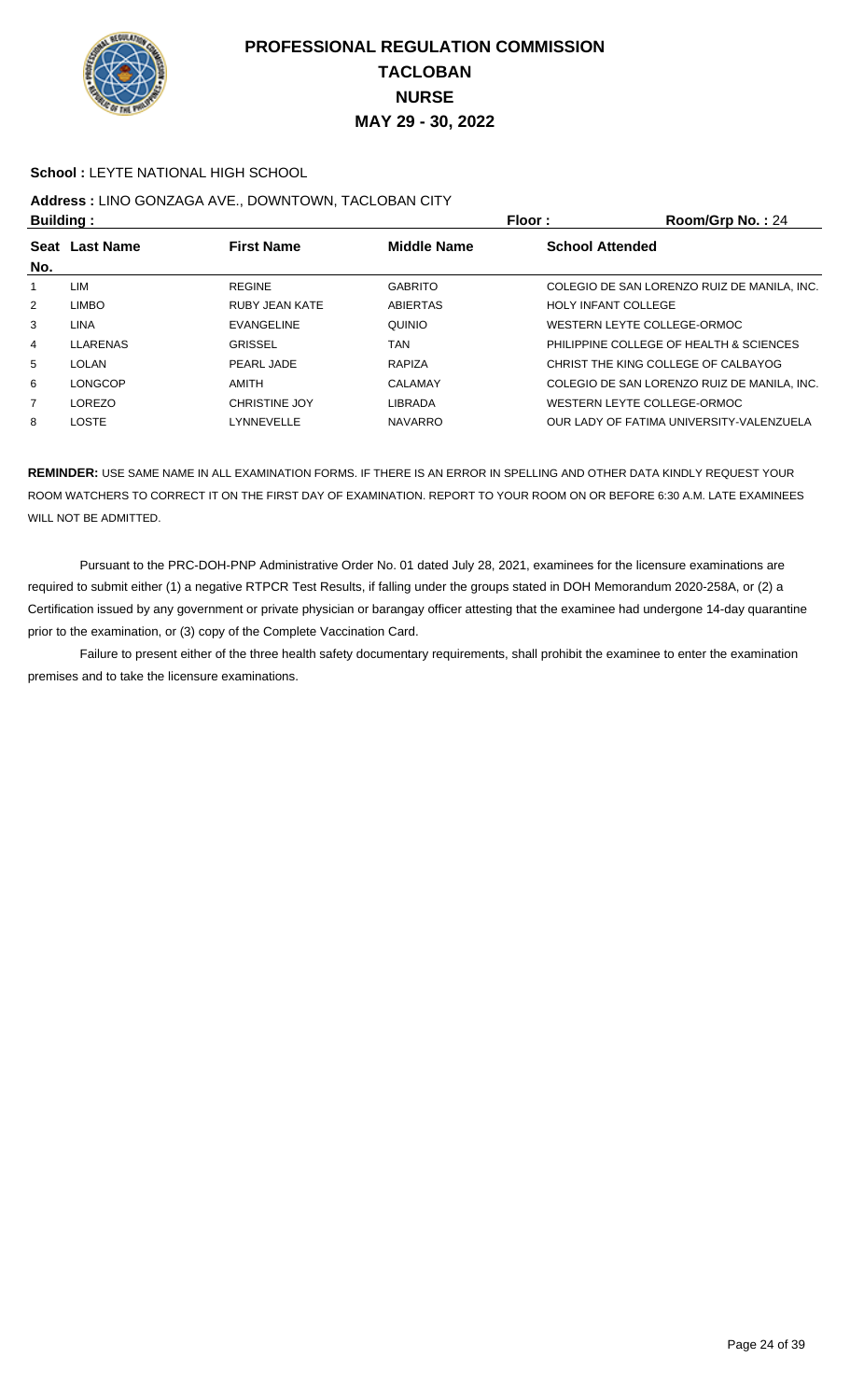

#### **School :** LEYTE NATIONAL HIGH SCHOOL

## **Address :** LINO GONZAGA AVE., DOWNTOWN, TACLOBAN CITY

| <b>Building:</b> |                  |                   | Floor:             | Room/Grp No.: $25$     |                                             |
|------------------|------------------|-------------------|--------------------|------------------------|---------------------------------------------|
| No.              | Seat Last Name   | <b>First Name</b> | <b>Middle Name</b> | <b>School Attended</b> |                                             |
|                  | LUNA             | <b>RHEA</b>       | LAGANG             |                        | ARELLANO UNIVERSITY-PASAY                   |
| $\overline{2}$   | MABINI           | JEJILL            | <b>BOLECHE</b>     |                        | COLEGIO DE SAN LORENZO RUIZ DE MANILA, INC. |
| 3                | <b>MACAPAGAT</b> | MA. CECILIA       | <b>DESABELLE</b>   |                        | CHRIST THE KING COLLEGE OF CALBAYOG         |
| 4                | MACEDA           | <b>DANICA</b>     | <b>OLMEDO</b>      |                        | WESTERN LEYTE COLLEGE-ORMOC                 |
| 5                | MAGABILIN        | <b>NIÑA</b>       | <b>BEATO</b>       |                        | OUR LADY OF MERCY COLLEGE-BORONGAN          |
| 6                | MAGPAYO          | ERRIANE ANGELOU   | <b>MERINO</b>      |                        | COLEGIO DE SAN LORENZO RUIZ DE MANILA, INC. |
| 7                | MANAGBANAG       | <b>MARIE ROSE</b> | <b>VICTORIANO</b>  |                        | ASIAN DEVELOPMENT FOUNDATION COLLEGE        |
| 8                | MANGADO          | <b>REY MARK</b>   | LADENIO            |                        | COLEGIO DE SAN LORENZO RUIZ DE MANILA, INC. |

**REMINDER:** USE SAME NAME IN ALL EXAMINATION FORMS. IF THERE IS AN ERROR IN SPELLING AND OTHER DATA KINDLY REQUEST YOUR ROOM WATCHERS TO CORRECT IT ON THE FIRST DAY OF EXAMINATION. REPORT TO YOUR ROOM ON OR BEFORE 6:30 A.M. LATE EXAMINEES WILL NOT BE ADMITTED.

 Pursuant to the PRC-DOH-PNP Administrative Order No. 01 dated July 28, 2021, examinees for the licensure examinations are required to submit either (1) a negative RTPCR Test Results, if falling under the groups stated in DOH Memorandum 2020-258A, or (2) a Certification issued by any government or private physician or barangay officer attesting that the examinee had undergone 14-day quarantine prior to the examination, or (3) copy of the Complete Vaccination Card.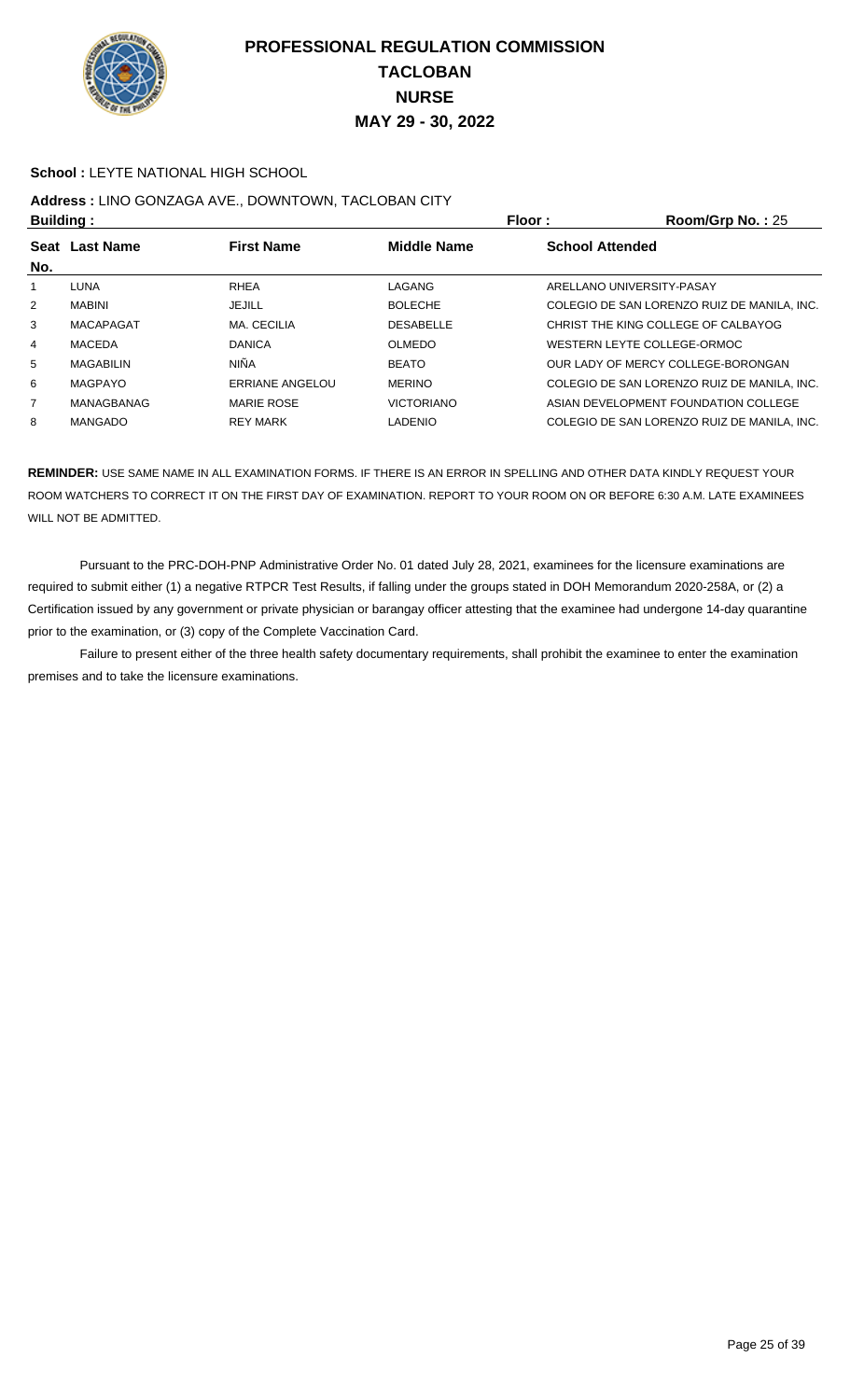

#### **School :** LEYTE NATIONAL HIGH SCHOOL

## **Address :** LINO GONZAGA AVE., DOWNTOWN, TACLOBAN CITY

| <b>Building:</b> |                    | Floor:              | Room/Grp No.: 26   |                                                                     |
|------------------|--------------------|---------------------|--------------------|---------------------------------------------------------------------|
| <b>Seat</b>      | <b>Last Name</b>   | <b>First Name</b>   | <b>Middle Name</b> | <b>School Attended</b>                                              |
| No.              |                    |                     |                    |                                                                     |
|                  | <b>MARTIN</b>      | <b>JOAN</b>         | <b>NOYA</b>        | WESTERN LEYTE COLLEGE-ORMOC                                         |
| $\overline{2}$   | <b>MECENAS</b>     | <b>JOANNE MARIE</b> | <b>DEÑADO</b>      | JOSE RIZAL UNIVERSITY (for.JRC)                                     |
| 3                | <b>MEDRINA</b>     | <b>DONABELLA</b>    | <b>SISO</b>        | WESTERN LEYTE COLLEGE-ORMOC                                         |
| 4                | MENDOZA            | LYNNETH             | <b>MICABELO</b>    | UNIVERSITY OF THE PHIL. SCHOOL OF HEALTH &<br><b>SCIENCES-LEYTE</b> |
| 5                | MENDOZA            | <b>MARIA AIRA</b>   | DE GRACIA          | UNIVERSITY OF THE PHIL. SCHOOL OF HEALTH &<br><b>SCIENCES-LEYTE</b> |
| 6                | MERCADO            | RICO IANNE          | <b>MATONDO</b>     | COLLEGE OF MAASIN                                                   |
| 7                | <b>MIRAFUENTES</b> | <b>IRENE</b>        | <b>TINIO</b>       | DAVAO DOCTORS COLLEGE. INC.                                         |
| 8                | <b>MOJADO</b>      | JENNIFER            | <b>SURIGAO</b>     | UNIVERSITY OF THE VISAYAS-CEBU CITY                                 |

**REMINDER:** USE SAME NAME IN ALL EXAMINATION FORMS. IF THERE IS AN ERROR IN SPELLING AND OTHER DATA KINDLY REQUEST YOUR ROOM WATCHERS TO CORRECT IT ON THE FIRST DAY OF EXAMINATION. REPORT TO YOUR ROOM ON OR BEFORE 6:30 A.M. LATE EXAMINEES WILL NOT BE ADMITTED.

 Pursuant to the PRC-DOH-PNP Administrative Order No. 01 dated July 28, 2021, examinees for the licensure examinations are required to submit either (1) a negative RTPCR Test Results, if falling under the groups stated in DOH Memorandum 2020-258A, or (2) a Certification issued by any government or private physician or barangay officer attesting that the examinee had undergone 14-day quarantine prior to the examination, or (3) copy of the Complete Vaccination Card.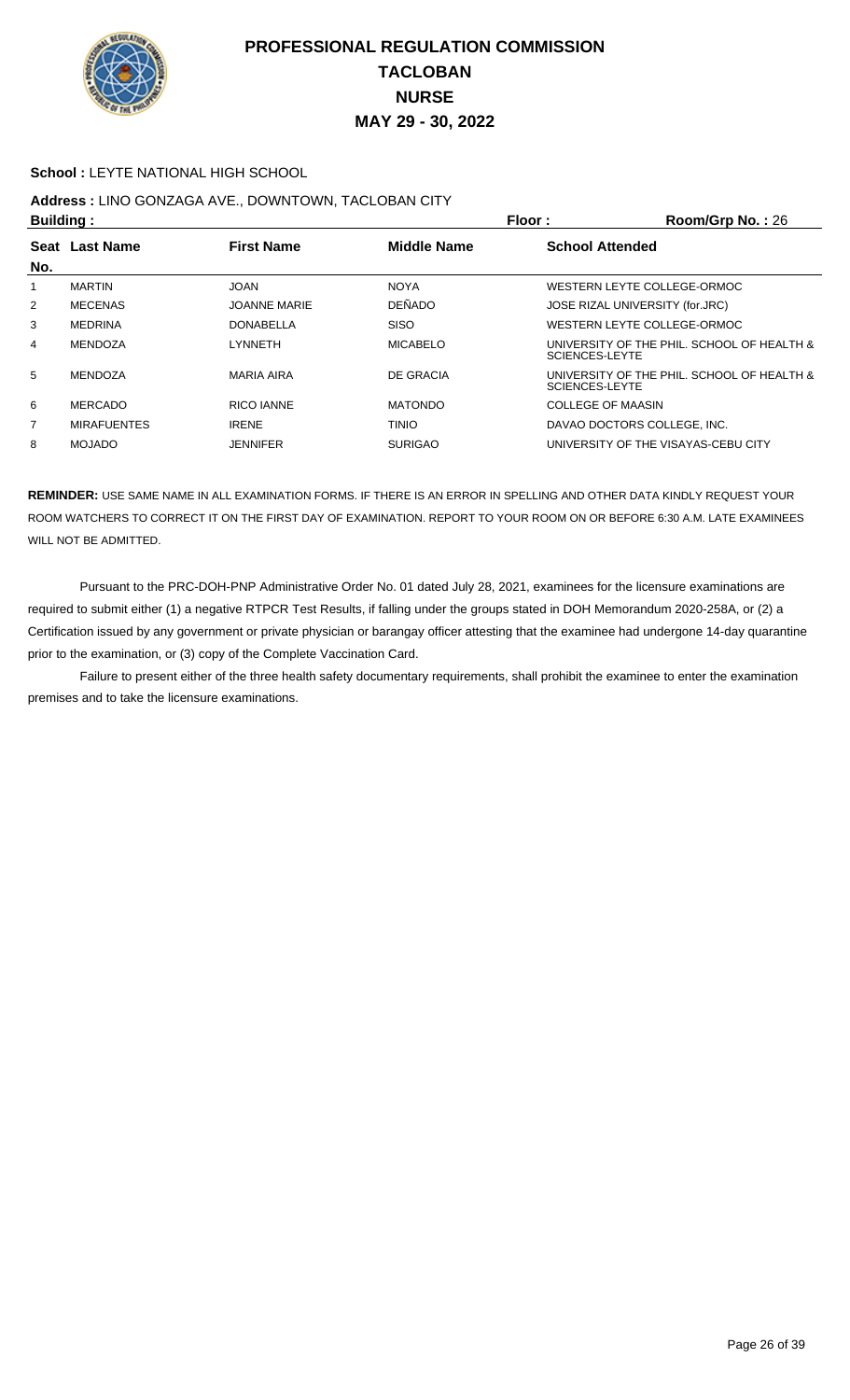

#### **School :** LEYTE NATIONAL HIGH SCHOOL

## **Address :** LINO GONZAGA AVE., DOWNTOWN, TACLOBAN CITY

| <b>Building:</b> |                  |                    |                    | Floor:                 | Room/Grp No.: 27                            |
|------------------|------------------|--------------------|--------------------|------------------------|---------------------------------------------|
| <b>Seat</b>      | <b>Last Name</b> | <b>First Name</b>  | <b>Middle Name</b> | <b>School Attended</b> |                                             |
| No.              |                  |                    |                    |                        |                                             |
|                  | <b>MOLERA</b>    | JOJIE              |                    |                        | COLEGIO DE SAN LORENZO RUIZ DE MANILA. INC. |
| $\overline{2}$   | <b>MONTALBAN</b> | MARHEANE           | <b>MARTIN</b>      | <b>SCIENCES-LEYTE</b>  | UNIVERSITY OF THE PHIL. SCHOOL OF HEALTH &  |
| 3                | <b>MONTER</b>    | <b>CRISPIN III</b> | ARANZADO           | COLLEGE OF MAASIN      |                                             |
| 4                | <b>MONTES</b>    | <b>FERRY ANN</b>   | <b>BARIS</b>       | SCIENCES-LEYTE         | UNIVERSITY OF THE PHIL. SCHOOL OF HEALTH &  |
| 5                | <b>MONTIMAN</b>  | <b>DARBY</b>       | <b>MORCELOS</b>    |                        | CHRIST THE KING COLLEGE OF CALBAYOG         |
| 6                | <b>MORALLOS</b>  | MANILYN            | DE ASIS            |                        | COLEGIO DE SAN LORENZO RUIZ DE MANILA. INC. |
| 7                | <b>MOSENDE</b>   | <b>MELODY</b>      | AMIGO              |                        | PHILIPPINE WOMEN'S UNIVERSITY-MANILA        |
| 8                | <b>MOSQUITO</b>  | <b>DONNA</b>       | <b>BASCO</b>       | <b>CITY</b>            | SALAZAR INSTITUTE OF TECHNOLOGY-CEBU        |

**REMINDER:** USE SAME NAME IN ALL EXAMINATION FORMS. IF THERE IS AN ERROR IN SPELLING AND OTHER DATA KINDLY REQUEST YOUR ROOM WATCHERS TO CORRECT IT ON THE FIRST DAY OF EXAMINATION. REPORT TO YOUR ROOM ON OR BEFORE 6:30 A.M. LATE EXAMINEES WILL NOT BE ADMITTED.

 Pursuant to the PRC-DOH-PNP Administrative Order No. 01 dated July 28, 2021, examinees for the licensure examinations are required to submit either (1) a negative RTPCR Test Results, if falling under the groups stated in DOH Memorandum 2020-258A, or (2) a Certification issued by any government or private physician or barangay officer attesting that the examinee had undergone 14-day quarantine prior to the examination, or (3) copy of the Complete Vaccination Card.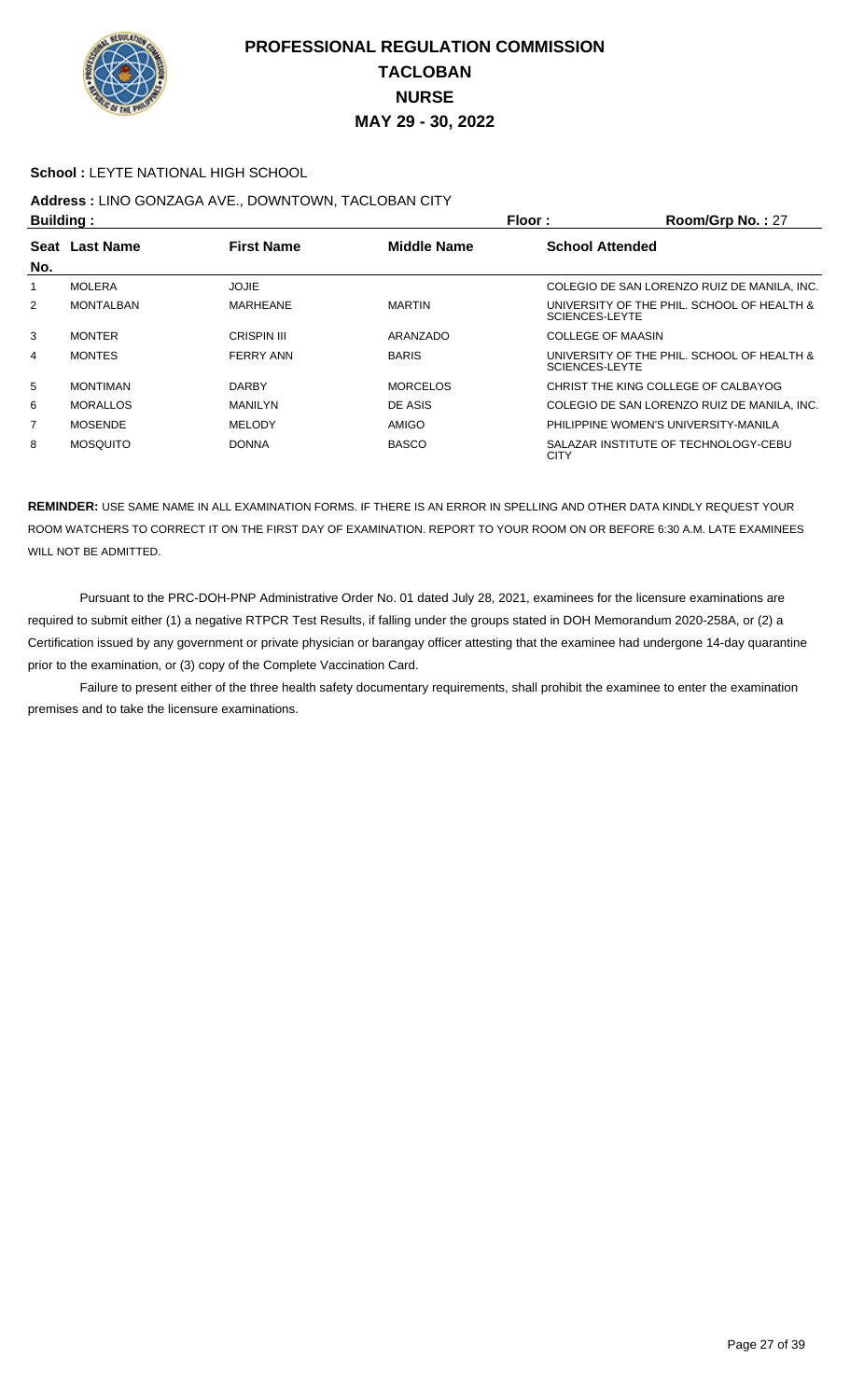

#### **School :** LEYTE NATIONAL HIGH SCHOOL

# **Address :** LINO GONZAGA AVE., DOWNTOWN, TACLOBAN CITY

| <b>Building:</b> |                  |                         |                    | <b>Floor:</b>              | Room/Grp No.: 28                     |
|------------------|------------------|-------------------------|--------------------|----------------------------|--------------------------------------|
| <b>Seat</b>      | <b>Last Name</b> | <b>First Name</b>       | <b>Middle Name</b> | <b>School Attended</b>     |                                      |
| No.              |                  |                         |                    |                            |                                      |
|                  | <b>MUÑOZ</b>     | DANIEL ANTONIO          | <b>BERONGOY</b>    |                            | CHRIST THE KING COLLEGE OF CALBAYOG  |
| $\overline{2}$   | NAMALATA         | <b>CHARISSE LINDSEY</b> | <b>DAHUNOG</b>     |                            | UNIVERSITY OF THE PHILIPPINES-MANILA |
| 3                | <b>NARIDO</b>    | MA GLENDA               | <b>OCOP</b>        |                            | WESTERN LEYTE COLLEGE-ORMOC          |
| 4                | <b>NAVARRO</b>   | NERIZ JANE              | <b>PERNES</b>      |                            | WESTERN LEYTE COLLEGE-ORMOC          |
| 5                | <b>NICOLAS</b>   | PATRICIA MARIE          | <b>BERAN</b>       |                            | WESTERN LEYTE COLLEGE-ORMOC          |
| 6                | <b>OCAÑA</b>     | <b>ETHEL</b>            | <b>DUQUIATAN</b>   | <b>HOLY INFANT COLLEGE</b> |                                      |
| $\overline{7}$   | <b>ODON</b>      | <b>DIVINA</b>           | <b>PEN</b>         |                            | WESTERN LEYTE COLLEGE-ORMOC          |
| 8                | <b>OGALE</b>     | <b>MHENIES MARICEL</b>  | <b>BEBITA</b>      |                            | OUR LADY OF MERCY COLLEGE-BORONGAN   |

**REMINDER:** USE SAME NAME IN ALL EXAMINATION FORMS. IF THERE IS AN ERROR IN SPELLING AND OTHER DATA KINDLY REQUEST YOUR ROOM WATCHERS TO CORRECT IT ON THE FIRST DAY OF EXAMINATION. REPORT TO YOUR ROOM ON OR BEFORE 6:30 A.M. LATE EXAMINEES WILL NOT BE ADMITTED.

 Pursuant to the PRC-DOH-PNP Administrative Order No. 01 dated July 28, 2021, examinees for the licensure examinations are required to submit either (1) a negative RTPCR Test Results, if falling under the groups stated in DOH Memorandum 2020-258A, or (2) a Certification issued by any government or private physician or barangay officer attesting that the examinee had undergone 14-day quarantine prior to the examination, or (3) copy of the Complete Vaccination Card.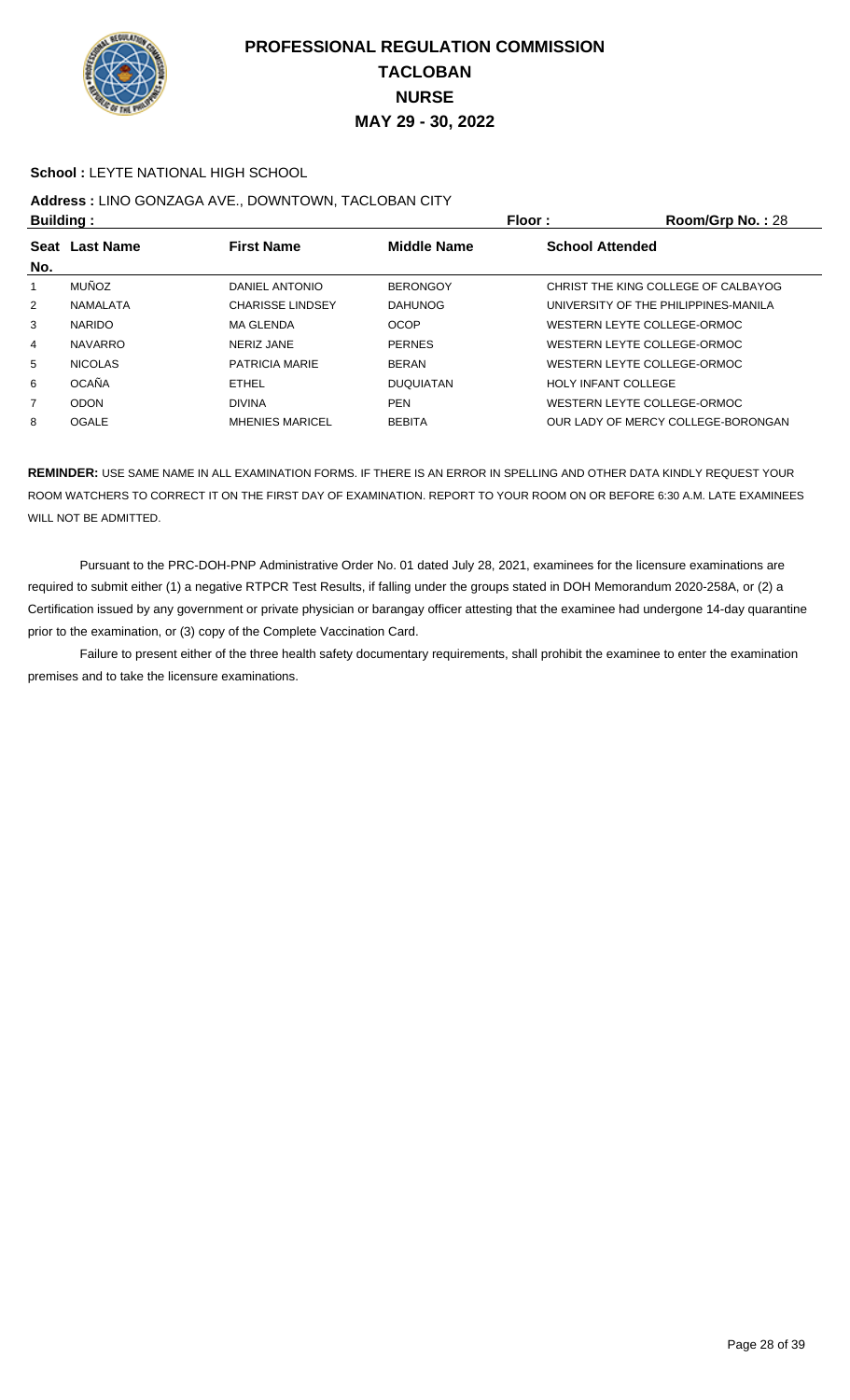

#### **School :** LEYTE NATIONAL HIGH SCHOOL

## **Address :** LINO GONZAGA AVE., DOWNTOWN, TACLOBAN CITY

| <b>Building:</b> |                 |                      |                    | Floor:<br>Room/Grp No.: 29                                   |  |
|------------------|-----------------|----------------------|--------------------|--------------------------------------------------------------|--|
| No.              | Seat Last Name  | <b>First Name</b>    | <b>Middle Name</b> | <b>School Attended</b>                                       |  |
|                  | <b>OMEREZ</b>   | <b>KAETH</b>         | <b>DOMASIG</b>     | CHRIST THE KING COLLEGE OF CALBAYOG                          |  |
| 2                | ORALLER         | ROXANNE              | <b>LOREZO</b>      | OUR LADY OF MERCY COLLEGE-BORONGAN                           |  |
| 3                | ORDAÑEZ         | MA.RUTH              | <b>SABALO</b>      | WESTERN LEYTE COLLEGE-ORMOC                                  |  |
| 4                | ORIO            | <b>RUIN</b>          | ENGO               | EASTERN VISAYAS CENTRAL COLLEGE                              |  |
| 5                | ORTEGA          | ANGEL MARIE          | ZABATE             | UNIVERSITY OF THE PHIL. SCHOOL OF HEALTH &<br>SCIENCES-LEYTE |  |
| 6                | ORTEZA          | <b>PAMELA NICOLE</b> | <b>PIRAMIDE</b>    | WESTERN LEYTE COLLEGE-ORMOC                                  |  |
| $\overline{7}$   | <b>OSERRAOS</b> | PATROCENIO JR        | <b>PUBLICO</b>     | COLEGIO DE SAN LORENZO RUIZ DE MANILA. INC.                  |  |
| 8                | <b>PACANAN</b>  | RITO JR              | GALENZOGA          | UNIVERSITY OF THE VISAYAS-CEBU CITY                          |  |

**REMINDER:** USE SAME NAME IN ALL EXAMINATION FORMS. IF THERE IS AN ERROR IN SPELLING AND OTHER DATA KINDLY REQUEST YOUR ROOM WATCHERS TO CORRECT IT ON THE FIRST DAY OF EXAMINATION. REPORT TO YOUR ROOM ON OR BEFORE 6:30 A.M. LATE EXAMINEES WILL NOT BE ADMITTED.

 Pursuant to the PRC-DOH-PNP Administrative Order No. 01 dated July 28, 2021, examinees for the licensure examinations are required to submit either (1) a negative RTPCR Test Results, if falling under the groups stated in DOH Memorandum 2020-258A, or (2) a Certification issued by any government or private physician or barangay officer attesting that the examinee had undergone 14-day quarantine prior to the examination, or (3) copy of the Complete Vaccination Card.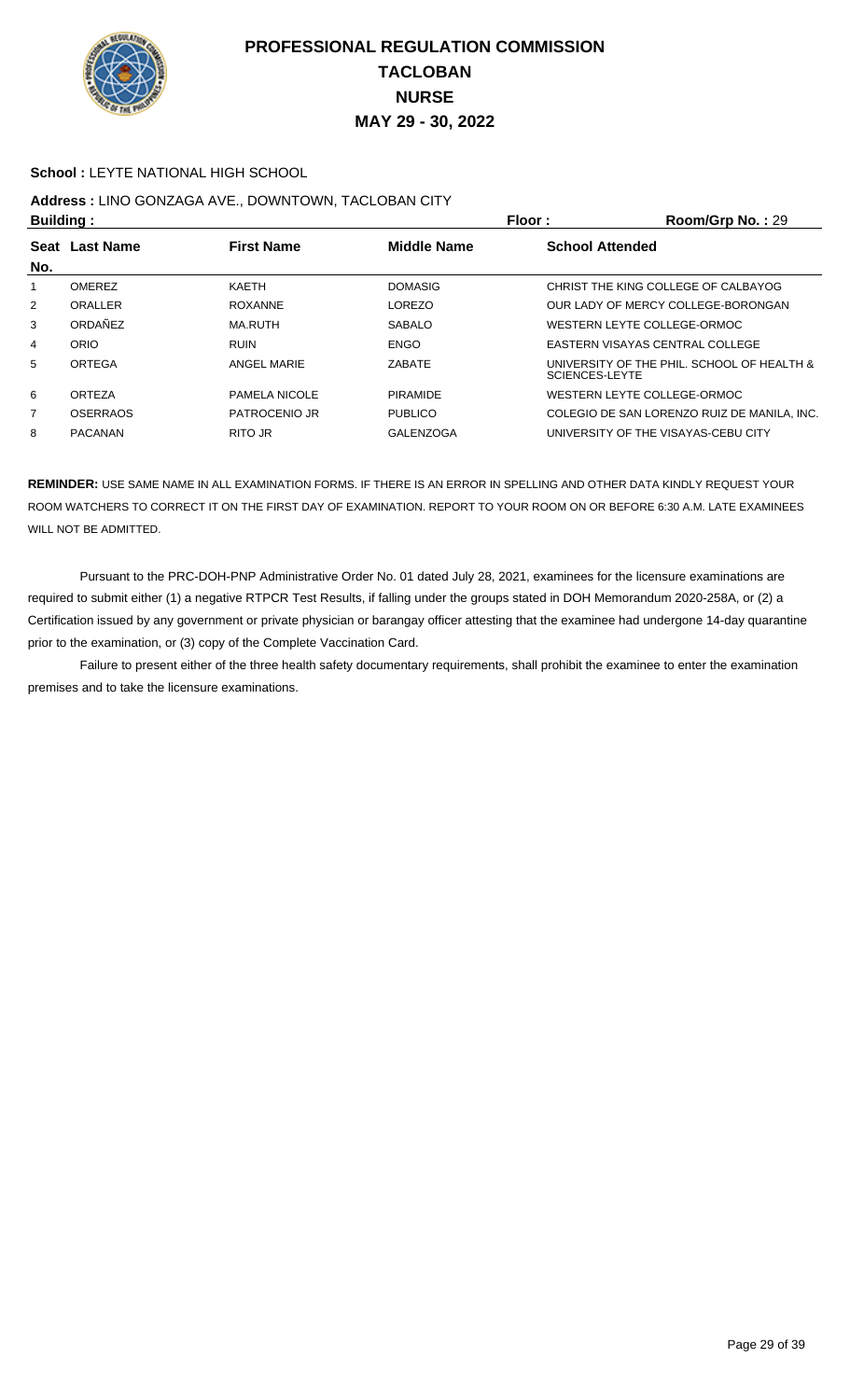

#### **School :** LEYTE NATIONAL HIGH SCHOOL

## **Address :** LINO GONZAGA AVE., DOWNTOWN, TACLOBAN CITY

| <b>Building:</b> |                   |                        |                    | Floor:<br>Room/Grp No.: 30                                   |
|------------------|-------------------|------------------------|--------------------|--------------------------------------------------------------|
| No.              | Seat Last Name    | <b>First Name</b>      | <b>Middle Name</b> | <b>School Attended</b>                                       |
|                  | PADAYAO           | JUNALYN                | EGUARAS            | SAN LORENZO RUIZ COLLEGE OF ORMOC                            |
| $\overline{2}$   | PAGHUBASAN        | LUZVIMINDA             | AGUHOB             | SOUTHWESTERN UNIVERSITY                                      |
| 3                | <b>PAJO</b>       | <b>CHERRY</b>          | <b>MULDEZ</b>      | WESTERN LEYTE COLLEGE-ORMOC                                  |
| 4                | PALLAR            | <b>MARICRIS</b>        | <b>CALISING</b>    | UNIVERSITY OF THE PHILIPPINES-MANILA                         |
| 5                | <b>PANAGUITON</b> | <b>SHAIREN KAMILLE</b> | <b>PATAWARA</b>    | UNIVERSITY OF THE PHIL. SCHOOL OF HEALTH &<br>SCIENCES-LEYTE |
| 6                | <b>PANDAPATAN</b> | <b>SAMSIFYAH</b>       | ARNADO             | CHRIST THE KING COLLEGE OF CALBAYOG                          |
| $\overline{7}$   | PANGANORON        | EDNA                   | <b>INGUITO</b>     | OUR LADY OF FATIMA UNIVERSITY-OC                             |
| 8                | PARDILLA          | <b>FLORA LYN</b>       | <b>IGNACIO</b>     | OUR LADY OF FATIMA UNIVERSITY-VALENZUELA                     |

**REMINDER:** USE SAME NAME IN ALL EXAMINATION FORMS. IF THERE IS AN ERROR IN SPELLING AND OTHER DATA KINDLY REQUEST YOUR ROOM WATCHERS TO CORRECT IT ON THE FIRST DAY OF EXAMINATION. REPORT TO YOUR ROOM ON OR BEFORE 6:30 A.M. LATE EXAMINEES WILL NOT BE ADMITTED.

 Pursuant to the PRC-DOH-PNP Administrative Order No. 01 dated July 28, 2021, examinees for the licensure examinations are required to submit either (1) a negative RTPCR Test Results, if falling under the groups stated in DOH Memorandum 2020-258A, or (2) a Certification issued by any government or private physician or barangay officer attesting that the examinee had undergone 14-day quarantine prior to the examination, or (3) copy of the Complete Vaccination Card.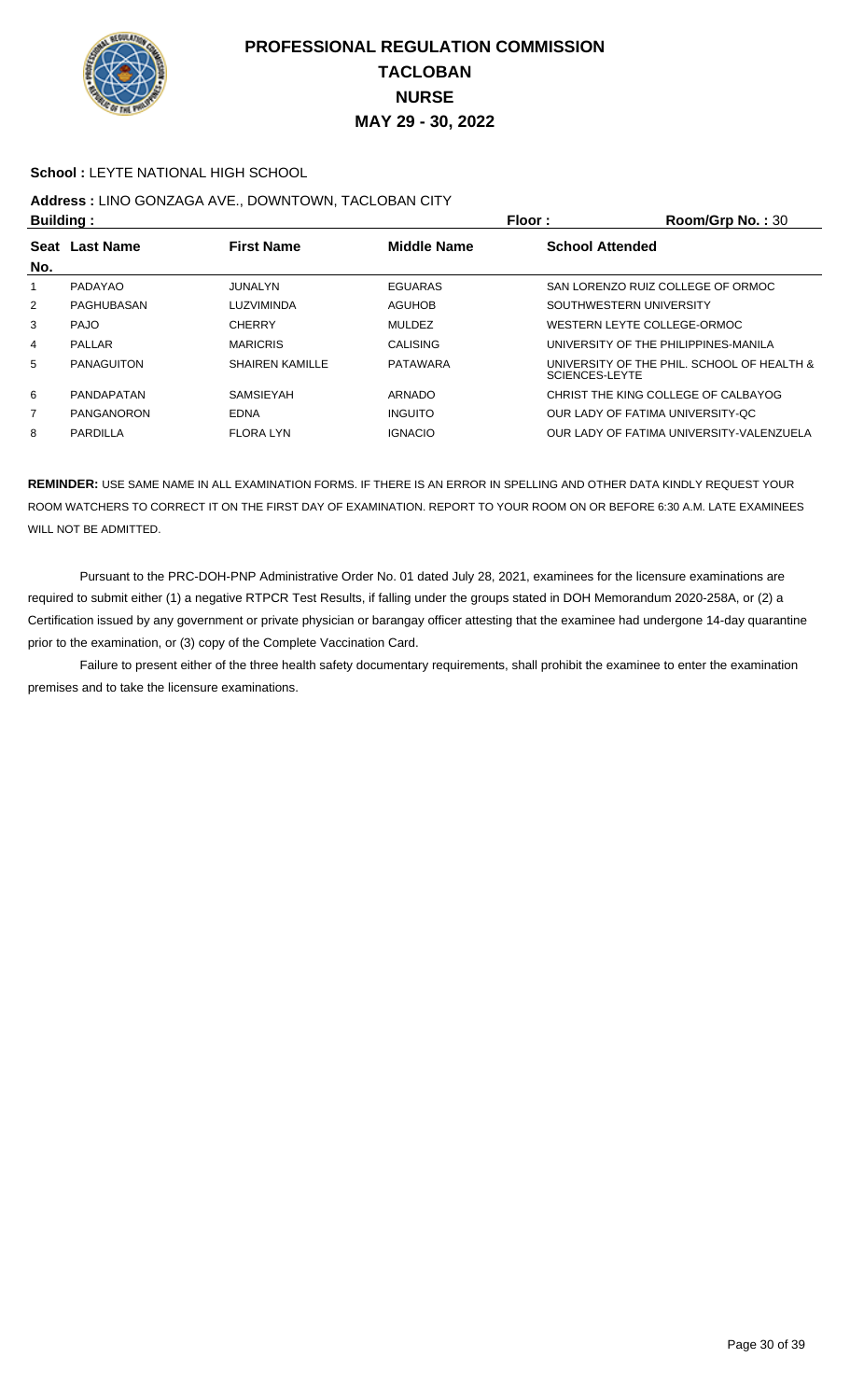

#### **School :** LEYTE NATIONAL HIGH SCHOOL

# **Address :** LINO GONZAGA AVE., DOWNTOWN, TACLOBAN CITY

| <b>Building:</b> |                         |                    | Room/Grp No.: 31                                                    |
|------------------|-------------------------|--------------------|---------------------------------------------------------------------|
| <b>Last Name</b> | <b>First Name</b>       | <b>Middle Name</b> | <b>School Attended</b>                                              |
| PARRILLA         | SUZETTE ARIANE          | <b>MANSING</b>     | WESTERN LEYTE COLLEGE-ORMOC                                         |
| <b>PAVO</b>      | <b>KAREN ANTONNETTE</b> | MANGLE             | UNIVERSITY OF THE VISAYAS-MANDAUE CITY                              |
| PECENIO          | PETRA JESSICA           | <b>PAJARES</b>     | UNIVERSITY OF THE PHIL. SCHOOL OF HEALTH &<br><b>SCIENCES-LEYTE</b> |
| <b>PEDROSA</b>   | KIM ISAAC               | <b>DOYOLA</b>      | <b>HOLY INFANT COLLEGE</b>                                          |
| PEÑARANDA        | LORLAINE                | QUILITANO          | <b>HOLY INFANT COLLEGE</b>                                          |
| <b>PEPITO</b>    | <b>MARJIE</b>           | <b>BALZA</b>       | CHRIST THE KING COLLEGE OF CALBAYOG                                 |
| <b>PEREZ</b>     | <b>MARNIE</b>           | <b>MOLINO</b>      | OUR LADY OF MERCY COLLEGE-BORONGAN                                  |
| <b>PESQUIRA</b>  | DAVE JOJO               | <b>MONZALES</b>    | CHRIST THE KING COLLEGE OF CALBAYOG                                 |
| <b>Seat</b>      |                         |                    | Floor:                                                              |

**REMINDER:** USE SAME NAME IN ALL EXAMINATION FORMS. IF THERE IS AN ERROR IN SPELLING AND OTHER DATA KINDLY REQUEST YOUR ROOM WATCHERS TO CORRECT IT ON THE FIRST DAY OF EXAMINATION. REPORT TO YOUR ROOM ON OR BEFORE 6:30 A.M. LATE EXAMINEES WILL NOT BE ADMITTED.

 Pursuant to the PRC-DOH-PNP Administrative Order No. 01 dated July 28, 2021, examinees for the licensure examinations are required to submit either (1) a negative RTPCR Test Results, if falling under the groups stated in DOH Memorandum 2020-258A, or (2) a Certification issued by any government or private physician or barangay officer attesting that the examinee had undergone 14-day quarantine prior to the examination, or (3) copy of the Complete Vaccination Card.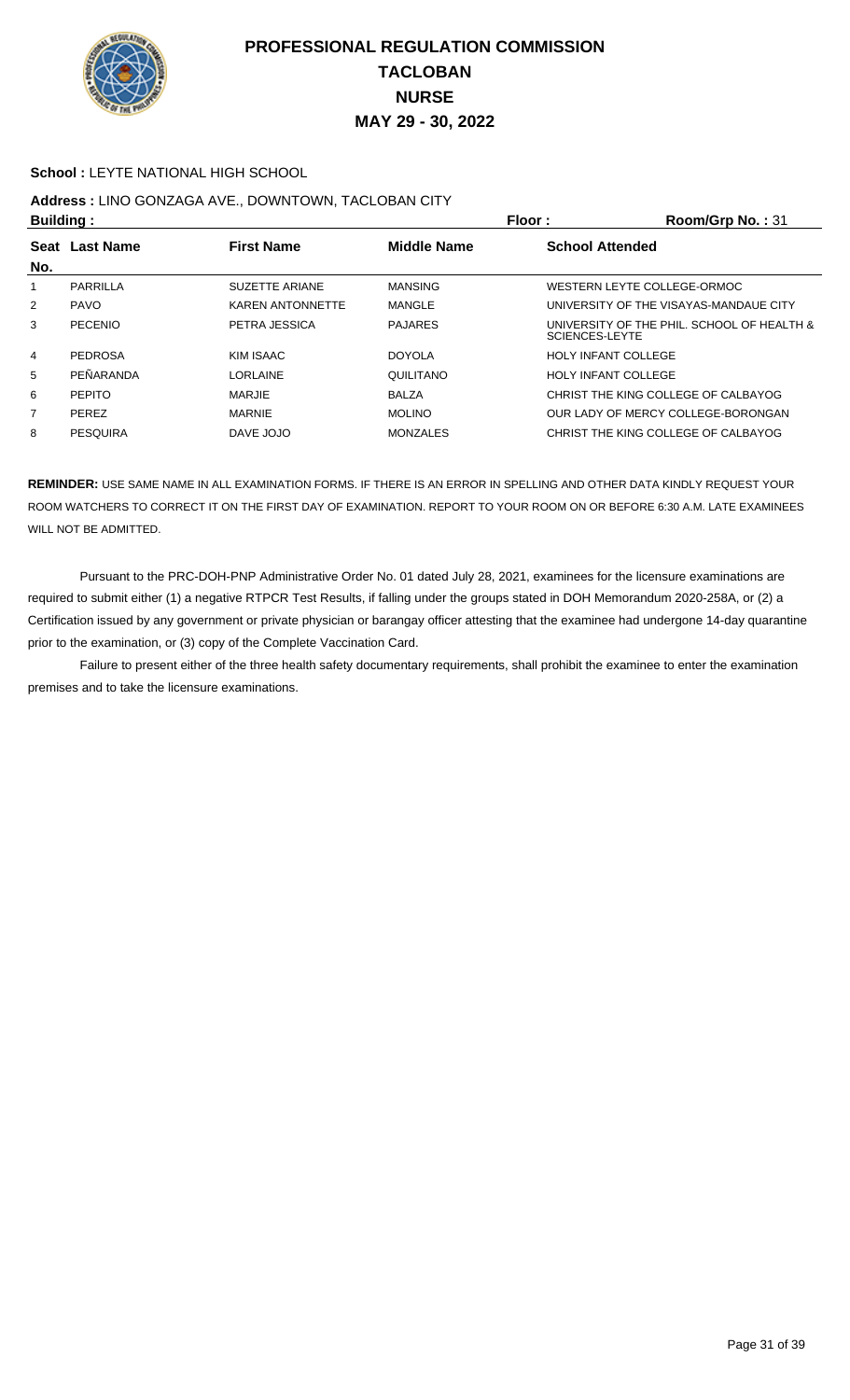

#### **School :** LEYTE NATIONAL HIGH SCHOOL

## **Address :** LINO GONZAGA AVE., DOWNTOWN, TACLOBAN CITY

| <b>Building:</b> |                   |                      |                    | Floor:<br>Room/Grp No.: 32                              |  |
|------------------|-------------------|----------------------|--------------------|---------------------------------------------------------|--|
| <b>Seat</b>      | <b>Last Name</b>  | <b>First Name</b>    | <b>Middle Name</b> | <b>School Attended</b>                                  |  |
| No.              |                   |                      |                    |                                                         |  |
|                  | <b>PIAMONTE</b>   | <b>DONNA GRACE I</b> | <b>OCHIAVA</b>     | CHRIST THE KING COLLEGE OF CALBAYOG                     |  |
| $\overline{2}$   | PICARDAL          | <b>FREDIZIL</b>      | <b>GARBO</b>       | EASTERN VISAYAS CENTRAL COLLEGE                         |  |
| 3                | PLANADA           | <b>RINA KRISSA</b>   | <b>SORIANO</b>     | OUR LADY OF FATIMA UNIVERSITY-OC                        |  |
| 4                | <b>PLANTA</b>     | <b>HALLY</b>         | <b>OPRENARIO</b>   | COLEGIO DE SAN LORENZO RUIZ DE MANILA, INC.             |  |
| 5                | <b>PLIMACO</b>    | MARGIE               | <b>MONTILLA</b>    | <b>HOLY INFANT COLLEGE</b>                              |  |
| 6                | <b>POLIQUIT</b>   | GERALD               | <b>DEJAÑO</b>      | WESTERN LEYTE COLLEGE-ORMOC                             |  |
| 7                | <b>PONFERRADA</b> | <b>GLENN</b>         | <b>RELOVA</b>      | WORLD CITI COLLEGES, QUEZON CITY (QUEZON<br>CITY M.C.C) |  |
| 8                | <b>PORIO</b>      | <b>JYRIEL</b>        | <b>BUENSALIDA</b>  | COLEGIO DE SAN LORENZO RUIZ DE MANILA, INC.             |  |

**REMINDER:** USE SAME NAME IN ALL EXAMINATION FORMS. IF THERE IS AN ERROR IN SPELLING AND OTHER DATA KINDLY REQUEST YOUR ROOM WATCHERS TO CORRECT IT ON THE FIRST DAY OF EXAMINATION. REPORT TO YOUR ROOM ON OR BEFORE 6:30 A.M. LATE EXAMINEES WILL NOT BE ADMITTED.

 Pursuant to the PRC-DOH-PNP Administrative Order No. 01 dated July 28, 2021, examinees for the licensure examinations are required to submit either (1) a negative RTPCR Test Results, if falling under the groups stated in DOH Memorandum 2020-258A, or (2) a Certification issued by any government or private physician or barangay officer attesting that the examinee had undergone 14-day quarantine prior to the examination, or (3) copy of the Complete Vaccination Card.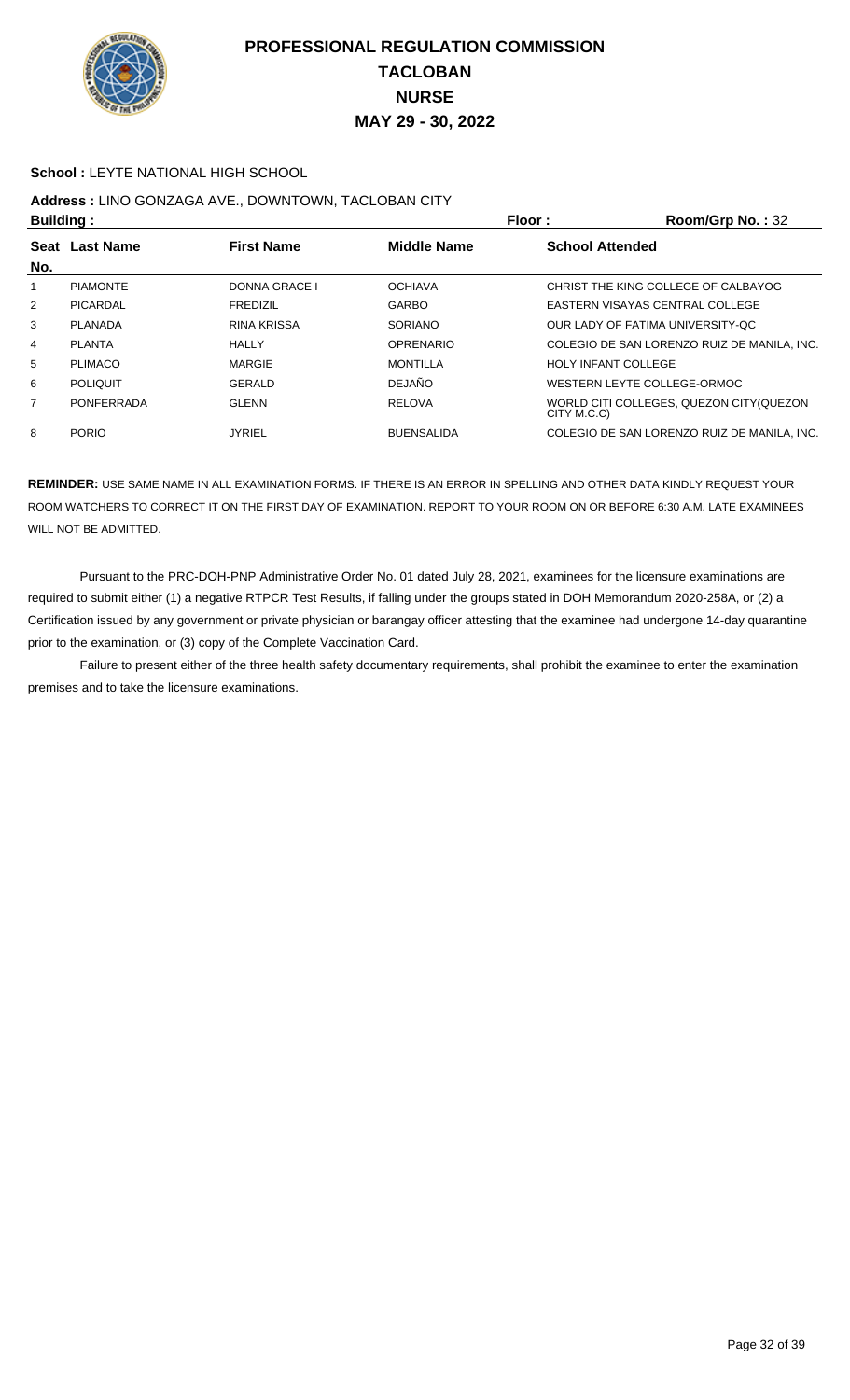

#### **School :** LEYTE NATIONAL HIGH SCHOOL

## **Address :** LINO GONZAGA AVE., DOWNTOWN, TACLOBAN CITY

| <b>Building:</b> |                |                        |                    | Floor:                 | Room/Grp No.: 33                            |
|------------------|----------------|------------------------|--------------------|------------------------|---------------------------------------------|
| No.              | Seat Last Name | <b>First Name</b>      | <b>Middle Name</b> | <b>School Attended</b> |                                             |
|                  | <b>POSADA</b>  | <b>JESYLIL</b>         | <b>PUYONG</b>      |                        | COLEGIO DE SAN LORENZO RUIZ DE MANILA, INC. |
| $\overline{2}$   | <b>PROMEDA</b> | <b>WINDEL CLARISSE</b> | <b>ALPEZ</b>       |                        | OUR LADY OF MERCY COLLEGE-BORONGAN          |
| 3                | PUNDAVELA      | AIMIE                  | <b>JUAREZ</b>      |                        | ASIAN DEVELOPMENT FOUNDATION COLLEGE        |
| 4                | QUILISADIO     | <b>JEANESSA</b>        | <b>DELANTAR</b>    |                        | WESTERN LEYTE COLLEGE-ORMOC                 |
| 5                | <b>RAMOS</b>   | CONIE                  | <b>ORTIGUESA</b>   | <b>FOUNDATION</b>      | REMEDIOS T. ROMUALDEZ MEDICAL               |
| 6                | <b>RAMOS</b>   | <b>MARY ANTONETA</b>   | SONGCO             |                        | CHRIST THE KING COLLEGE OF CALBAYOG         |
| $\overline{7}$   | RASCANO        | <b>CLAYSON</b>         | <b>MANGADO</b>     |                        | EASTERN VISAYAS CENTRAL COLLEGE             |
| 8                | <b>REAZON</b>  | <b>JING-JING</b>       | <b>TURLA</b>       |                        | COLEGIO DE SAN LORENZO RUIZ DE MANILA. INC. |

**REMINDER:** USE SAME NAME IN ALL EXAMINATION FORMS. IF THERE IS AN ERROR IN SPELLING AND OTHER DATA KINDLY REQUEST YOUR ROOM WATCHERS TO CORRECT IT ON THE FIRST DAY OF EXAMINATION. REPORT TO YOUR ROOM ON OR BEFORE 6:30 A.M. LATE EXAMINEES WILL NOT BE ADMITTED.

 Pursuant to the PRC-DOH-PNP Administrative Order No. 01 dated July 28, 2021, examinees for the licensure examinations are required to submit either (1) a negative RTPCR Test Results, if falling under the groups stated in DOH Memorandum 2020-258A, or (2) a Certification issued by any government or private physician or barangay officer attesting that the examinee had undergone 14-day quarantine prior to the examination, or (3) copy of the Complete Vaccination Card.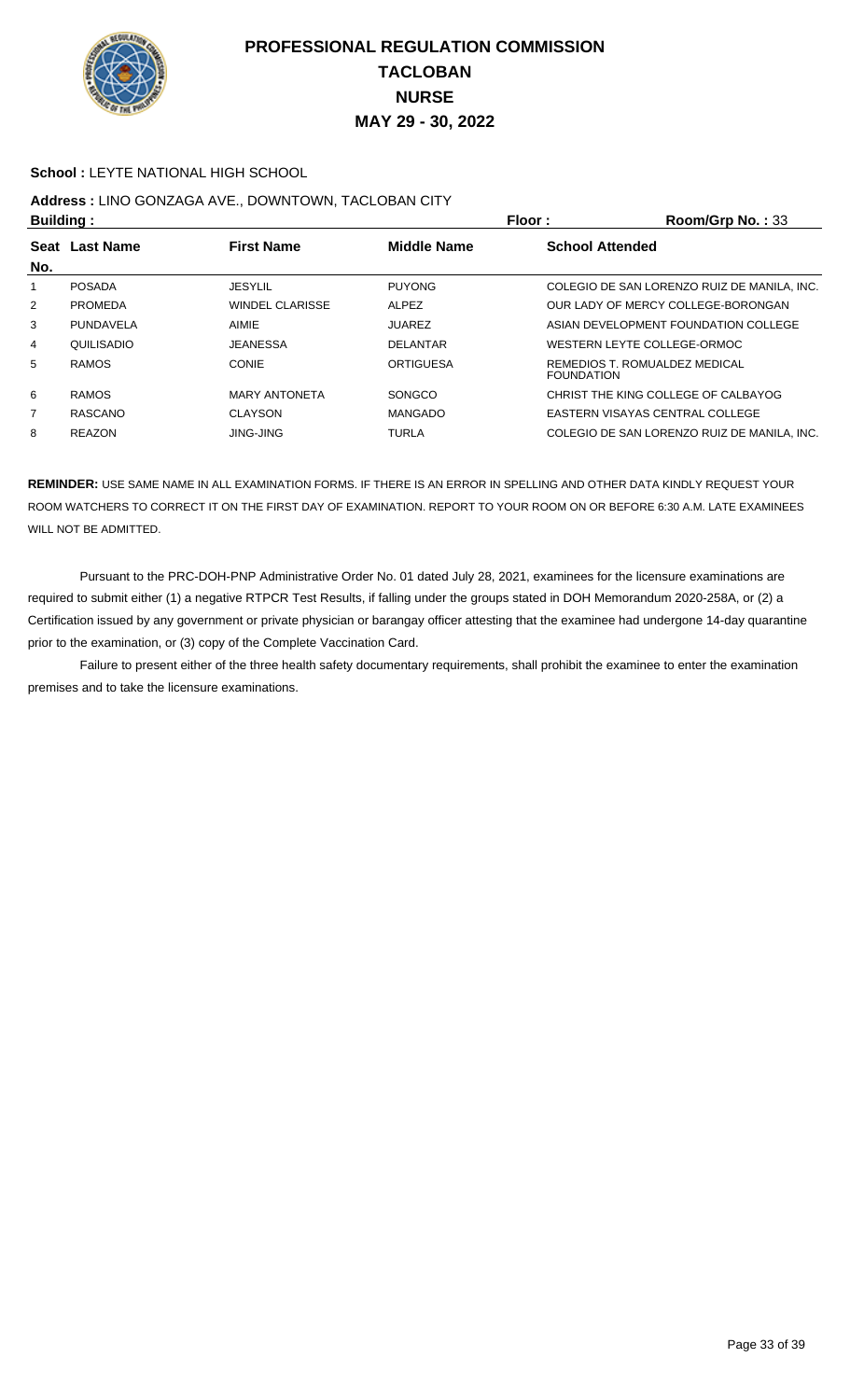

#### **School :** LEYTE NATIONAL HIGH SCHOOL

# **Address :** LINO GONZAGA AVE., DOWNTOWN, TACLOBAN CITY

| <b>Building:</b> |                 |                   |                    | <b>Floor:</b>              | Room/Grp No.: 34                            |
|------------------|-----------------|-------------------|--------------------|----------------------------|---------------------------------------------|
|                  | Seat Last Name  | <b>First Name</b> | <b>Middle Name</b> | <b>School Attended</b>     |                                             |
| No.              |                 |                   |                    |                            |                                             |
|                  | <b>REBATO</b>   | <b>EDNADEL</b>    | AMOSCO             | <b>HOLY INFANT COLLEGE</b> |                                             |
| 2                | <b>RIVERA</b>   | <b>MARYLOU</b>    | <b>LIZANO</b>      |                            | COLEGIO DE SAN LORENZO RUIZ DE MANILA, INC. |
| 3                | <b>ROSALES</b>  | <b>SHERADEE</b>   | MEDRANO            |                            | EASTERN VISAYAS CENTRAL COLLEGE             |
| 4                | <b>RUBILLOS</b> | <b>INNA MAE</b>   | <b>ILAGAN</b>      |                            | WESTERN LEYTE COLLEGE-ORMOC                 |
| 5                | <b>SABONG</b>   | SAMANTHA FATIMA   | <b>BAYLON</b>      | <b>HOLY INFANT COLLEGE</b> |                                             |
| 6                | <b>SACAY</b>    | <b>FATIMA</b>     | <b>TACOY</b>       |                            | WESTERN LEYTE COLLEGE-ORMOC                 |
| 7                | <b>SALOMON</b>  | <b>RAMDULF</b>    | MACASALABANG       |                            | CHRIST THE KING COLLEGE OF CALBAYOG         |
| 8                | <b>SAMBAYON</b> | <b>IRENE</b>      | <b>ZOSUN</b>       | <b>COLLEGE OF MAASIN</b>   |                                             |

**REMINDER:** USE SAME NAME IN ALL EXAMINATION FORMS. IF THERE IS AN ERROR IN SPELLING AND OTHER DATA KINDLY REQUEST YOUR ROOM WATCHERS TO CORRECT IT ON THE FIRST DAY OF EXAMINATION. REPORT TO YOUR ROOM ON OR BEFORE 6:30 A.M. LATE EXAMINEES WILL NOT BE ADMITTED.

 Pursuant to the PRC-DOH-PNP Administrative Order No. 01 dated July 28, 2021, examinees for the licensure examinations are required to submit either (1) a negative RTPCR Test Results, if falling under the groups stated in DOH Memorandum 2020-258A, or (2) a Certification issued by any government or private physician or barangay officer attesting that the examinee had undergone 14-day quarantine prior to the examination, or (3) copy of the Complete Vaccination Card.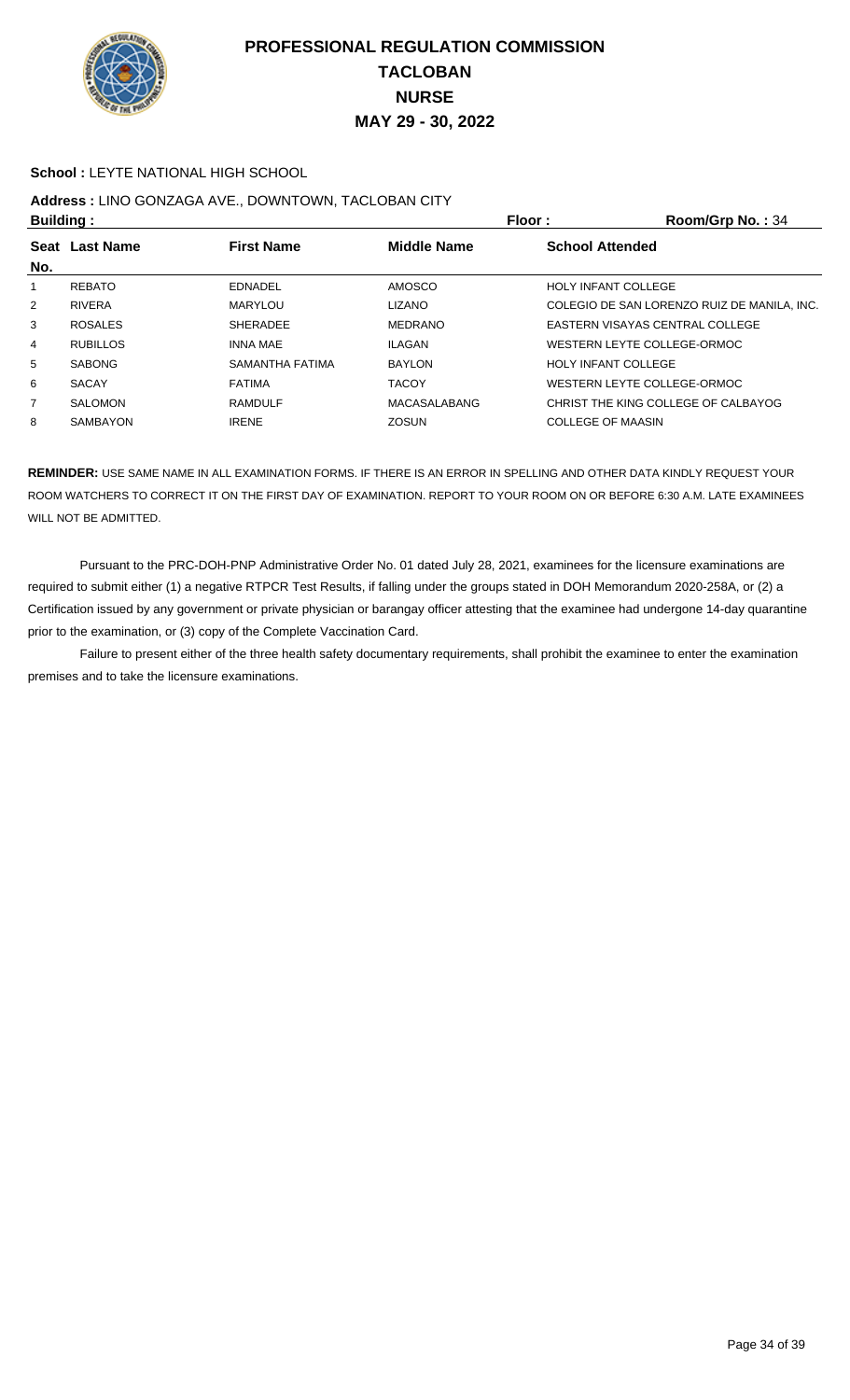

#### **School :** LEYTE NATIONAL HIGH SCHOOL

## **Address :** LINO GONZAGA AVE., DOWNTOWN, TACLOBAN CITY

| <b>Building:</b> |                  |                   |                    | Floor:<br>Room/Grp No.: $35$                               |  |
|------------------|------------------|-------------------|--------------------|------------------------------------------------------------|--|
| <b>Seat</b>      | <b>Last Name</b> | <b>First Name</b> | <b>Middle Name</b> | <b>School Attended</b>                                     |  |
| No.              |                  |                   |                    |                                                            |  |
|                  | <b>SAMILO</b>    | <b>JASONN REY</b> | CADANO             | MEDINA COLLEGE-PAGADIAN (for.ST.JOHN GEN.<br>HOSP.& COLL.) |  |
| $\overline{2}$   | SANTILLAN        | <b>RICE CINDY</b> | <b>DONDOYANO</b>   | WESTERN LEYTE COLLEGE-ORMOC                                |  |
| 3                | <b>SARCO</b>     | ARNIE             | <b>ABENOJA</b>     | CHRIST THE KING COLLEGE OF CALBAYOG                        |  |
| 4                | SARDAN           | <b>DINA</b>       | MAÑAS              | <b>HOLY INFANT COLLEGE</b>                                 |  |
| 5                | <b>SARSONAS</b>  | <b>HONEY</b>      | COSTELO            | WESTERN LEYTE COLLEGE-ORMOC                                |  |
| 6                | SAVANDAL         | <b>CHARISE</b>    | <b>GADE</b>        | SOUTHWESTERN UNIVERSITY                                    |  |
| $\overline{7}$   | <b>SEGOVIA</b>   | ANICETO           | <b>LUPAZ</b>       | SALAZAR INSTITUTE OF TECHNOLOGY-CEBU<br><b>CITY</b>        |  |
| 8                | <b>SENOBIO</b>   | HAJIE             | <b>BADANDO</b>     | EASTERN SAMAR STATE UNIVERSITY-BORONGAN                    |  |

**REMINDER:** USE SAME NAME IN ALL EXAMINATION FORMS. IF THERE IS AN ERROR IN SPELLING AND OTHER DATA KINDLY REQUEST YOUR ROOM WATCHERS TO CORRECT IT ON THE FIRST DAY OF EXAMINATION. REPORT TO YOUR ROOM ON OR BEFORE 6:30 A.M. LATE EXAMINEES WILL NOT BE ADMITTED.

 Pursuant to the PRC-DOH-PNP Administrative Order No. 01 dated July 28, 2021, examinees for the licensure examinations are required to submit either (1) a negative RTPCR Test Results, if falling under the groups stated in DOH Memorandum 2020-258A, or (2) a Certification issued by any government or private physician or barangay officer attesting that the examinee had undergone 14-day quarantine prior to the examination, or (3) copy of the Complete Vaccination Card.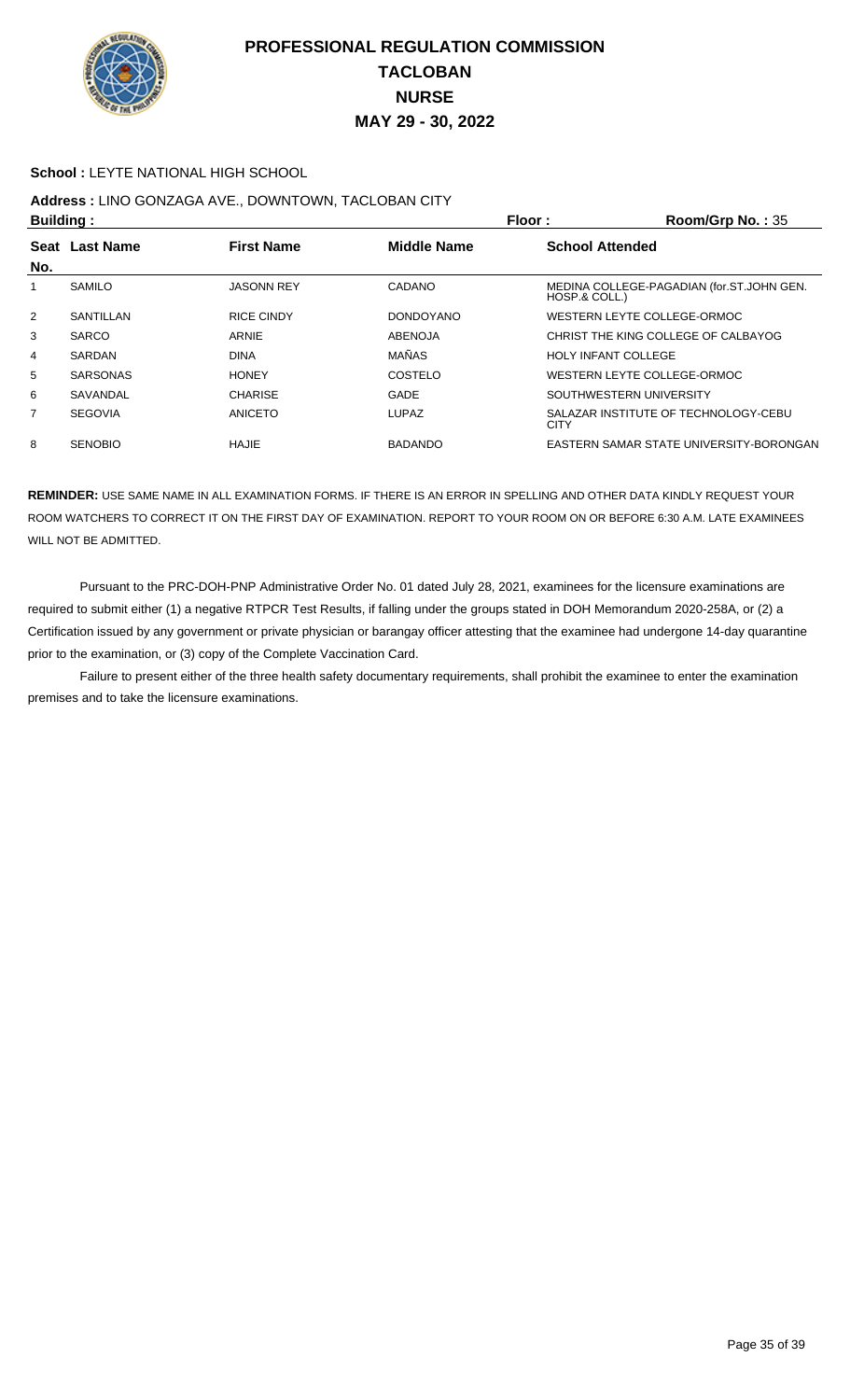

#### **School :** LEYTE NATIONAL HIGH SCHOOL

# **Address :** LINO GONZAGA AVE., DOWNTOWN, TACLOBAN CITY

| <b>Building:</b> |                  |                                                | Floor:          | Room/Grp No.: 36                                                                   |
|------------------|------------------|------------------------------------------------|-----------------|------------------------------------------------------------------------------------|
| Seat             | <b>Last Name</b> | <b>First Name</b>                              | Middle Name     | <b>School Attended</b>                                                             |
| No.              |                  |                                                |                 |                                                                                    |
|                  | <b>SERNIA</b>    | ZHARLENE ATHENA EMILY<br><b>JUNNETTE MARIE</b> | LABARDA         | ST. SCHOLASTICA'S COLLEGE-TACLOBAN                                                 |
| 2                | <b>SERRANO</b>   | <b>VENDETTA PALMA</b>                          | <b>ANIBAN</b>   | SOUTHWESTERN UNIVERSITY                                                            |
| 3                | <b>SIDRO</b>     | LEONILA                                        | <b>BONABON</b>  | DR. YANGA'S COLLEGES, INC. (for. DR. YANGA'S<br><b>FRANCISCO BALAGTAS COLLEGE)</b> |
| 4                | <b>SIMAT</b>     | MARIEL                                         | <b>BAÑADORA</b> | <b>HOLY INFANT COLLEGE</b>                                                         |
| 5                | <b>SIMBLANTE</b> | <b>RYAN</b>                                    | MAGBAGAY        | WESTERN LEYTE COLLEGE-ORMOC                                                        |
| 6                | <b>TABLATE</b>   | <b>FREGELIN</b>                                | <b>SALARZA</b>  | ARELLANO UNIVERSITY-PASAY                                                          |
| 7                | <b>TABON</b>     | <b>MARIBETH</b>                                | <b>BOHOLST</b>  | UNIVERSITY OF THE PHIL. SCHOOL OF HEALTH &<br><b>SCIENCES-LEYTE</b>                |
| 8                | TAJUDA           | <b>QUENCY HANS</b>                             | <b>UBANA</b>    | UNIVERSITY OF THE VISAYAS-CEBU CITY                                                |

**REMINDER:** USE SAME NAME IN ALL EXAMINATION FORMS. IF THERE IS AN ERROR IN SPELLING AND OTHER DATA KINDLY REQUEST YOUR ROOM WATCHERS TO CORRECT IT ON THE FIRST DAY OF EXAMINATION. REPORT TO YOUR ROOM ON OR BEFORE 6:30 A.M. LATE EXAMINEES WILL NOT BE ADMITTED.

 Pursuant to the PRC-DOH-PNP Administrative Order No. 01 dated July 28, 2021, examinees for the licensure examinations are required to submit either (1) a negative RTPCR Test Results, if falling under the groups stated in DOH Memorandum 2020-258A, or (2) a Certification issued by any government or private physician or barangay officer attesting that the examinee had undergone 14-day quarantine prior to the examination, or (3) copy of the Complete Vaccination Card.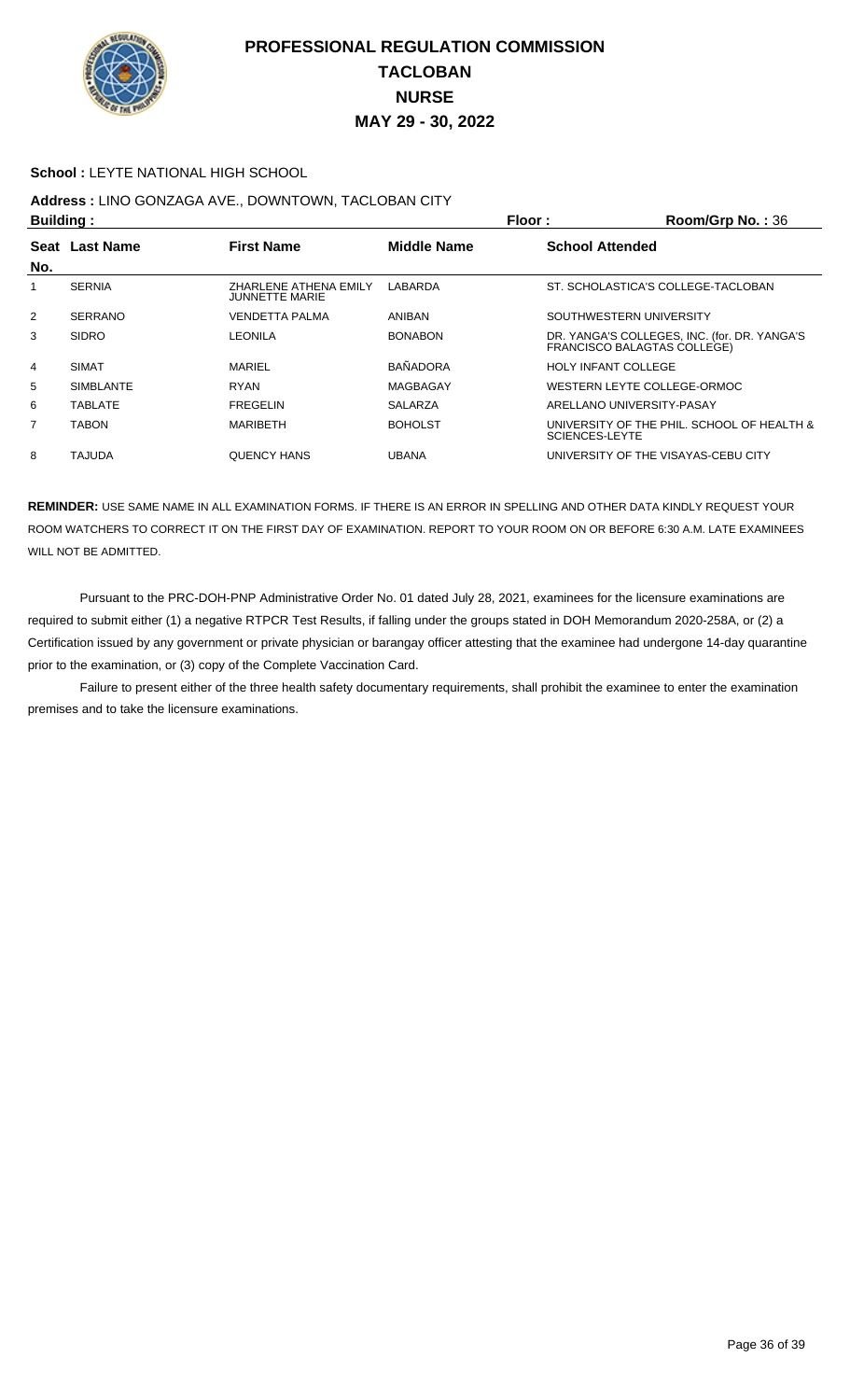

#### **School :** LEYTE NATIONAL HIGH SCHOOL

## **Address :** LINO GONZAGA AVE., DOWNTOWN, TACLOBAN CITY

| <b>Building:</b>                              |               |                       |                        | Floor:<br>Room/Grp No.: 37                                          |  |
|-----------------------------------------------|---------------|-----------------------|------------------------|---------------------------------------------------------------------|--|
| <b>Last Name</b><br><b>First Name</b><br>Seat |               | <b>Middle Name</b>    | <b>School Attended</b> |                                                                     |  |
| No.                                           |               |                       |                        |                                                                     |  |
|                                               | <b>TALON</b>  | <b>CHRISTIAN JOY</b>  | <b>DOMAEL</b>          | UNIVERSITY OF THE PHIL. SCHOOL OF HEALTH &<br><b>SCIENCES-LEYTE</b> |  |
| $\overline{2}$                                | TAN           | <b>VERGEL JIM</b>     | <b>MASDO</b>           | EASTERN VISAYAS CENTRAL COLLEGE                                     |  |
| 3                                             | TANIEGRA      | ROSE ANN              | <b>LUCERO</b>          | CHRIST THE KING COLLEGE OF CALBAYOG                                 |  |
| 4                                             | TAPAYA        | NESSYL KAYTHE         | <b>ABRIGO</b>          | NAVAL STATE UNIVERSITY (for.NAVAL INST)-<br><b>NAVAL</b>            |  |
| 5                                             | <b>TARIPE</b> | NIEL IVAN             | <b>BRAZA</b>           | <b>MOUNTAIN VIEW COLLEGE</b>                                        |  |
| 6                                             | TENEDERO      | JADE                  | <b>GOMBA</b>           | EASTERN VISAYAS CENTRAL COLLEGE                                     |  |
| $\overline{7}$                                | <b>TIJOL</b>  | <b>SHANNE JESSICA</b> | CABAGAY                | CHRIST THE KING COLLEGE OF CALBAYOG                                 |  |
| 8                                             | TIMBAL        | <b>MYRAFLOR</b>       | <b>PAVO</b>            | UNIVERSITY OF THE VISAYAS-MANDAUE CITY                              |  |

**REMINDER:** USE SAME NAME IN ALL EXAMINATION FORMS. IF THERE IS AN ERROR IN SPELLING AND OTHER DATA KINDLY REQUEST YOUR ROOM WATCHERS TO CORRECT IT ON THE FIRST DAY OF EXAMINATION. REPORT TO YOUR ROOM ON OR BEFORE 6:30 A.M. LATE EXAMINEES WILL NOT BE ADMITTED.

 Pursuant to the PRC-DOH-PNP Administrative Order No. 01 dated July 28, 2021, examinees for the licensure examinations are required to submit either (1) a negative RTPCR Test Results, if falling under the groups stated in DOH Memorandum 2020-258A, or (2) a Certification issued by any government or private physician or barangay officer attesting that the examinee had undergone 14-day quarantine prior to the examination, or (3) copy of the Complete Vaccination Card.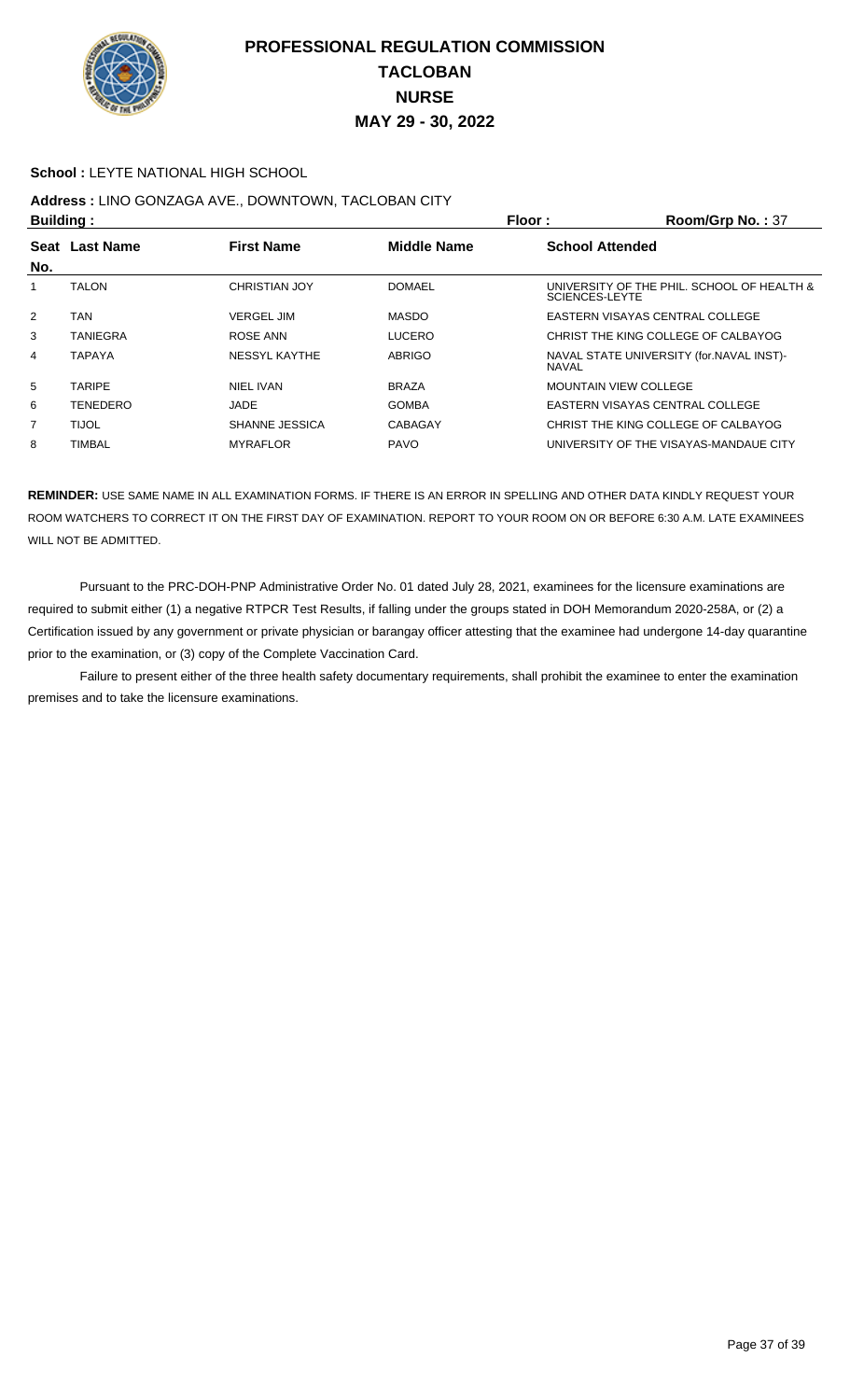

#### **School :** LEYTE NATIONAL HIGH SCHOOL

# **Address :** LINO GONZAGA AVE., DOWNTOWN, TACLOBAN CITY

| <b>Building:</b>                              |                 |                         | Floor:                 | Room/Grp No.: 38                                             |
|-----------------------------------------------|-----------------|-------------------------|------------------------|--------------------------------------------------------------|
| <b>First Name</b><br><b>Last Name</b><br>Seat |                 | <b>Middle Name</b>      | <b>School Attended</b> |                                                              |
| No.                                           |                 |                         |                        |                                                              |
|                                               | <b>TINGSON</b>  | <b>ODETTE CYNARA</b>    | SAINZ                  | WESTERN LEYTE COLLEGE-ORMOC                                  |
| $\overline{2}$                                | <b>TIOPES</b>   | <b>KRISTINA NADDINE</b> | <b>BERNAL</b>          | OUR LADY OF FATIMA UNIVERSITY-OC                             |
| 3                                             | <b>TURLA</b>    | <b>GLAIZA</b>           | <b>REBAY</b>           | EASTERN VISAYAS CENTRAL COLLEGE                              |
| 4                                             | ULTRA           | <b>JACOB</b>            | <b>ABINA</b>           | UNIVERSITY OF THE PHIL. SCHOOL OF HEALTH &<br>SCIENCES-LEYTE |
| 5                                             | <b>UNGAB</b>    | LEONORA                 | <b>DAHUNOG</b>         | UNIVERSITY OF BOHOL                                          |
| 6                                             | UY              | <b>JUDY ANN</b>         | <b>LAGO</b>            | UNIVERSITY OF THE PHIL. SCHOOL OF HEALTH &<br>SCIENCES-LEYTE |
| 7                                             | UY              | <b>TITO MICHAEL</b>     | <b>LEGION</b>          | COLEGIO DE SAN LORENZO RUIZ DE MANILA. INC.                  |
| 8                                             | <b>VALLESER</b> | LANIE                   | <b>NEBRIDA</b>         | COLEGIO DE SAN LORENZO RUIZ DE MANILA. INC.                  |
|                                               |                 |                         |                        |                                                              |

**REMINDER:** USE SAME NAME IN ALL EXAMINATION FORMS. IF THERE IS AN ERROR IN SPELLING AND OTHER DATA KINDLY REQUEST YOUR ROOM WATCHERS TO CORRECT IT ON THE FIRST DAY OF EXAMINATION. REPORT TO YOUR ROOM ON OR BEFORE 6:30 A.M. LATE EXAMINEES WILL NOT BE ADMITTED.

 Pursuant to the PRC-DOH-PNP Administrative Order No. 01 dated July 28, 2021, examinees for the licensure examinations are required to submit either (1) a negative RTPCR Test Results, if falling under the groups stated in DOH Memorandum 2020-258A, or (2) a Certification issued by any government or private physician or barangay officer attesting that the examinee had undergone 14-day quarantine prior to the examination, or (3) copy of the Complete Vaccination Card.